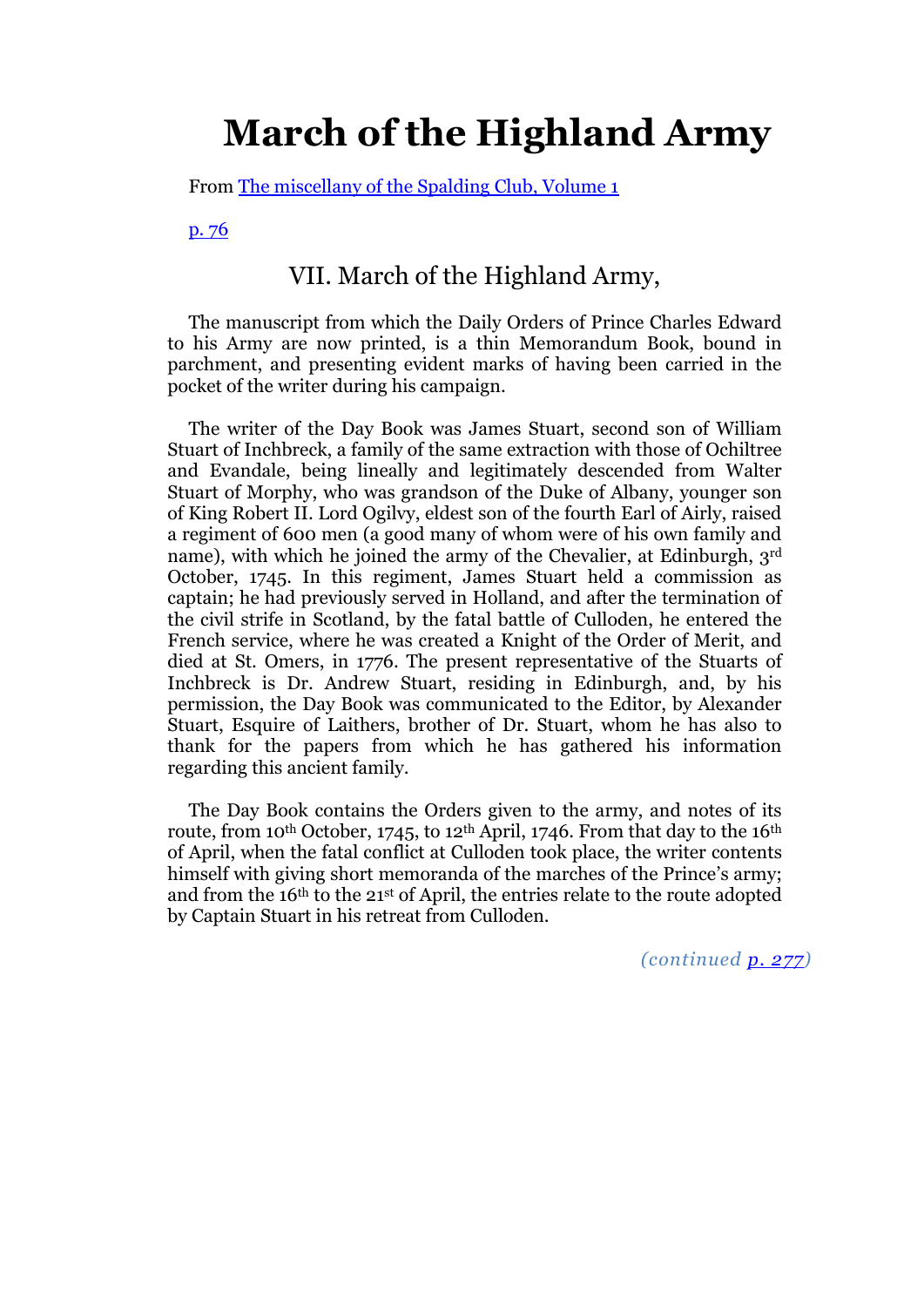# MARCH OF THE HIGHLAND ARMY,

IN THE YEARS 1745-46.

BY CAPTAIN JAMES STUART, OF LORD OGILVIE'S REGIMENT.

M.DCC.XLV.-XLVI.

ORDERS of the 10th to the 11th October, 1745.

*Thursday.*

*Parole.* JAMES and MONTROSE.

Holyrood-house.

Lord George Murray Lieutenant-Generall of the day.

His Royall Highnesses intention is, that the major, or an officer in his place, from each regiment, should assemble every day, at eleven aclock, at his Royall Highnesses quarters, to receive the orders. That every captain should give immediately to the major of his regiment a list as well of the officers, serjeants, and private men of the companys, as of those that are absent or sick; that the major should make a general control, to present it to his Royal Highness; that wherever the regiment be, either encamped or in quarters, that the major or adjutant, or some other officer to act for them, should be always present to execute the orders that they may receive; that an officer of each company shall give, every morning, an account to his major, or he that acts for him, of any disorder, desertion, *etc.* that happens in his company, that the major may make his report, when he comes to receive orders; that the major should publish, at the head of the regiment, that any private man that is taken half a mile from the camp or quarters where they are in, shall be treated as a deserter, and punished according to the law of war, unless they have a permission in writing from their captain. Glengary relieves the guards of the town of Edinburgh, tomorrow the 11th. Atholes regiment will furnish a captain and 50 men, for his Royal Highness guard. A captain and 50 men on the Canongate guard. Perths regiment will furnish the guards to the camp. Each regiment will furnish a quarter guard before themselves.

My Lord Ogilvy, colonel, orders that all the officers of his regiment provide themselves in targes from the armorers in Edinburgh; likewayes, that captain James Lyon be acknowledged quarter master, Thomas Crichton, surgeon, and Captain James Stewart, adjutant, in his regiment; also, that an officer and a serjeant of every company attend every day, at two aclock, at the commandant of the regiment his quarters, to receive orders; also, that every captain give in a list of shoes wanting in his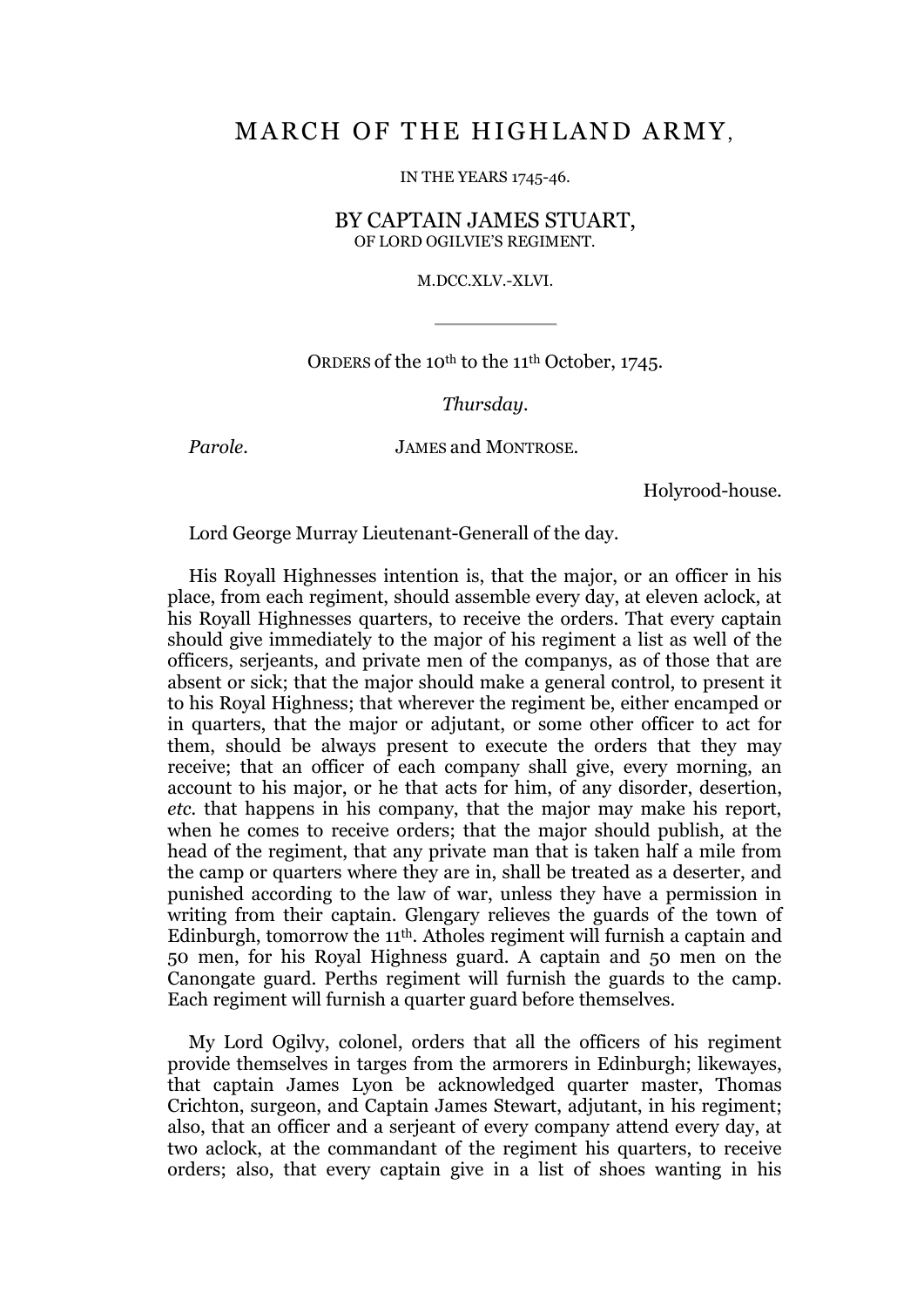company. Further, that no officer or soldier shall pretend to ask liberty to go home, till further orders, under the pain of being laid directly under arrest; also, that the officers bring their men under arms to the parade, tomorrow, at two aclock; and that no officer whatever stirr from the camp or quarters, or leave the regiment, without leave from the commandant, under pain of being put under arrest.

Ordered for Leith main guard tomorrow, Captain Inshewan, and Lieutenant Lednathy, 2 Serjeants, 30 men, and 1 drum.

ORDERS of the 11<sup>th</sup> to the 12<sup>th</sup> October, 1745.

*Parole.* **EDWARD and CANTERBURY.** 

My Lord Duke of Perth Lieutenant-General of the day.

It is needless to repeat here the orders that were given yesterday; his Royall Highness being perswaded, that the officers will observe them punctually; and that besides, the major, or some other officer acting for him, are never to be absent from the regiment; that there will be also an officer of each company continually present, to contain the soldiers, and hinder the disorders that are daily committed, which not only shows the neglect of the officers, but is hurtfull to the Princes cause.

Glengaryis regiment will releive themselves at Edinburgh.

Atholes will releive themselves likewise on his Royal Highness guard, and on the Canongate.

Perth will continue the guard on his Royal Highness tent, and furnish sentrys on that wing of the camp.

Andrew Lawson to be acknowledged serjeant in Captain John Kinlochs company. My lord orders that the Serjeants have the regiment under arms at their barracks, to morrow, at half three aclock, ready to be marched by the officers of their respective companys, against three aclock, to the parade, behind the town, to be reviewed by his lordship.

ORDERS from the 12<sup>th</sup> to the 13<sup>th</sup> October, 1745.

*Parole.* HENRY and YORK.

My Lord George acts as Lieutenant-General of the day.

His Royal Highness is surprized, notwithstanding his repeated orders, that the majors, or some other persons acting for them, are not more punctual in the execution of their orders, and do not render themselves at his palace at the hour appointed.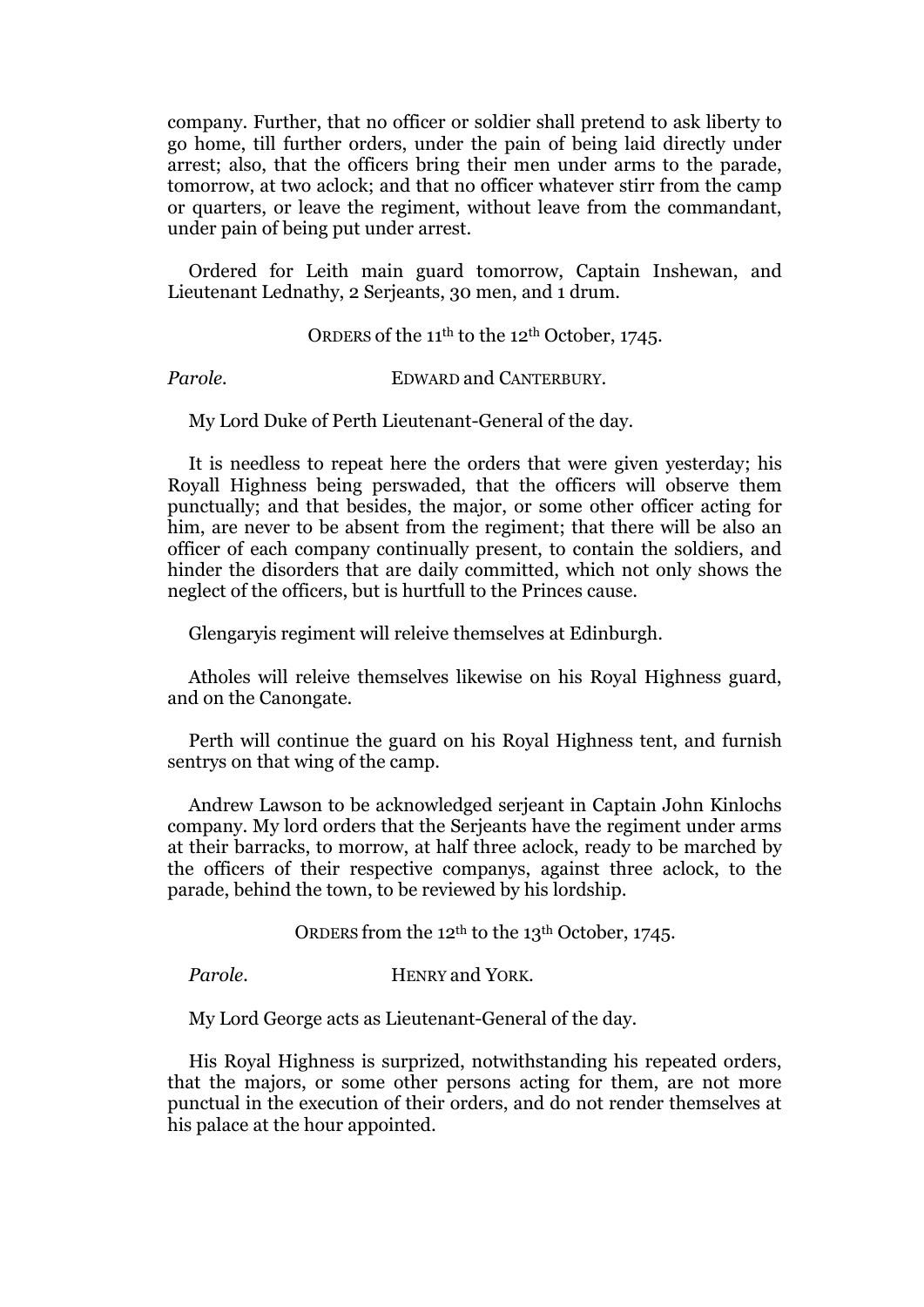Glengaryis regiment relieves the guards of the town to-morrow, the 13th. Lochyellis will furnish a 100 men for his Royall Highnesses guard, and on the Canongate. Perthis will furnish a captain and 50 men this day, 12th, and the like to-morrow, 13th, on his Royal Highnesses tent, and will furnish sentrys on that wing of the army.

Perthis regiment will furnish a serjeant and 20 men at the [Islay] magazine in Clockmilln Park, under the direction of Mr. Comrie, commissary. My Lord Ogilvy orders that Captain Alexander Farquharson, and Lieutenant M'Duff, 2 Serjeants, 1 drum, and 30 men, mount the main guard tomorrow, the 13th, at Lieth. James Leuchars to be acknowledged serjeant in the 1st Water Esk company.

ORDRES from the 13<sup>th</sup> to the 14<sup>th</sup> October, 1745.

*Parole.* **JAMES and NORTHUMBERLAND.** 

My Lord Duke of Perth Lieutenant-Generall of the day.

His Royall Highness will review himself the whole army; that is to say, all the ffoot to morrow, at ten aclock in the morning, at Duddistown. The corps that are separated are to repair there at that hour, and such as have guards, will be relieved by others untill after the review. Glengaryis regiment relieve themselves in town.

Clan Ronald relieves his Royal Highness guard and the Canongate, untill Lochyell passes in review.

Perth mounts the guards on his Royall Highness tent and the guard of the forrage.

The horse will likeways be reviewed at Dalkeith. An officer of each company will daily make the appell of their Companys, and give in writing to the major the number of officers and men that are present, and the major will make his report to the colonel, who is to make his to his Royall Highness.

ORDERS of the 14th to the 15th October, 1745.

*Parole.* LEWIS and CARLISLE.

My Lord George acts as Lieutenant-General of the day.

Glengaryis regiment furnishes his Royal Highnesses guard, the Canongate, and the guards of the town.

Every regiment, in the quarters they are in, will have a guard that will furnish sentries on the different avenues of their quarters, or Serjeants posts, if the main guard be too far off from the place where it is necessary to set sentries.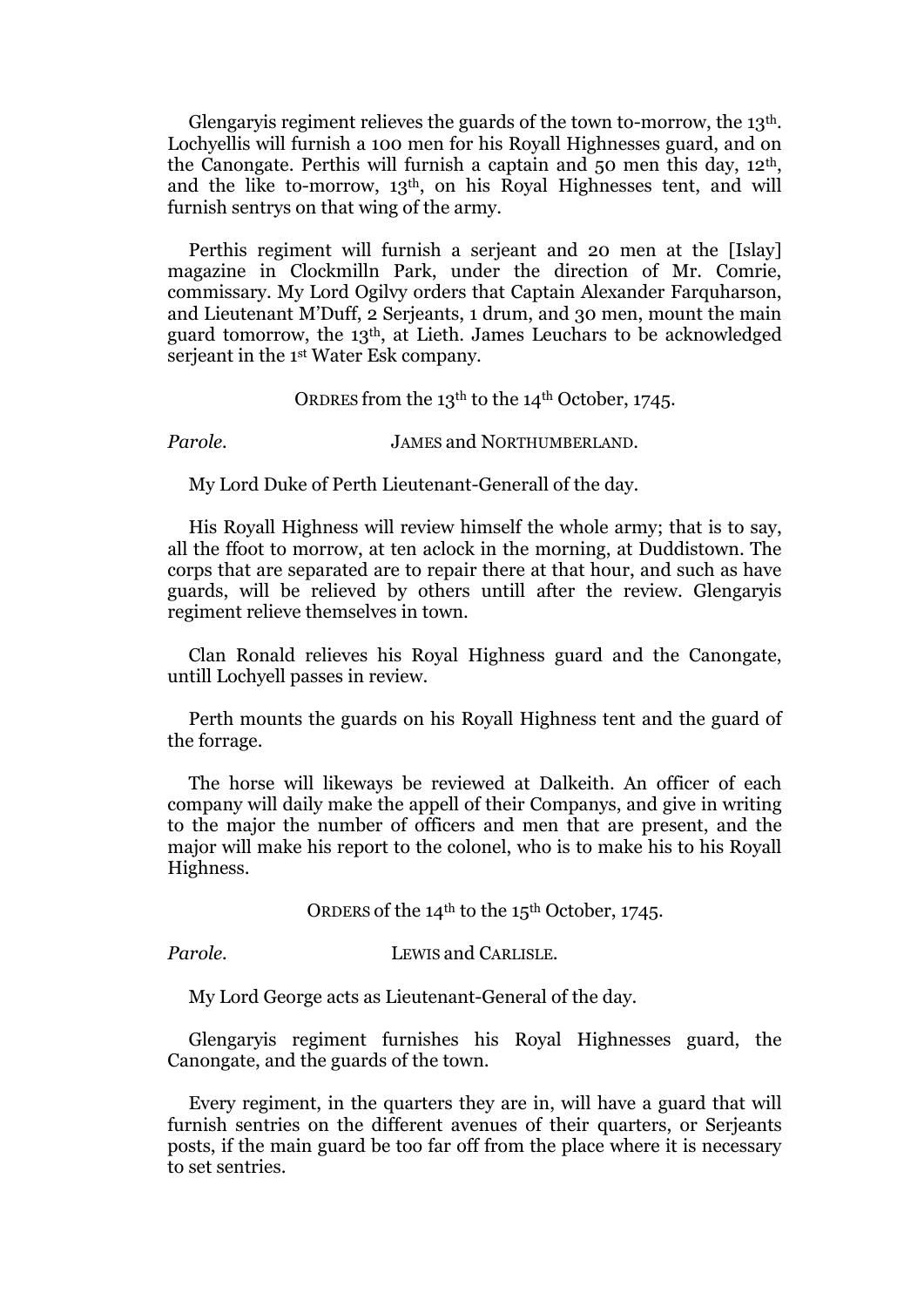Tomorrow the quarters will be assign'd to each corps.

Tuesday 15th, Glengary continues in town and Canongate. Wednesday, Lochyell at the ports of the town and Canongate. Thursday, Lord Ogilvy has the town; Glenbucket the Canongate. Friday, Duke of Perth the town and Canongate. Saturday, Keppoch the town, and Duke of Athole the Canongate. Sunday, Clan Ronald the town, and the ffoot come with Lord Pitsligo, and David Tulloch the Canongate. Collonel Stuart to be constantly quartered at the town, beyond Jockis Lodge, and to relieve his own guard. The guards that are relieved, take possession of the quarters of those they are relieved by. Glengary the guard in town; Lochyell in Lieth. Athole, Ardsheal, and M'Lachlain, in Duddistown. Keppoch and M'Kinnen, at Inch. Duke of Perth, at Restelrigg. Clan Ronald, at Newhaven. The North Country ffoot, in Mercers house at Lieth.

ORDERS of the 16th to the 17th October, 1745.

*Parole.* **GORDON** and GALLOWAY.

My Lord George acts as Lieutenant-Generall of the day.

Glenbucket relieves his Royal Highness guard and the Canongate, at ten in the morning.

My Lord Ogilvy the postes of the town, at the same hour.

A serjeant of each regiment will be regularly at his Royal Highness guard as ordinances, in case there were any orders to be sent to their regiments, and will be relieved regularly every twenty-four hours.

An officer and 20 men of each regiment will be present this day, 16<sup>th</sup> October, at an execution that is to be made between two and three afternoon, at the Links of Lieth.

A lieutenant and 20 men of the Canongate guard will conduct the prisoner, Robert Munro, that is to be executed this afternoon, to the Links of Lieth, and wonit quit him untill he be executed. The geoller is to get his arms tied behind, and set the said Munro in the officers custody, who is to answer for him. Six men of the red coates of Perthis, and six of Collonel Stewarts, commanded to shoot him.

ORDERS of the 17th to the 18th October, 1745.

*Parole.* WILLIAM and GLASGOW.

My Lord Duke of Perth acts as Lieutenant-General of the day.

Clan Ronald Colonel, Lieutenant-Collonel, and Major of the Piquet.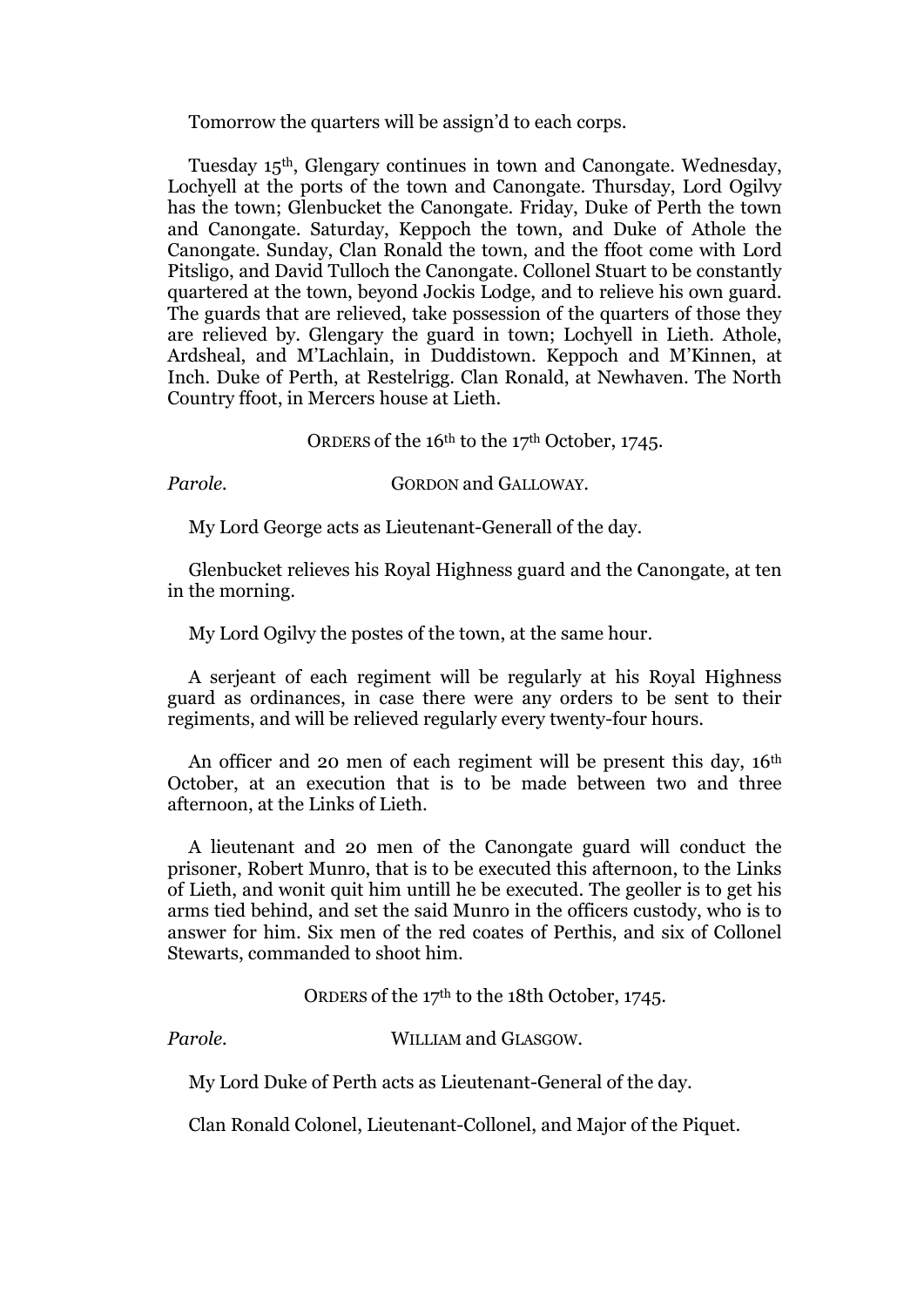My Lord Duke of Perthis regiment relieves his Royal Highness guard with 100 men, Canongate guard with 50 men, the town guards with 300 men, at ten of the clock to-morrow morning. A serjeant out of each regiment to be of his Royal Highness guard, to be relieved every day at the hour of the guard. An officer and 20 men of every regiment, are to be at the Links of Lieth, at two a clock this afternoon, commanded by the late Colonel, Lieutenant-Colonel, and Major of the Piquet, to assist at an execution. Six of the red coats of Perthis, and six of Colonel Stewartis for the execution. A lieutenant and 20 men of the Canongate guard will conduct Daniel Smith, quho is to be executed at the Links of Lieth, where the commanding officers will set the court martials judgement in execution. The guard of the Canongate will get the corpse of the said Smith buried near the ground where he is executed.

#### ORDERS of the 18th to the 19th October, 1745.

#### *Parole.* DAVID and MONTROSE.

My Lord George acts as Lieutenant-General of the day.

My Lord Nairn Collonel, Lieutenant-Collonel, and Major of the Piquet.

Atholis regiment furnishes two captains and 100 men for his Royal Highness guard. A captain and 50 men at the Canongate. Reppoch, the guard of the town. These guards are to be relieved at ten aclock in the morning.

The regiments that are not on guard passes in review to morrow morning, at their quarters. Perthis, that comes off the guard, passes at three aclock in the afternoon.

His Royal Highness is informed of the little notice the officers, especially the majors, take of his orders, as well in not coming regularly at eleven aclock to receive orders, as in not sending the Serjeants of ordonnance, as he ordered.

His Royal Highness wonit forget those that are exact, as he wont those that neglect their duty.

ORDERS of the 19<sup>th</sup> to 20<sup>th</sup> October, 1745.

*Parole.* TAFFY and WALES.

My Lord Duke of Perth, Lieutenant-Generall for the day.

Keppoch, Colonel, Lieutenant-Colonel, and Major of the Piquet.

The army is to keep themselves ready to march on Tuesday, 22<sup>nd</sup> instant, his Royall Highness being resolved to change the quarters.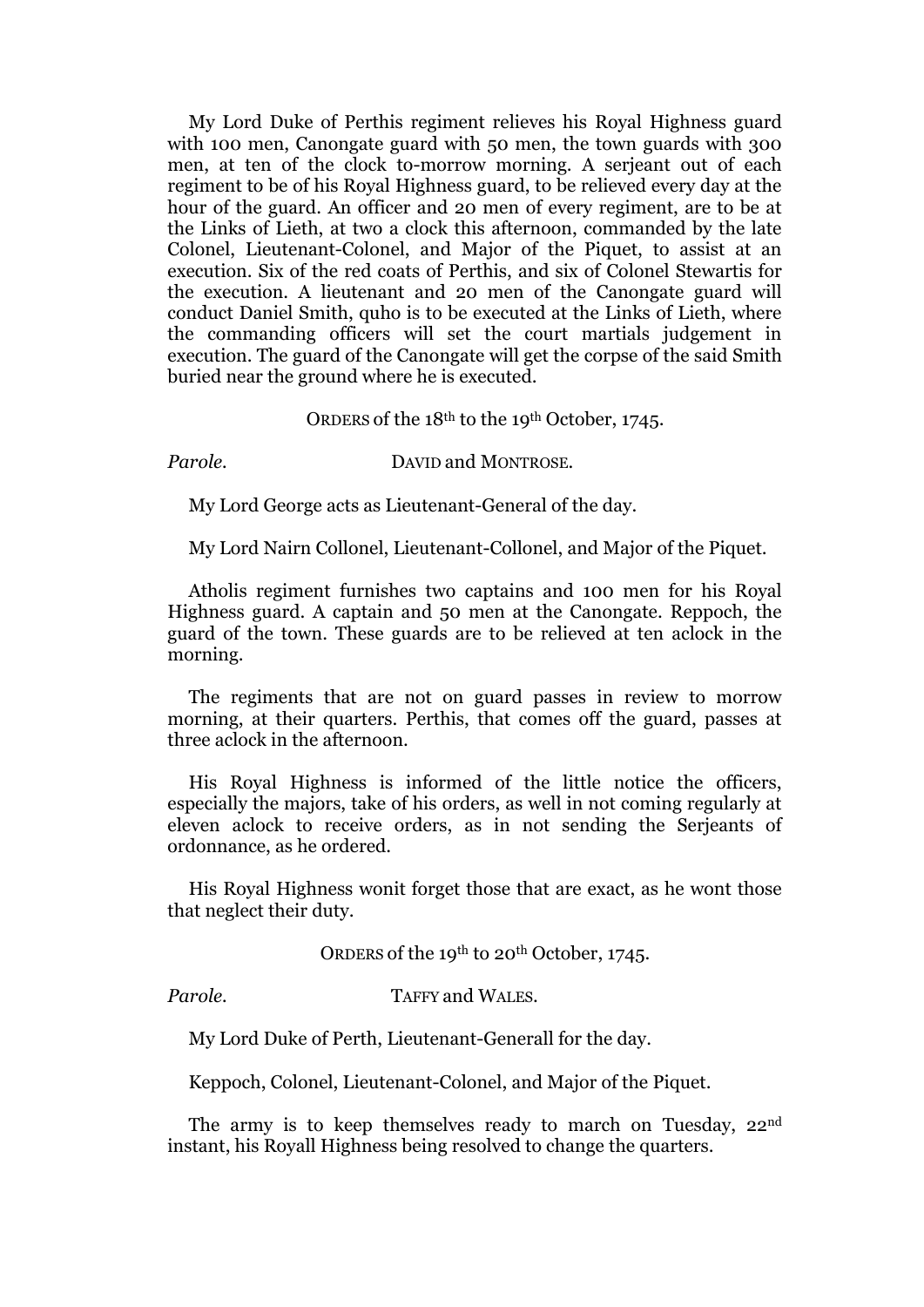The ffoot that came with my Lord Pitsligo, and Tullochis men, will furnish 2 captains and 100 men on his Royall Highness guard, and a captain and 50 men on the Canongate guard; they'll observe to make regular patroles. Clan Ronald furnishes for the town. The Serjeants will come regularly to his Royall Highness guard. The comandant orders, that the captain of every company report every night, the number of effective men in their respective Companys, present, absent, and sick, to the major or commanding officer, in the camp or quarters where the regiment is. Also, that an officer and a serjeant of each company be every day at the commandants quarters at three aclock, to receive orders, and that the said serieant shall afterwards deliver the orders to the officers of their respective Companys. For guard to morrow, Captain Lethno and Ensign Quick, 2 Serjeants and 30 men (3 per company), with a drum; also, an orderly serjeant to attend at the guard of the Princes quarters for orders.

#### ORDERS of the 20<sup>th</sup> to the 21<sup>st</sup> October. 1745.

**Parole. ROBERT and PEMBROKE.** 

My Lord George acts as Lieutenant-General of the day.

Glengary as Colonel, Lieutenant-Colonel, and Major of the Piquet.

Glengary mounts his Royal Highness guard, town, and Canongate; 100 men at his Royal Highness guard, 50 on Canongate, 50 on the main guard of the town.

A lieutenant and 15 men mounts guard on the Neither-Bow-port, 100 men in the Grass Market, 50 men near the Weigh-house. Atholeis regiment passes in review at eight aclock in the morning; Clan Ronaldis regiment at one aclock afternoon, and Apinis at the same hour, at their quarters. The regiment to be under arms for exercise to morrow, at nine aclock.

ORDERS for the 21st to 22nd October, 1746.

*Parole.* ANDREW and SCOTLAND.

My Lord Duke of Perth, Lieutenant-General for the day. Lochyell Colonel, his Lieutenant Colonel, and Major of the Piquet. Lochyellis regiment mounts his Royal Highness guard, town, and Canongate.

100 men on his Royal Highness guard.

50 men on the Canongate.

50 men on the main guard of the town;

A lieutenant and 15 men of which on the port of the Neither Bow.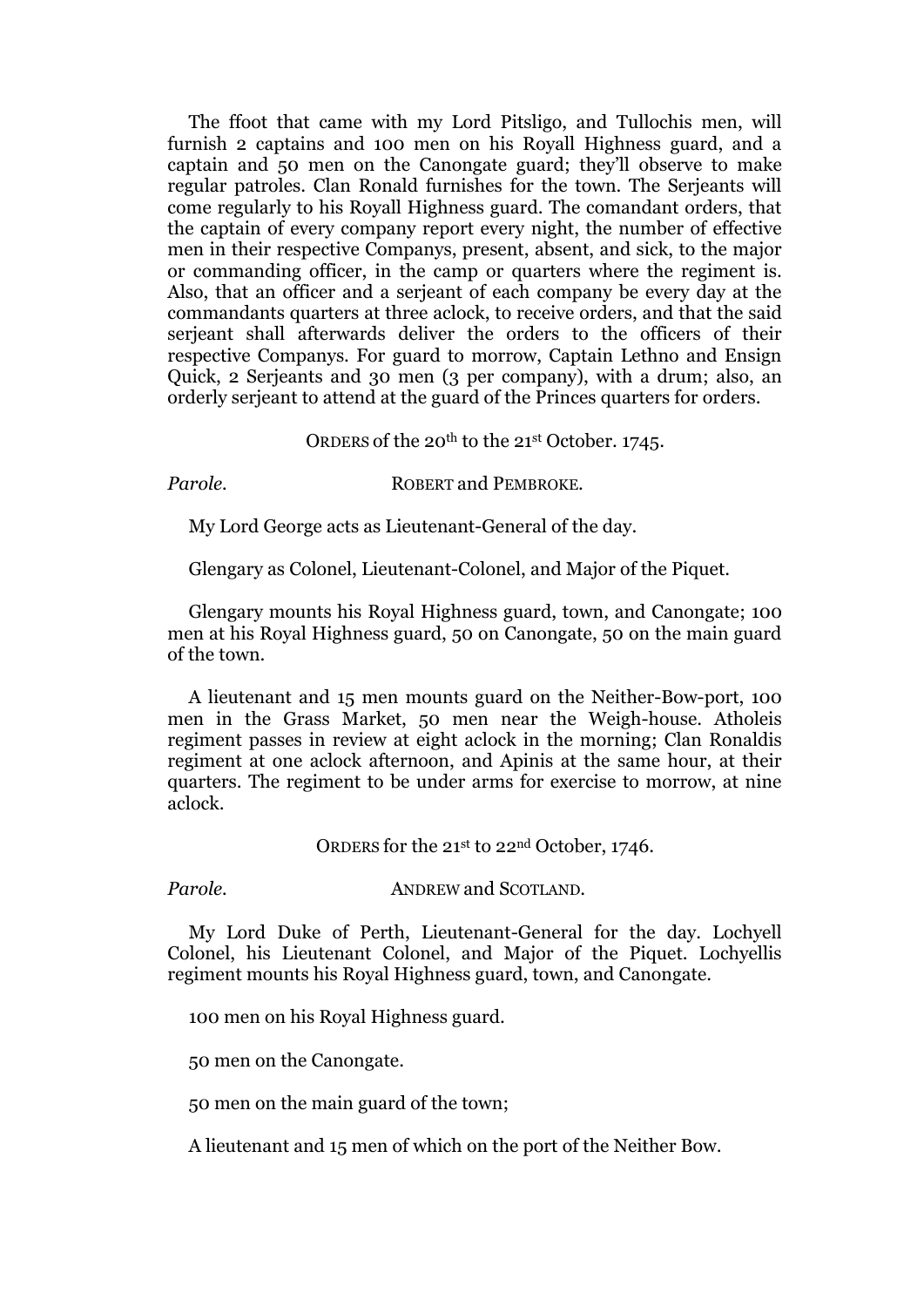100 men on the Grassmercat.

50 men near the Weigh-house.

All the regiments that are not on guard will assemble to morrow, betwixt twelve and one of the clock, at the camp near Duddistown, his Royall Highness being desirous to make a generall review.

The comandant orders that the whole regiments be in readiness to march to morrow, by nine in the morning, to Duddistoun, to be reviewed by his Royall Highness; likeways, that the Serjeants be carefull to cause the men keep their arms clean, and qualify themselves for exercise; an orderly Serjeant  $\lceil \cdot \rceil$ ; also, that the doctor attend closs at Leith; also, report of sick daily to officers and surgeons.

ORDERS for the 22nd to the 23rd October, 1745.

*Parole.* PATRICK and IRELAND.

My Lord George acts as Lieutenant-Generall of the day.

My Lord Ogilvy Collonel and Major of Piquet.

Glenbucket furnishes 100 men on his Royal Highness guard; 50 on the Canongate.

Lord Ogilvyis the town guards; that is, 50 men on the main guard, a lieutenant and 15 men of which on the port of the Neither Bow, 100 men on the Grass Mercat, and 50 men near the Weigh-house.

That the taptoo be beat every night at nine; after which hour, every soldier that is found abroad is to be carried to the guard prisoner, and that patroles be ordered for that purpose.

The commandent orders that the whole regiment be under arms tomorrow, against half nine precisely, on the parade behind the town, in order to detach the Edinburgh guards.

ORDERS of the 23<sup>rd</sup> to 24<sup>th</sup> October, 1745.

Parole. **DAVID** and HOLYROODHOUSE.

My Lord Duke of Perth acts Lieutenant-General of day. The Master of Strathallen Collonel, his Lieutenant Collonel and Major of the Picquet.

Duke of Perthis regiment mounts his Royal Highness guard, town, and Canongate.

100 men on his Royal Highness guard.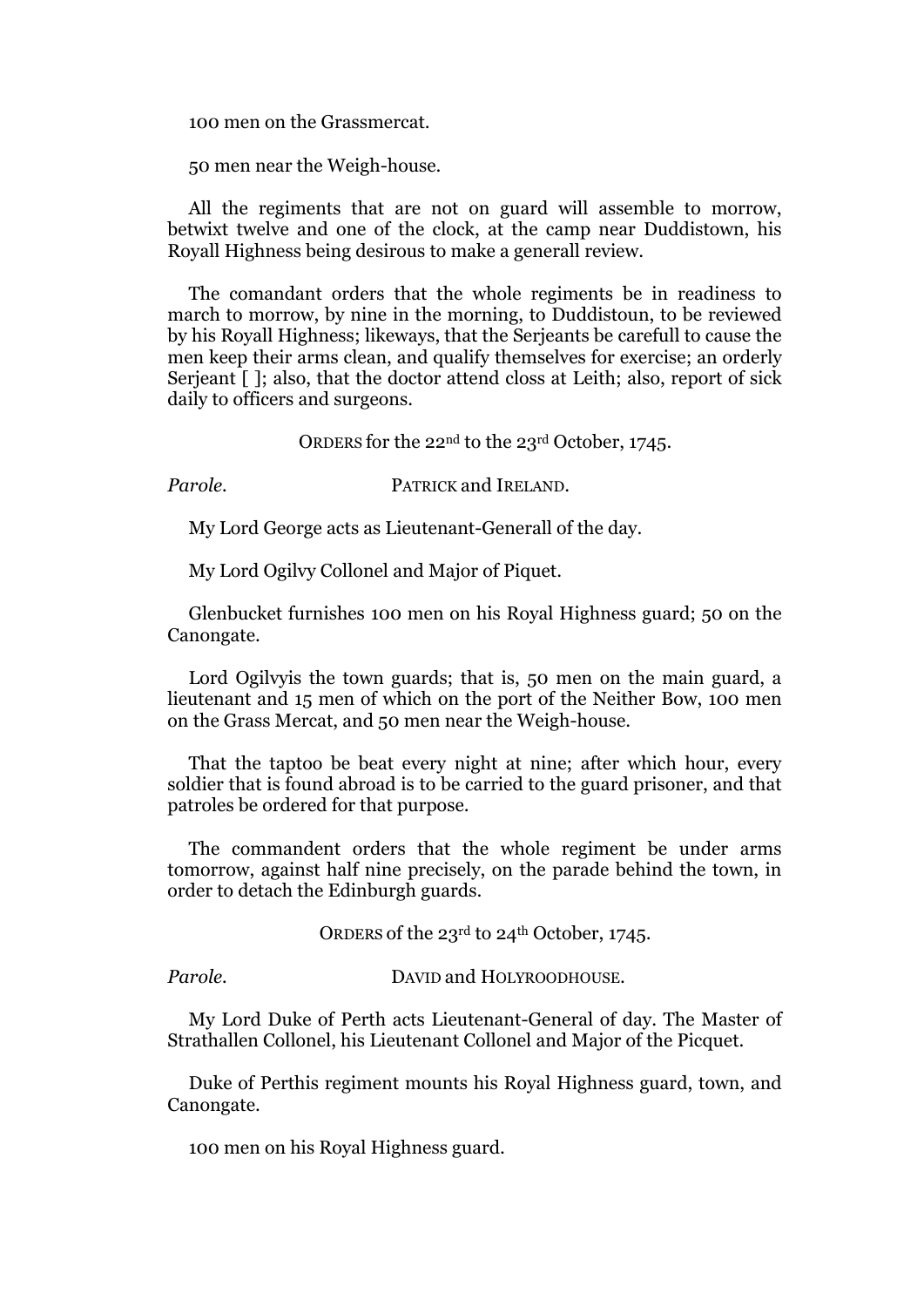50 men on the Canongate.

50 men on the main guard; a lieutenant and 15 men of which at the Neither Bow.

100 men on the post at the Weigh-house.

50 men on the Grass Market.

50 more at the Parliament Closs.

Lochyellis major will relieve the posts with the major of Perthis regiment, and shew them where the sentries are to be placed. The officers of piquet, as well as those on guard, will be very exact and allert in making their patrolls.

ORDERS of the  $24^{th}$  to the  $25^{th}$  October. 1745.

Parole. **DANIEL and NEWCASTLE.** 

My Lord George acts as Lieutenant-General of the day.

My Lord Nairn Collonel, his Lieutenant Collonel and Major of the Picquet.

Atholes regiment mounts his Royal Highness guard and the Canongate.

100 men on his Royal Highness guard, and 50 for the Canongate.

Keppoch relieves the town guards.

50 men on the main guard; a lieutenant and 15 of which on the port of Neither Bow.

50 on the Grass Mercat; 50 men on the Parliament Closs,

100 above and over against the Weigh-house.

The officers on picquet, and those on guard, to be vегу exact in their patroles.

All the regiments are advertised to keep еvегу thing ready for their march, so as to be in a condition to decamp on twelve hours warning.

ORDERS of the 25<sup>th</sup> to 26<sup>th</sup> October, 1745.

*Parole.* JOHN and SKIE.

My Lord Duke of Perth acts as Lieutenant-Generall of the day.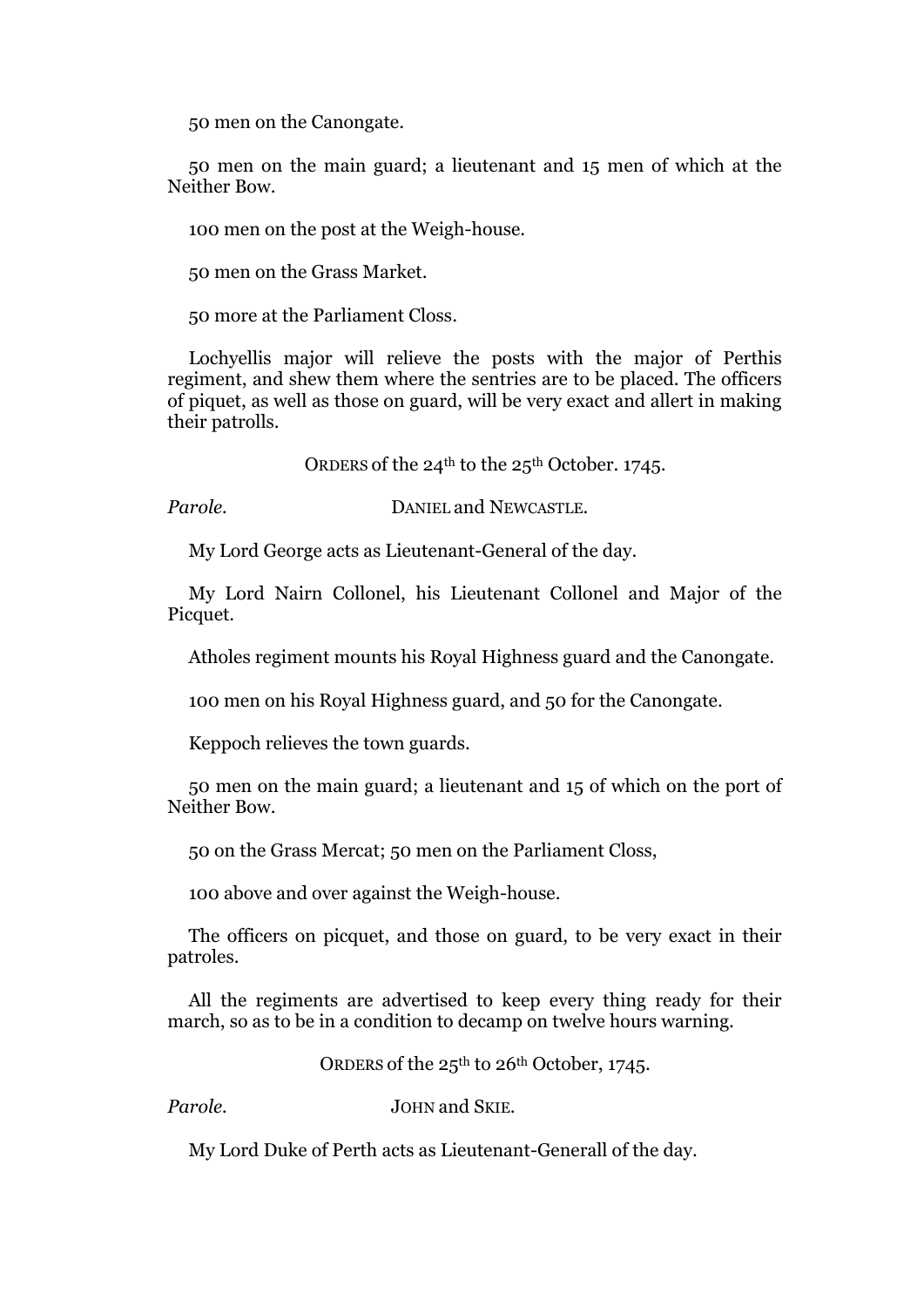Lochgery Collonel, his Lieutenant Collonel and Major of the Picquet.

Clan Ronaldis regiment mounts his Royal Highness guard and Canongate.

Glengaryis the guards of the town.

100 men on his Royal Highness guard.

50 men on the Canongate.

50 men on the main guard of the town; a lieutenant and 15 men of which, are to be on the port of the Neither Bow.

50 men on the Grass Market.

50 on the Parliament Close; 100 men near the Weigh-house.

A lieutenant and 15 men of his Royal Highness guard will be detached at night to one of the houses of the Abbayhill. Mr. O' Sullivan will place them.

The officers of picquet, as well as those of the different posts, will be very exact in making their patrolls.

His Royall Highness orders absolutely that the majors wonit faill to send a serjeant of each regiment to his guard at Holyroodhouse.

The Duke of Perthis regiment will march, arms and bagage, to-morrow, 26th, to Musleburgh, where quarters are appointed for them.

Glenbucketis regiment will likewise march there to-morrow.

There will be bread brought from Dalkeith to Musleburgh for their conveniency.

The colonels and other officers are to give strict orders that the bakers should not be molested, nor no wrong done to them.

The colonels that are at Edinburgh and in the neighbourhood, are advertised that the soldiers will find bread of a right weight at Holyroodhouse, where Mr. Graemes will get it delivered to them, the bread being of a better weight than in the bakers shops, where they are imposed upon. Mr. Greimes will get the bread brought to the different quarters, if the colonels desire it so.

My Lord orders exercise twice a-day, at eight and three aclock, per companys. Also, notes of cloathing wanting in the several companys. Commandant orders a man per company to clean their quarters.

ORDERS from 26<sup>th</sup> to 27<sup>th</sup> October, 1745.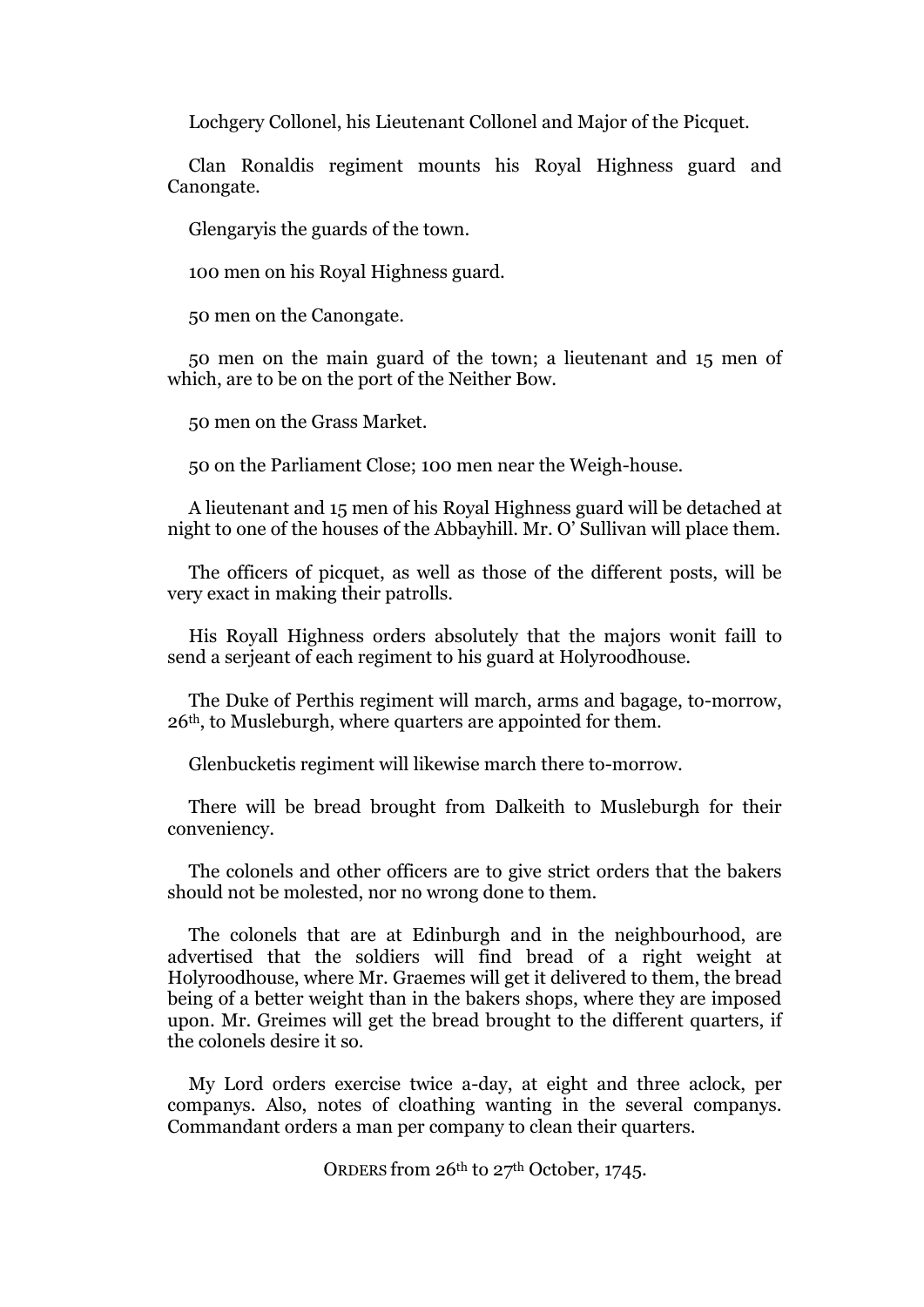*Parole.* JAMES and LEITH.

My Lord George acts as Lieutenant-General of the day.

Glengary Collonel, Lieutenant-Collonel, and Major of the Picquet.

Glengaryis regiment mounts his Royal Highness guard, the town and Canongate. 100 men on his Royal Highness guard; 50 on the Canongate; 50 on the main guard of the town; 50 on the Grass Mercat; 50 on the Parliament Closs; 100 men near the Weigh-house; a lieutenant and 15 men of the main guard on the Neither Bow port; a lieutenant and 15 men of his Royal Highness guard, in the night time, on the Abbayhill. All the troops are advertised to keep themselves in readiness to march on twelve hours warning. The officer of piquet, and those on different posts, are to double their attention for the patrols. An officer and 12 gentlemen of Pitsligos horse, will come to Edinburgh about five aclock this afternoon, where they will receive further orders.

ORDERS of the 27<sup>th</sup> to the 28<sup>th</sup> October, 1745.

*Parole.* HENRY and YORK.

Duke of Perth Lieutenant-General of day.

Lochgery Colonel, his Lieutenant and Major of Piquet.

Glengary will continue his Royal Highness guard, the town, and Canongate, to morrow.

The officers of piquet, as well as those on the posts, are to be on the alert, and make exact patrolls.

Keppochis and Appinis regiments are to have a guard on their quarters, and the officers to be with the men, especially at night, in case of an allert.

The postes of Lieth, the Cannymills, and Newhaven, are likewise to be allert, and patroll frequently.

An officer and 12 gentlemen of Pitsligos, will patroll this night from Lieth, along the seaside, by Newhaven; the officer of this corps that patrouilled last night, can give them the directions he had.

ORDERS of the 28<sup>th</sup> to 29<sup>th</sup> October, 1746.

*Parole.* CHARLES and WALES.

My Lord George acts as Lieutenant-Generall of the day. Lochyell Colonel, his Lieutenant-Colonel and Major of the Picquet. Lochyels regiment relieves his Royal Highness guard, town, and Canongate; a 100 men on his Royal Highness guard, a lieutenant and 15 men of which will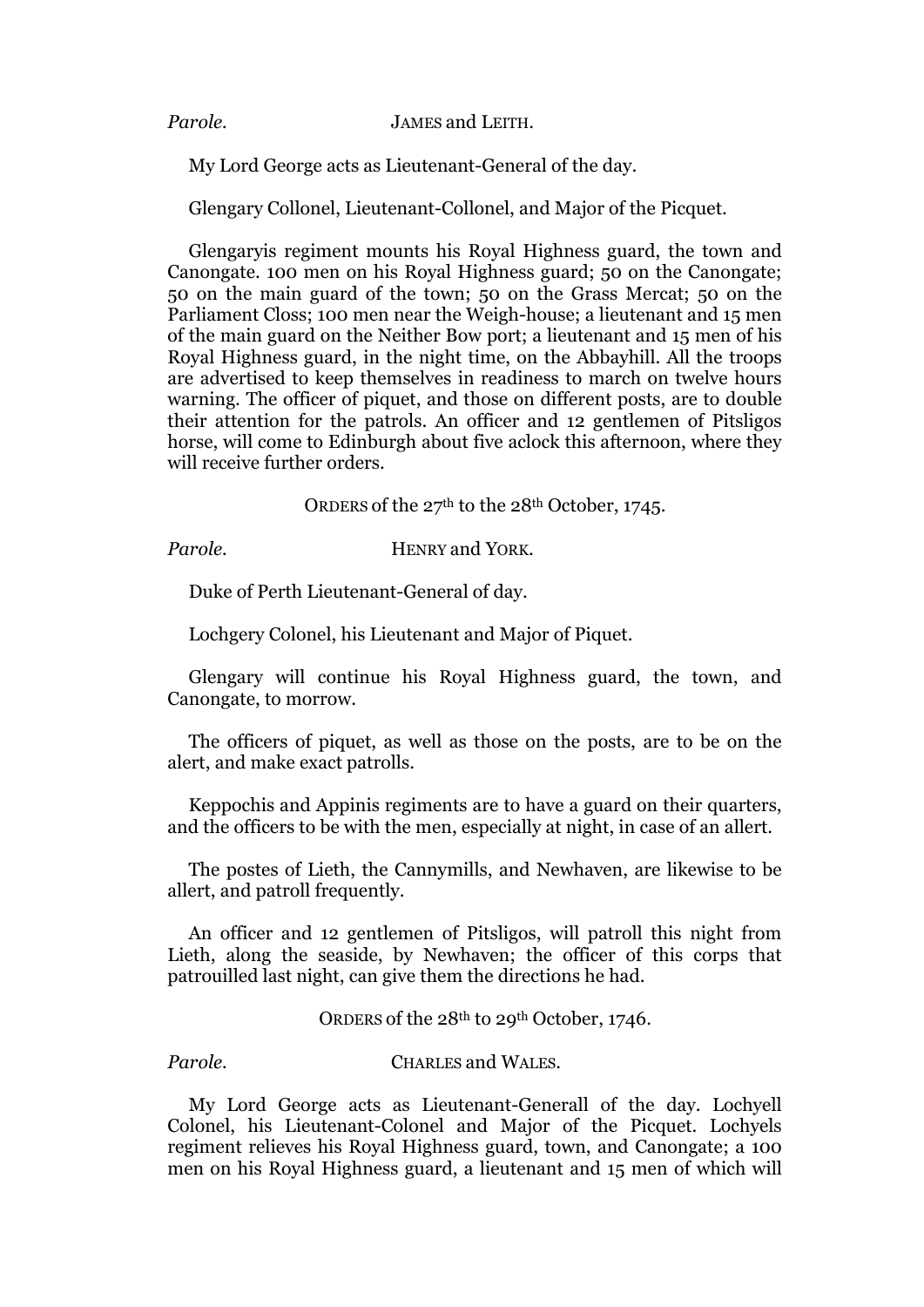be posted at night on the Abbayhill; 50 men on the Canongate; 50 on the main guard of the town; 50 on the Grass Mercat; a 100 men near the Weigh-house; a lieutenant and 15 men of the main guard on the Nether Bow port. All the troups are advertised to keep themselves in readiness to march on twelve hours warning. The officers of picquet, as well as those on the postes, are to be allert and exact in making their patrouils. Clan Ranoldis regiment furnish a 100 men this night, at Royston House, to support Newhaven. Lord Ogilvyis regiment will furnish the like number at Newhaven. An officer and 12 of the Life Guards are to patrouill westwards of Lieth, untill the break of day.

ORDERS of the 29<sup>th</sup> to 30<sup>th</sup> October, 1745.

*Parole.* WILLIAM and ABERDEEN.

My Lord Duke of Perth acts as Lieutenant-General of the day.

Keppoch Colonel, his Lieutenant-Colonel, and Major of the Piquet.

Keppoch regiment mounts the guards of the town;

Apinis, his Royal Highness guard, and the Canongate.

A 100 men on his Royal Highness guard;

A lieutenant and 15 of which, are to mount at night on the Abbayhill.

50 men on the Canongate guard.

50 on the main guard of the town;

A lieutenant and 15 men of which, are to be on the Neder Bow port. 50 men at the Parliament Closs, and 50 at the Grass Mercat. A 100 men at the Weigh-house.

Ogilvyis regiment will furnish a 100 men at Newhaven.

Clan Ronaldis regiment will furnish a 100 men at Roystoun House, and will sustain Newhaven.

An officer and 12 of the Life Guards are to patrouill this night as usuall, from Lieth by Newhaven, along the seaside.

ORDERS of the 30<sup>th</sup> to the 31<sup>st</sup> October, 1745.

*Parole.* JAMES and MURRAY.

At Lieth.

My Lord George acts as Lieutenant-Generall of the day.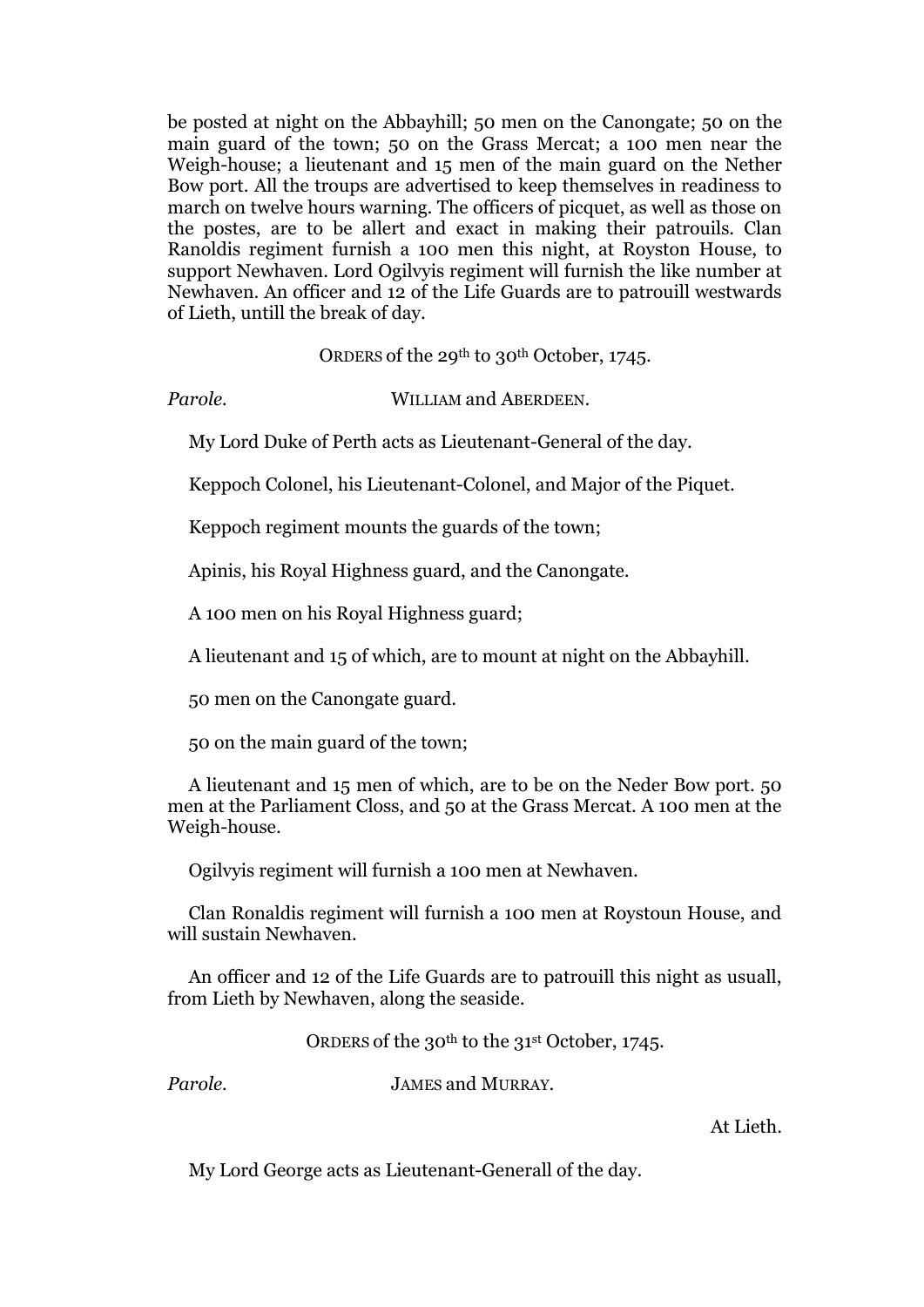Кepoch Colonel, his Lieutenant-Colonel, and Major of the Piquet.

Kepochie regiment continues the guards of the town to-morrow.

The army decamps. A major or adjutant of each regiment is to come to his Royal Highness palace this night, where theyill receive further orders, and directions for their march. My Lord Ogilvyis regiment will decamp to morrow morning from their quarters, with arms and baggage, to go to Dalkeith, where theyill receive new orders.

Ogilvyis regiment will furnish 50 men at Newhaven during the night.

Clan Ronaldis regiment will furnish 100 men at Royston House.

An officer and 12 of the Life Guards will patrouill as usual, from Lieth by Newhaven.

31<sup>st</sup> October, Lord Ogilvyis regiment marched to Dalkeith. 1<sup>st</sup> November, to Auchindinny. 2nd November, to Peebles. 3rd November, Sunday, the regiment rested at Peebles. 4th November, marched to Kilbucko.

ORDERS from the 3<sup>rd</sup> to 4<sup>th</sup> November, 1745.

*Parole.* WILLIAM and PERTH.

Tweedale, at Peebles, *Sejour* 3rd.

Officers of the piquet, Lord Nairn, Colonel; Forbes of Skellater, Colonel; Mr. Stewart, Major (Perths).

The troops shall pass from their respective quarters, early enough to be assembled upon a large field nigh this village, at six in the morning, there to pass muster and then to march.

Atholis, Perthis, Ogilvyis, Glenbucketis, and Menzies, are to file off in their rank.

The majors are advertised to send the quarter-masters of their respective corps, with a man of each company, to the quarter-mastergenerallis lodgings, where they are to be for six in the morning. The majors are prayed to take care that the soldiers have water enough in their cantines when parting, that they may have no pretext to quit their ranks. To avoid this inconveniency, the majors are prayed to name two captains, and as many lieutenants, every day of march, to take care that the soldiers keep their ranks; the captains will march in the rear, and the lieutenants on the flankis of their regiments.

When any regiment passes a defile, these officers are to stay there till all their men have marched up and joined their colours; and before they leave the place, are to be relieved by as many officers of the following regiment.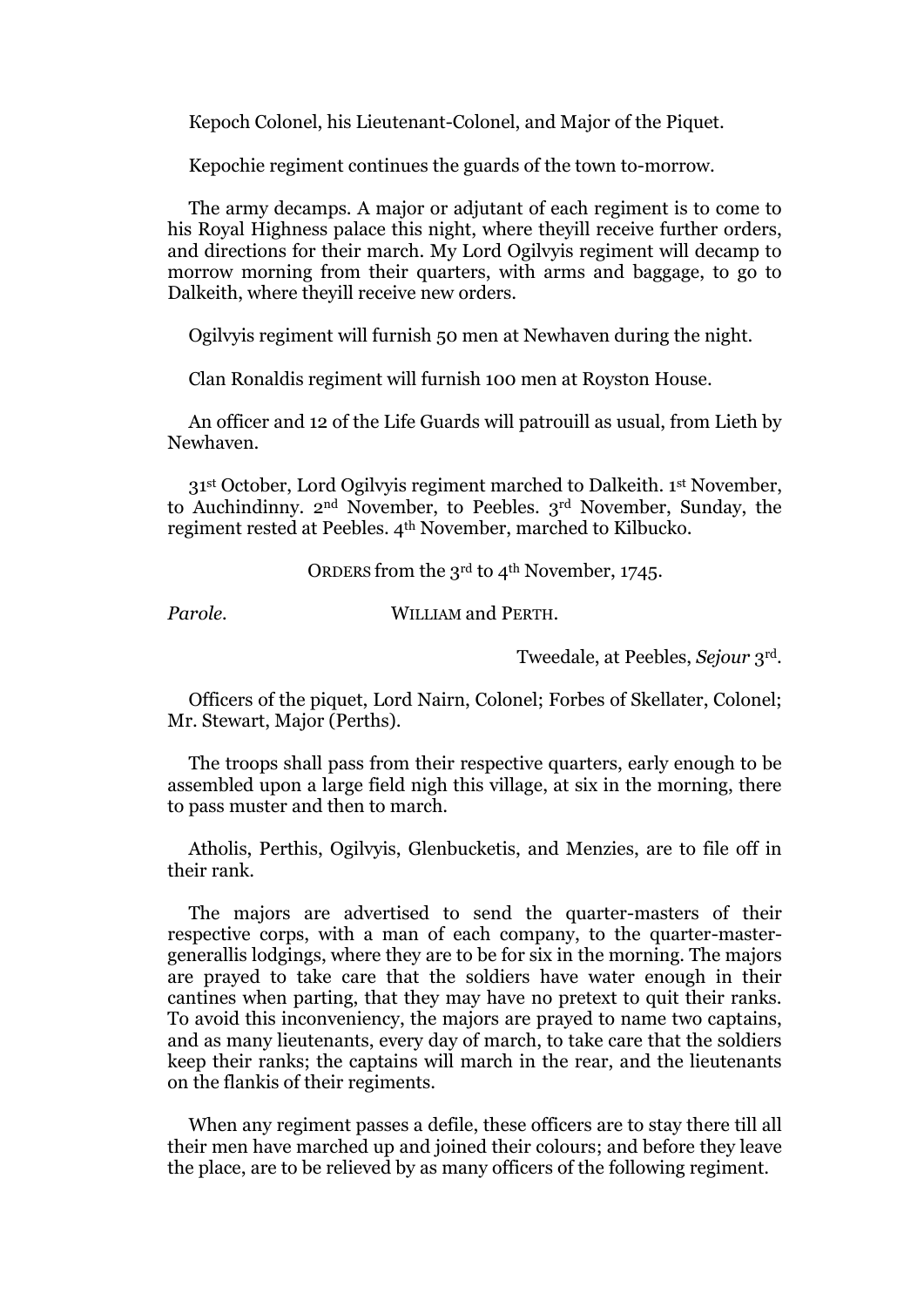The majors are also prayed to bring to the major-general, when they come for orders, an exact list of what recruits they may have made that day, and another of the men amissing, by desertion or other accidents.

It is seriously recommended to all the officers, to take care that the most exact discipline be observed, as they are to be answerable for their respective corps. It is forbid, above all things, to shoot sheep, hens, *etc.,* or break open the country peoples houses, or cause any disturbance.

There must be a serjeant, as ordinance of each regiment, constantly at the generalls lodgings, who shall not stur from thence without an order from the general or the major-generall.

Macphersons regiment, when come up, are to make the rear-guard during this march. Roy Stewartis is to be attached and serve as a guard to the artillery and bagage; 50 men whereof to be chosen as a particular guard for the bread waggons, with 50 of Perthis; other 50 of Perthis regiment are to be chosen amongst the gardiners, carpenters, and other workmen, to serve as pioners, who are to march at the head of the artillery.

All officers detached from their corps, will take care to send a soldier of their guard, as ordinance to their respective regiments.

Every man to have twelve shot.

Captain Ogilvy of Inshewan appointed paymaster to the regiment.

That no man, under pain of severe punishment, pretend to shoot off his ammunition in the idle way they have done.

That every company have two bagage horses, and their proportion of tents, *etc.,* given them by the quarter-master, which they are to take care of; that every man carry his full arms, and no man put them upon the bagage wagons. Ordered, That an officer of each company stay always in the quarters with his company, and send an orderly man to the comandantis quarters to attend for orders, likeways a drum.

ORDERS from the 4th to the 5th November, 1745.

*Broughtoun House.*

#### *Parole.* CHARLES and YORK.

At Broughtoun over Tweed.

The army to march upon the  $5<sup>th</sup>$  November, 1745, at seven aclock in the morning, for the rendevous, and then to Bield, Pomaid, and Crook, with a proper guide. The Duke of Perthis battalion is to have the van of the march of the army. The Duke of Atholis men, commanded by Collonel Mercer of Aldie, are to guard the artillery, amunition, bread wagons, and bagage of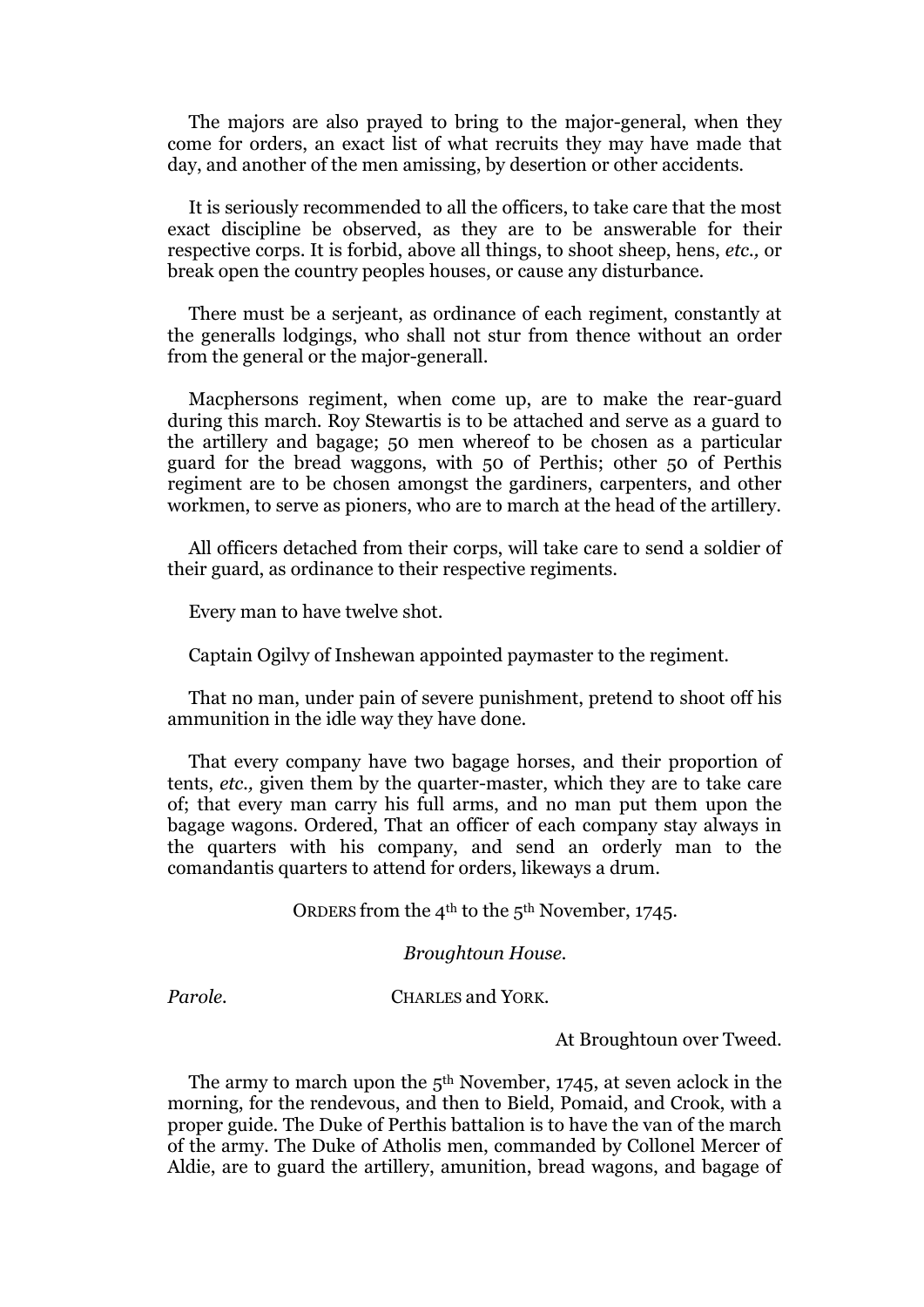the army, and to be accomptable during their charge thereof. The army, and the haill baggage and artillery thereof, are to rendevouz at Moss Finnan Haugh, by eight of the clock in the morning at farthest, in order to march. The artillery march first, next to which the stores, thereafter the Princes bagage, and after that the regimental bagage, conform to the station of each in the march, and all to proceed in their proper situations; the same orders with respect to discipline on the march which were given out yesterday are continued, and particularly recommended, as are those concerning the general and particular quarter-masters.

The adjutant-general and majors are expressly appointed to attend for orders, and the orderly Serjeants are to be exact in their attendance.

The Master of Strathallan, Collonel; Sir William Gordon, Lieutenant-Collonel; and Major Patrick Gordon of Glenbucketis, are officers of the day and Piquet.

Under the Duke of Perth, Lieutenant-General.

ORDERS of the 5th to 6th November, 1745.

*Parole.* Louis and Aix.

At Erickstain Braefoot; marched to Grantoun.

Officers of the day, Lord Ogilvy, Collonel; Sir William Gordon, Lieutenant-Collonel; and Major Stewart, of Perthis. All the troops are to march to-morrow from their respective quarters, early enough to be at Erickstain Brae by nine aclock, from whence they will march in good order to Moffat. Lord Ogilvyis will have the van, and Glenbucketis the rear. Glenbucketis regiment will find the artillery on their march, and will leave them a 100 men for their escort. The light equipage will file off after the troops; the artillery and heavy baggage are to follow.

The majors are prayed to send a man of a company, with the quartermaster, the major, or adjutant of each regiment to Moffat, for the lodgings, where they will address themselves to Mr. Brown. None of them must part till they be all assembled. No regiment is to march into town without seeing that the other two are at hand, that they may all come in at once. The Master of Strathallan will detach a lieutenant and 30 men in the morning, as well to hinder any straglers from coming before, as to prevent the cruel plunder of which their Graces the Dukes of Athol and Perth complaine, and earnestly recommend to the officers of each corps to have an eye to their soldiers behavior. Perthis major will warn the number of captains and lieutenants requisite to hold a court martial to-morrow, at Moffat, on the criminal of Perthis regiment, now prisoner. It is hoped the majors will not forget to send daily to the generalls lodgings a Serjeant, as ordered.

ORDERS of 6th to the 7th November, 1745.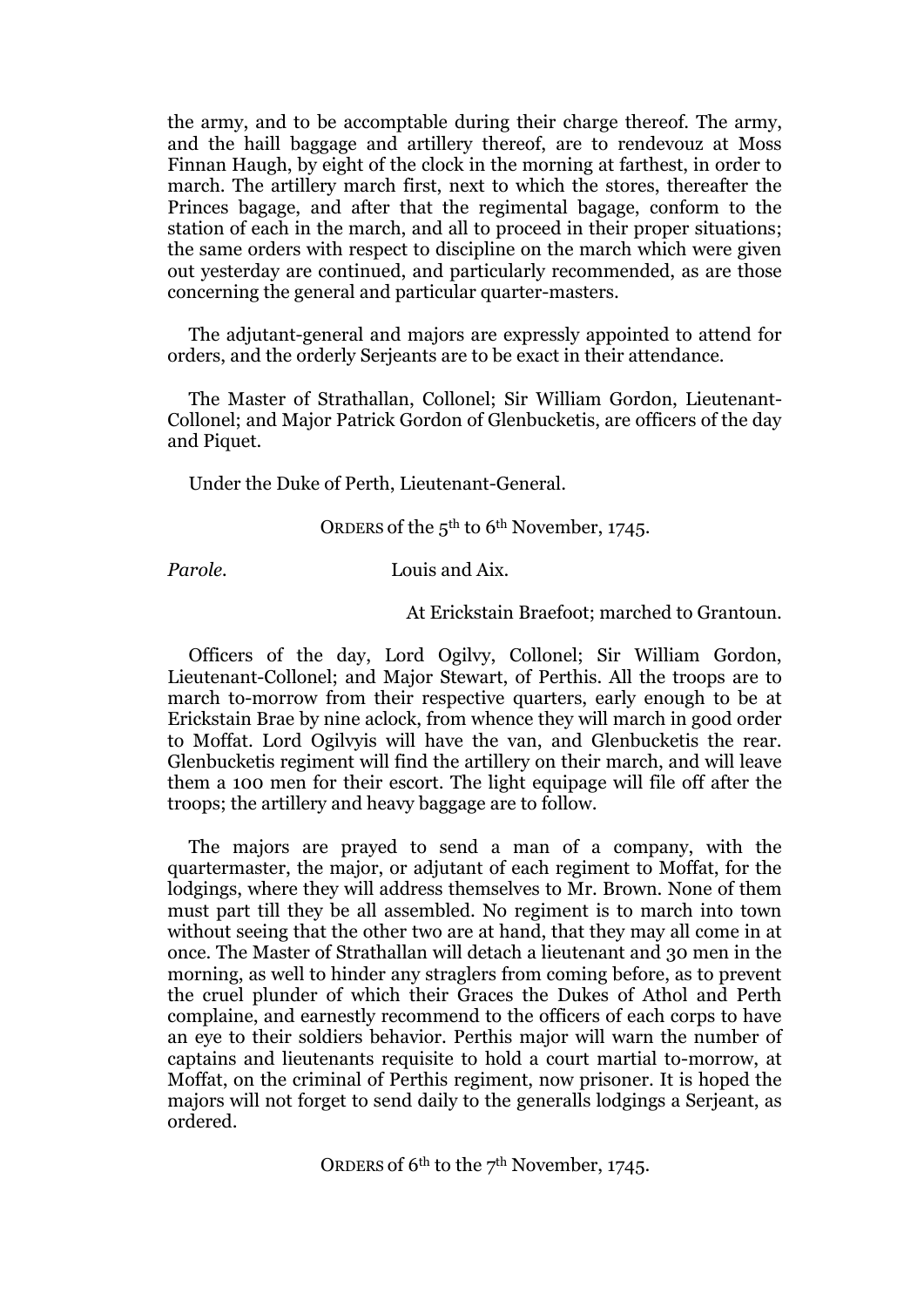#### *Parole.* JOHN and STRATHALLAN.

At Moffat; regiment at Kilpatrick Kirk.

Officers of the day, Mr. Mercer, Colonel; Faskely, Lieutenant-Colonel; Mr. Rattray, Major. They will mount to-morrow a captain and 50 men, at seven in the morning, of Lord Nairns regiment, at the gate of Moffat that leads to Lockerby.

The major of his regiment who is to post them there, must chuse for them a convenient guard house. A lieutenant and 30 men of Mercers regiment will relieve, to-morrow morning, a lieutenant of the same regiment who is on guard on the Princes equipage.

The officers are prayed to see that their respective corps get their arms and every thing else in good order, as they shall be reviewed next day by the Duke; the artillery is likeways to get every thing ready for a march.

It is strongly recommended to the majors to observe the exactest discipline, and to mind that in their different the men dont pillage.

The commanders of the corps are prayed to nothing be wanting for the men to encamp.

The majors are desired to give an exact state of the men they have lost by desertion or other accidents, since they departed from Dalkeith.

It is again recommended to the majors to send every day a serjeant, as ordinance to the generallis lodgings, where there shall be guard house fixed for them.

A captain and 50 men of Lord Ogilvyis will mount the Duke of Perthis guard to-morrow, before eleven forenoon.

ORDERS from the 7th to Fridav the 8th November. 1745.

*Parole.* JAMES and NAIRN.

At Moffat. *Sejour* 7th.

Oncers of the day. Menzies of Shian, Colonel; Faskely, Colonel; Kinnachin, Major. The Duke of Perthis, Ogilvyis, and Glenbucketis regiments are to part at six in the morning, and to march on the road to Dumfries, to a village six miles off where they are to wait for the rest of the column. The regiments that are cantoned are to march at five in the morning, to join these that are to wait of them six miles off; then all the columns will march, Ogilvyis in the van. Lord George Murrayis in the rear.

My Lord Ogilvyis regiment is to have three pieces of the French artillery in their front, with one cart of ammunition. The archery must part at three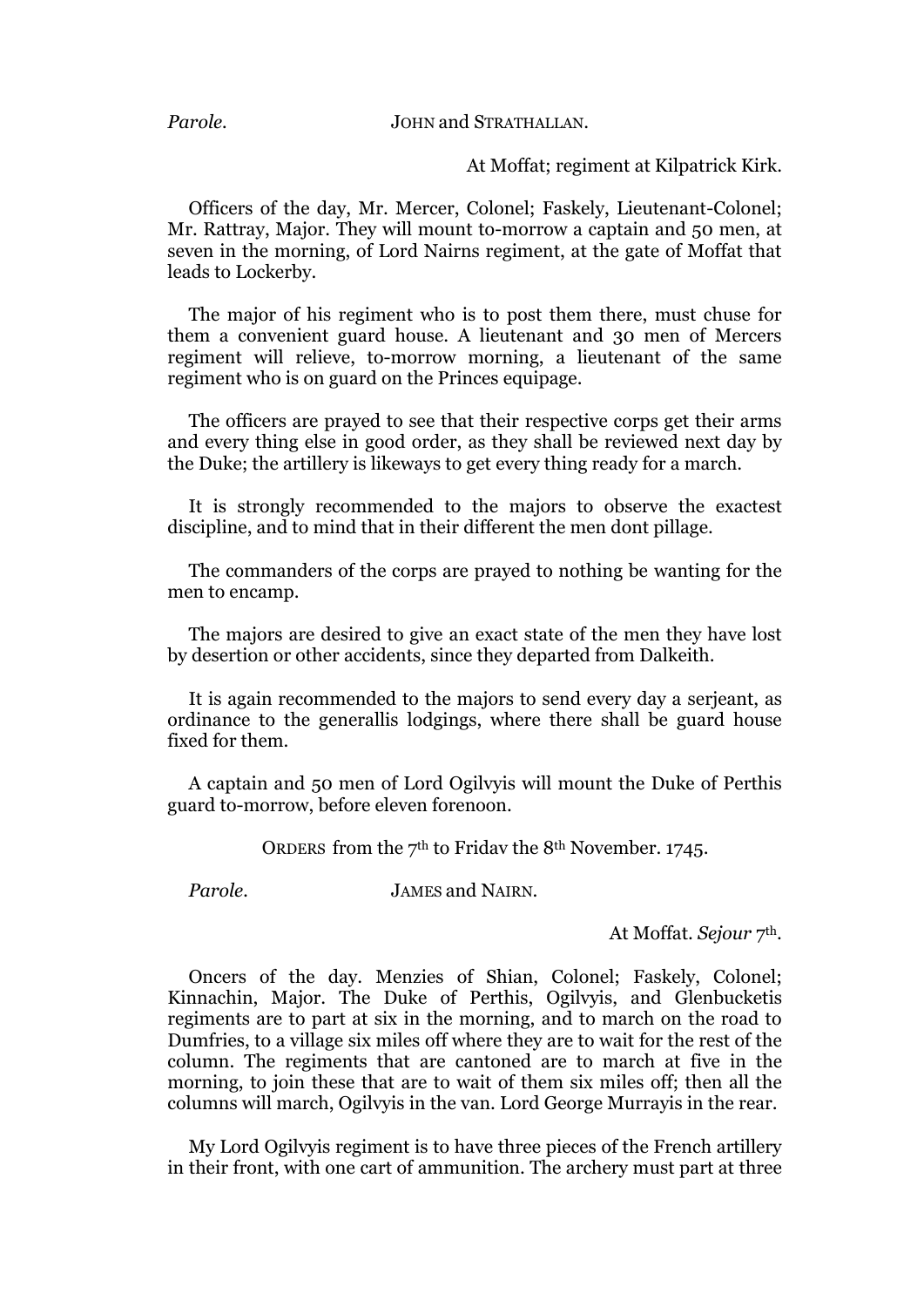in the morning, except the 3 pieces that go at the head of the troops. A captain, and 50 men of Lord Georges regiment, is to stay behind an hour after the troops are parted, to bring up all the scampering soldiers. All the Majors of the troops in the town are prayed to be ready, with one man of each company, at four in the morning, at Mr. Brown's lodgings, as he is to part exactly at that hour. It is recommended to all the troops, to march in good order after they halt, especially when they come nigh Dumfries, and to have their arms in readiness for action. A captain of Lord Georges regiment is to march an hour before his troops, to join the equipage on the road to Dumfries; he is to have with him a lieutenant and 70 men. If the troops come up to the baggage that parted this evening, this captain, with his detachment, is to join his corps, as the regiment is to make the rear of the equipage. The majors of the troops cantoned, with one man of each company, will be at a village five miles off, on the road to Dumfries, at five in the morning.

Friday, 8th November, 1745. The regiment marched from Kilpatrick Kirk, near Moffat, by Johnstoun Kirk, to Lockerby (in Annandale.)

Saturday the 9<sup>th</sup>. The regiment marched from Lockerby, over the border, to Newtown.

Sunday, 10th November. Regiment marched near to Stanhex, hard by Carlille, where they lay on their arms all night; and, on the 11th November, by day break, marched to Riccarby, half a mile off Carlile. On the 12th November, Tuesday, the regiment marched to Naworth Castle.

13<sup>th</sup> November. Returned to Riccarby; betwixt which place and Stanhex, was Lord Ogilvyis post, in forming the blockade on the north side of Carlille.

Thursday, 14th November, and 15th November, the blockade continued. Carlille parleyed and capitulated, Saturday, 16<sup>th</sup>. On Sunday, 17<sup>th</sup> November, the regiment marched through Carlille to Butcherby.

ORDERS of the 18th to the 19th November, 1745.

#### *Monday.*

*Parole.* FORTUNE and CARLILE.

At Carlille.

The army sejournes to morrow at Carlille, and will keep themselves in readiness to march the next day, at the break of day.

Thirty of my Lord Pitsligois horse will part to morrow, at the break of day, to go on the road of Newcastle, by Brampton, to have an account of the enemyis motions; theyil receive further instructions to morrow morning.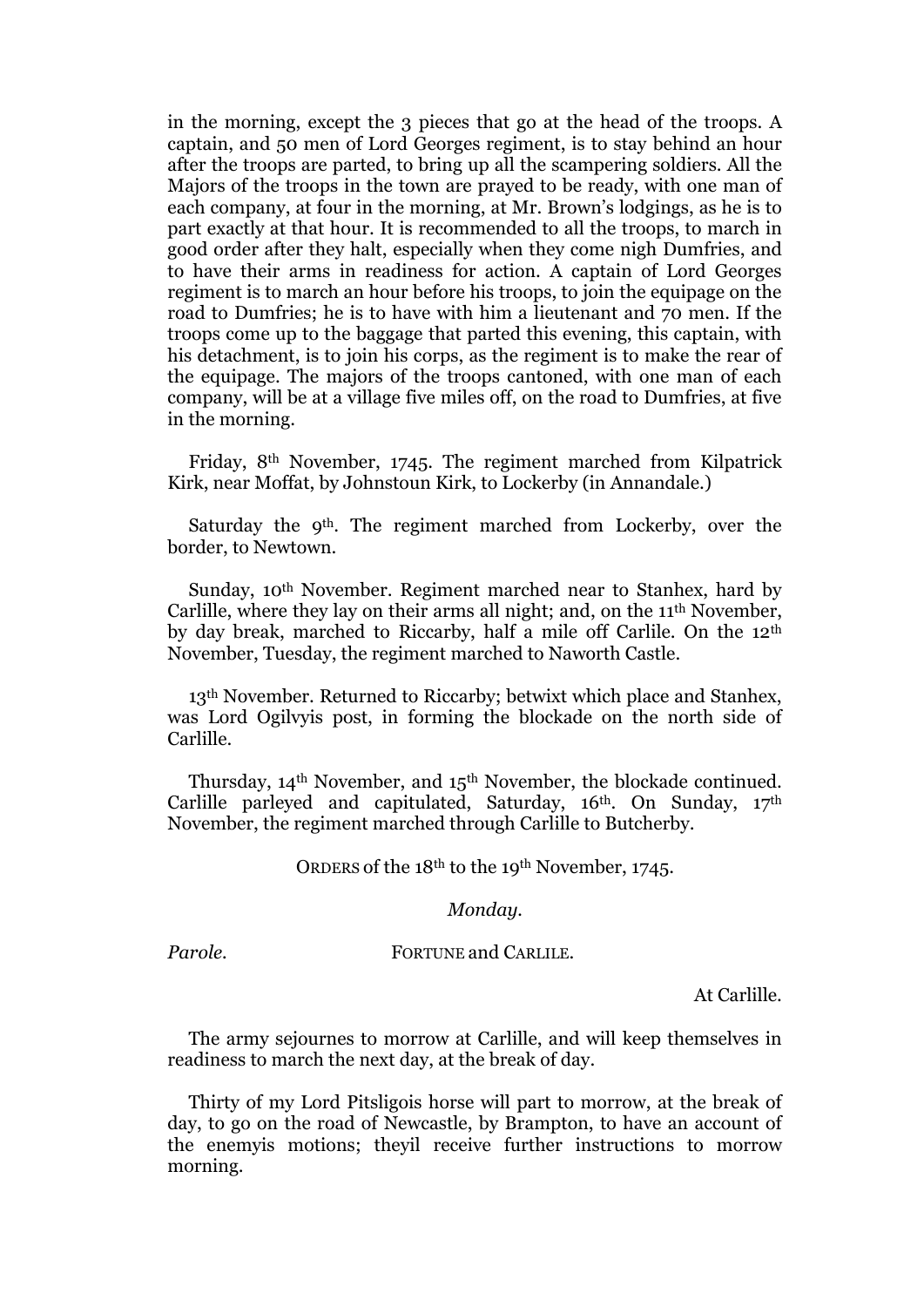The regiment in quarters of cantonment, at Butcherby, within a mile of Carlille.

#### ORDERS of the 19th to the 20th November, 1745.

#### *Tuesday.*

#### *Parole.* **CHARLES and LONDON.**

Carlille.

Atholes brigade, Ogilvyis, Glenbucketis, Roy Stewartis, and Perthis regiments march to morrow, at the break of day, arms and bagage, with my Lord George, under whose commands they are.

The Artillery marches to morrow likewise, and will receive their orders from my Lord George.

The colonels and officers of those regiments are to leave their heavy baggage in the Castle of Carlille, and absolutely forbid to suffer any women to follow.

The regiment at Butcherby.

A draught made of 6 officers, 50 men, and 2 Serjeants, to the Castle of Carlille.

21st November, Thursday. Regiment marched from Butcherby to Clifton, 18 miles. Head quarters at Penrith.

22nd November. From Clifton to Kendale, 18 miles.

#### *At Maclesfield.*

Orders against all women, but soldiers wives; and horses only allowed to field officers and staff officers, or such whom their colonel can declare, upon his honour, cannot march on foot, old, *etc.*

ORDERS from the 22nd to the 23rd November, 1745.

*Parole.* EDWARD and PENRITH.

The troops rest here to morrow, except the Life Guards, Lord George Murrayis. and Shians regiments, that march upon a command. It is recommended to all the officers to be lodged with their men, and to be much with them, and to take care they committ no abuses, and pay every thing in their quarters, or else where.

An officer of each battalion to be at Lord George Murrayis quarters, to morrow, by ten aclock.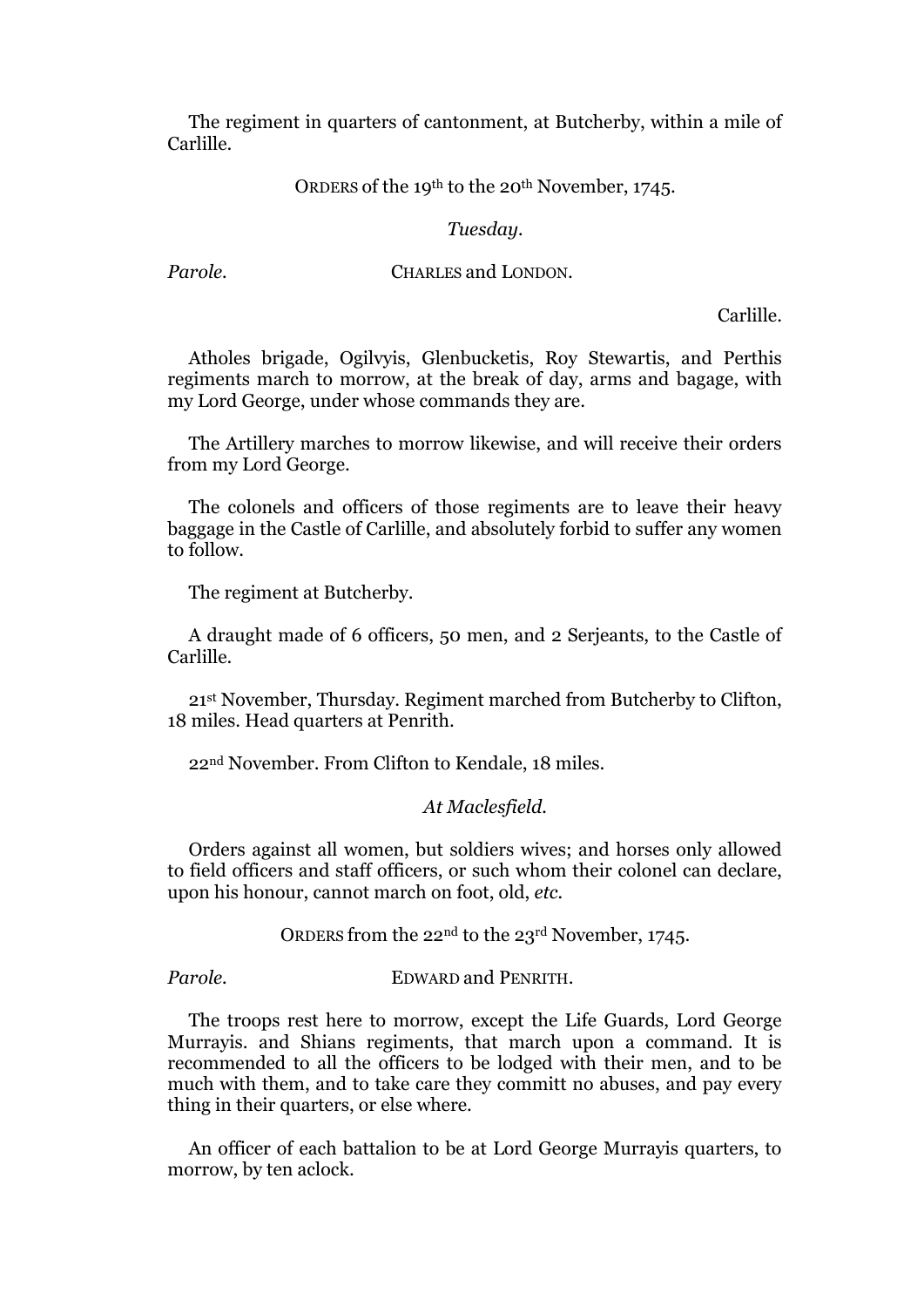Lord Nairnis battalion furnishes the guard of 150 men.

### ORDERS from the 23rd to 24th November, 1745.

#### *Kendal.*

*Parole.* **CHARLES and YORK.** 

The main body of the army rests here to morrow, and marches straight for Lancaster on Monday.

The ffour battalions of Perth, Gordon, Ogilvy, and Colonel John Roy Stewart, form the rear guard, and the canon are to be betwixt the main body and rear. If the canon come up in time, both them and the rear guard are to march on Monday, but no further than Burton, for conveniency of quartering. The commanding officers of each battalion to be at his Royal Highnessis quarters to morrow morning, by nine. Glenbuket relieves the guard of his Royal Highness, to morrow at midday, with a hundred men.

ORDERS of the  $24^{th}$  to  $25^{th}$  November, 1745.

*Parole.* JOHN and LANCASTER.

Order for march to morrow, Monday 25<sup>th</sup>.

Kenmureis troop of Life Guards has the van. Kilmarnockis after.

Cluny the van of the foot.

Glengary.

Clan Ronald.

Keppoch and Glencarnock.

Appin.

Lochyel.

Glenbucket the rear of the ffoot.

Pitsligois horse.

The Hussars.

These corps are to be ready to morrow, at the break of day. His Royal Highness is to be at their head.

Clan Ranoldis regiment has the royal standard.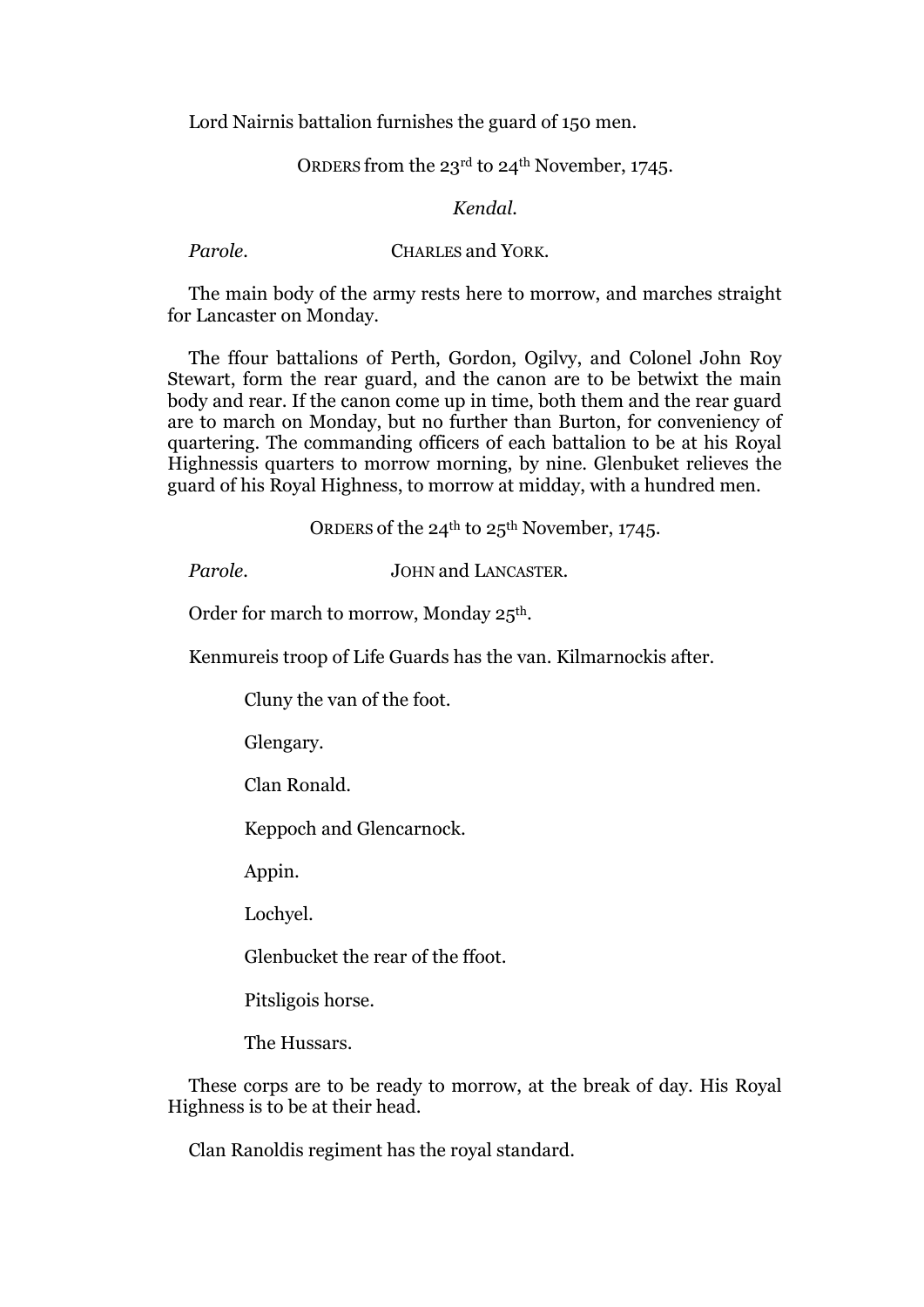The bagage marches between Pitsligois horse and the Houssards, which are to have the rear of all, with an officer of each regiment. Perthis regiment, Ogilvyis, and Roy Stewartis, are to make the rear guard of the Artillery, and to quarter to morrow night at Burton, half way from Kendal to Lancaster.

If the Artillery marches this night, Perthis regiment is to furnish a fresh detatchment of a 100 men and 2 captains to escort it.

The corps or regiments which do not find themselves ready to take their rank according to the order of march, are to stay in the rear, not to interrupt the march of those that are in readiness.

Monday, 25<sup>th</sup> November, 1745. The regiment marched to Burton, 8 miles (the Princeis quarters at Lancaster).

Tuesday, 26th November. Regiment marched to Garstang, 18 miles (head quarters at Preston).

27th, November. To Preston, 10 miles.

ORDERS of the 27th to the 28th November, 1745.

*Parole.* HENRY and PRESTON.

The Life Guards, Ogilvyis, and Roy Stewartis regimentis, will decamp to morrow, at six in the morning, and will follow for about eight miles the road from Preston to Wigan; will quitt that road and strick to the left, to go to Leigh, where theyill quarter. They are to send some intelligent officer before, to mark their quarters, and assure provisions; theyill part from thence the next day early, to join his Royall Highness at Manchester. The Life Guards go to Sir  $\lceil \cdot \rceil$  house, about a mile farther then Leigh, and will join the next day at Manchester. They are to take guides from Preston. Mr. Vahan will with my Lord Elcho.

ORDERS of the 29<sup>th</sup> to the 30<sup>th</sup> November, 1746.

*Parole.* HENRY and YORK.

*Sejour* at Manchester, in Lancashire, 30th November, 1745.

ORDERS from the 30th November to the 1st December, 1745.

*Parole.* ST. ANDREW and SCOTLAND.

The army decamps to morrow from Manchester, at the break of day.

The Hussars have the van.

The Life Guards.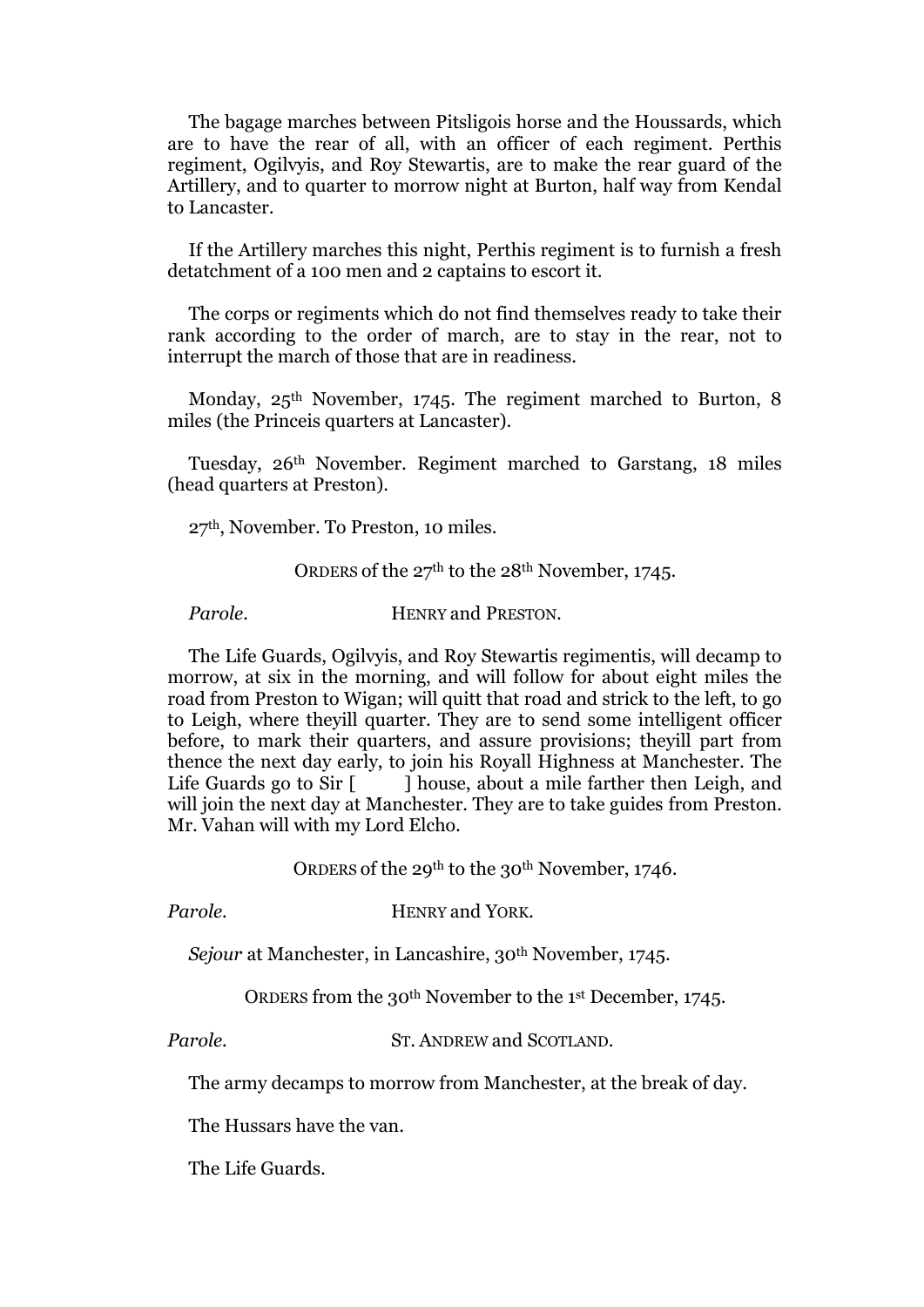Appinis.

Lochyellis.

Cluny the Royal Standard.

Glenbucket.

Glengary.

Clan Ronald.

Keppoch and Glenkarnock.

Atholeis Brigade.

Perth. The Artillery and baggage.

Ogilvyis.

Roy Stewartis.

Pitsligois horse.

An officer of each regiment is to keep in the rear with Pitsligois horse, and will not quit them untill they come to their quarters.

Kilmarnockis horse will part early from their quarters, and follow the road they are in to Didgebryfoord, where they pass the river Mercy, from that foord theyill follow the road at least to Eltringhem. If they join the column there, or wherever it be, theyill march between the Hussars and the Life Guards. An officer and twelve men of his Royal Highness guard will escort the treasure.

A colonel, with 150 men, will mount his Royal Highness guard for the future.

The colonels are to prevent their majors, that each regiment is to furnish a certain number of men proportionall, to mount out guards for their own surety.

If it does not rain this night, the army will pass by the ffoords of the river Mercy. His Royal Highness orders, notwithstanding, that the Bridge of Crossfoord may be repaired for the good of the country, and that Generall Wade may pass more diligently with his army.

ORDERS of the 1st to 2nd December, 1745.

*Parole.* JAMES and NEWCASTLE.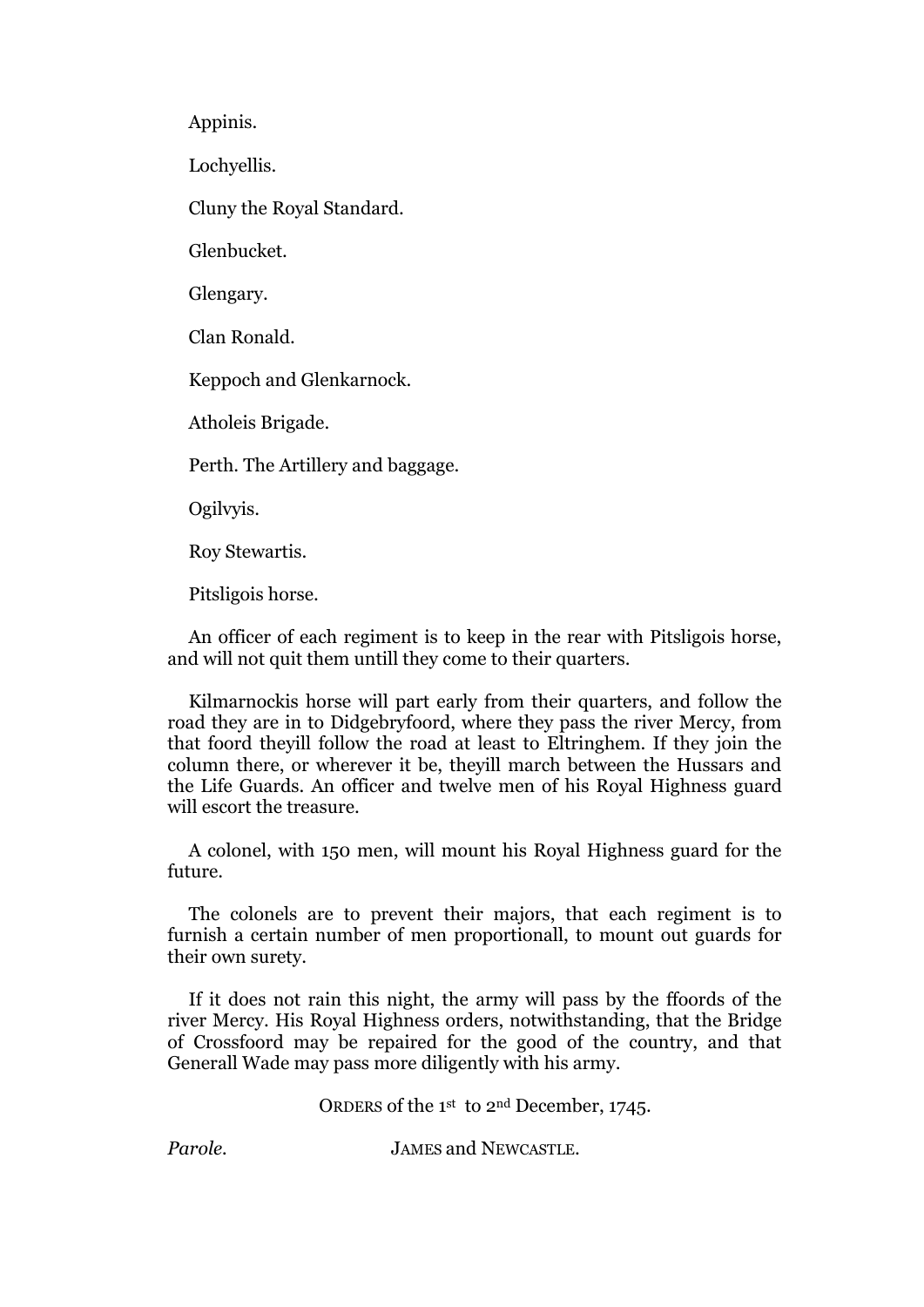The army decamps to morrow, at the break of day, from Macklesfield.

The Hussars have the van.

Lord Ogilvyis the van of the foot.

Roy Stewart. Glenbucket.

Perthis. Atholeis Brigade.

Lochyell. Cluny. Glengary.

Clan Ronald. Keppoch. Appin.

Kilmarnockis horse in the rear. The Artillery Swedish canon, with two carts of powder and ball, between Perthis regiment and Atholeis brigade. Atholeis brigade the Royall Standard.

The colonels are to recommend to their officers, that the soldiers are to provide bread and cheese for two days, not knowing but we may be in the enemyis presence to morrow. The officers will take care that the arms may be in good order. The baggage, with the rest of the artillery, in the rear.

2nd December, Monday. *Sejour* at Macklesfield.

ORDERS of the 2nd to the 3rd December, 1746.

*Parole.* CHARLES and LONDON.

The army decamps to morrow, at the break of day, from Maklesfield.

A ffield officer, with fifty horse of Pitsligois, have the van guard.

Ogilvyis. Roy Stewartis. Perthis.

The six Swedish pieces, with powder and ball necessary for them, follows.

Lochyell. Cluny. Glengary.

Clan Ronald. Keppoch.

The rest of the Artillery, and all the waggons and baggage horses of the army.

Appin and Glenbucket in the rear.

The rest of Pitsligois horse in the rear of all.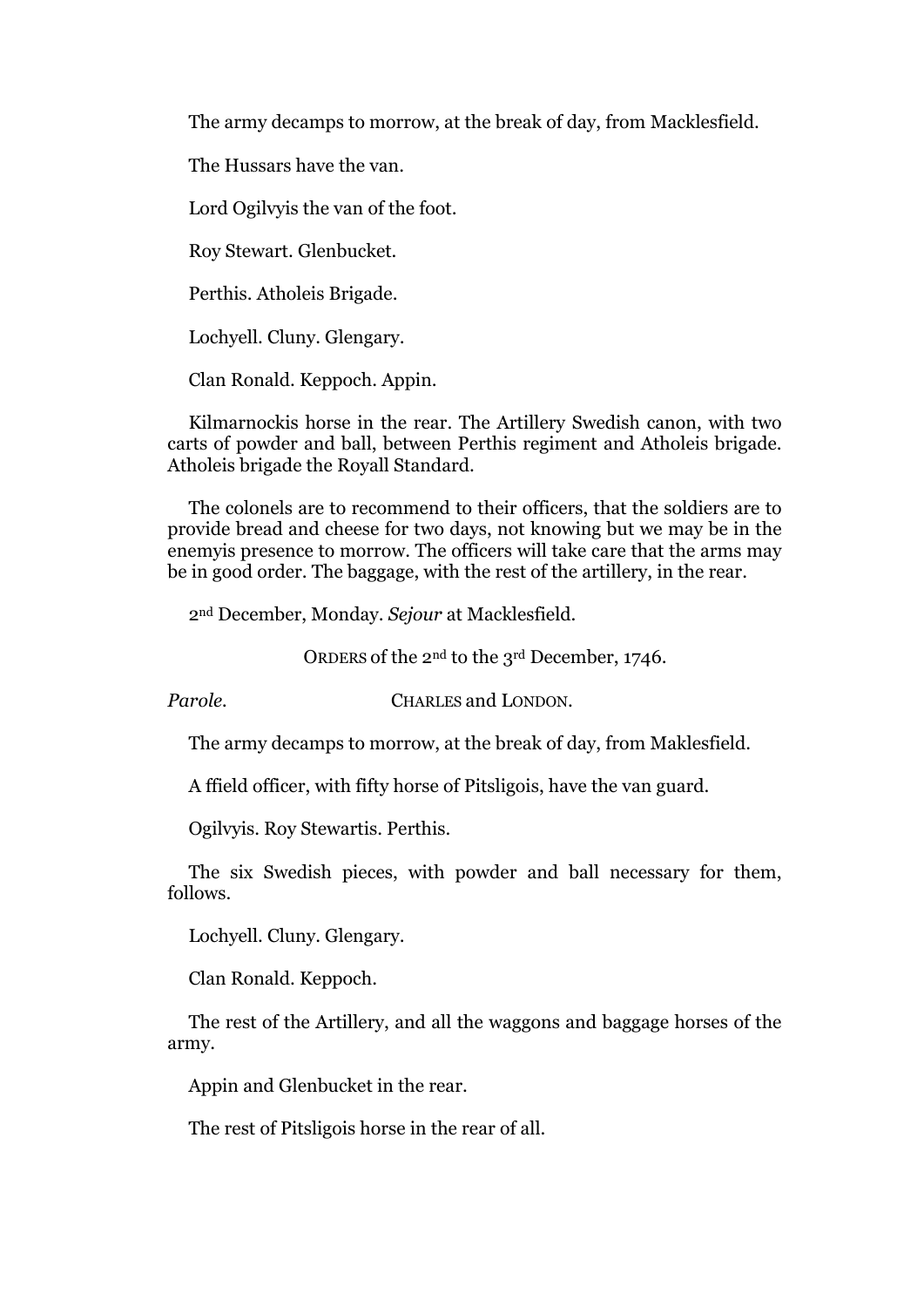A Serjeant of each regiment, and an officer of the Artillery, are to be every night at his Royall Highnesses quarters, to carry orders to their respective corps, in case of necessity.

Glengary has the Royal Standard.

An officer and twelve men of his Royal Highness guard to escort the treasure.

An officer of each regiment to keep in the rear with the horse, to bring up the straglers.

ORDERS of the 3rd to the 4th December, 1745.

#### *At Leik.*

*Parole.* **HENRY and NEWCASTLE.** 

The army decamps at twelve this night from Leik. The Artillery and baggage are all to be ready at the same hour.

A ffield officer and 50 of Pitsligois horse, to be in the van of all.

Cluny the van of the ffoot.

Glengary, Clan Ronald, Keppoch, Appin, Lochyell, and Glenbucket, in the rear. All the Artillery and baggage of all kind after this column; it being absolutely forbidden that any baggage horse should mix with the troops.

Roy Stewartis, Perthis, and Ogilvyis, in the rear of the Artillery and baggage. The rest of Pitsligois horse bring up the rear.

A serjeant of each regiment, and an officer of the Artillery, as likeways an ordinance of each troup of horse, are to be every night at his Royal

Highness quarters, to wait for the orders that may be sent to their respective corpa. An officer and twelve men of his Royal Highness guard to escort the treasure.

Clan Ronald has the Royal Standard.

The officers are to be vеrу vigilant this night, and they are to visit their posts and their soldiers quarters, that they may not sleep, but keep themselves in readiness at the least hours allarm. Manchesteris regiment will follow direct the baggage.

ORDERS from the 4th to the 5th December, 1745.

*At Derby.*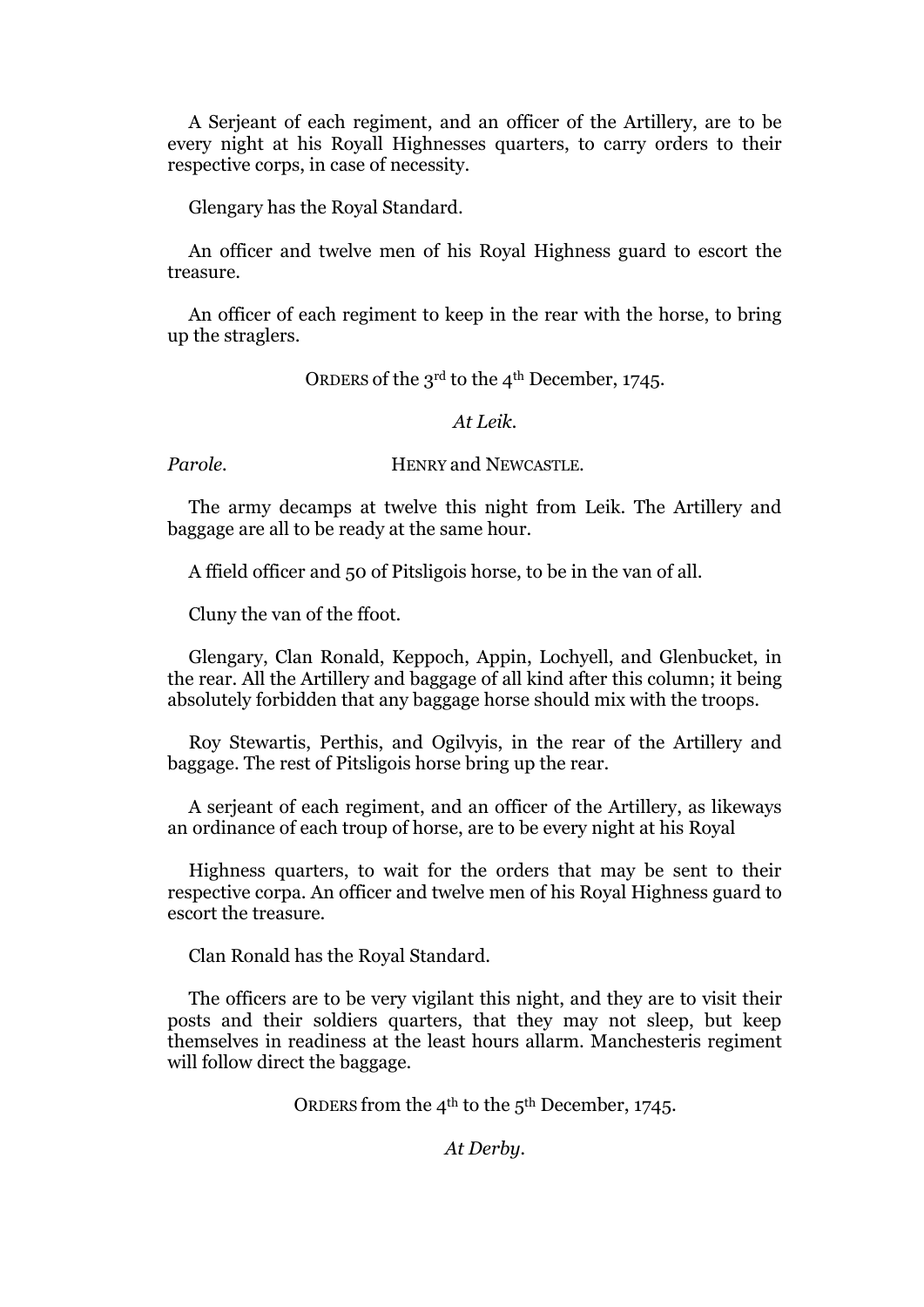*Parole.* JAMES and LONDON.

The army to be in readiness to morrow forenoon, when the pipes play, which is to be the signal of an immediate march, but the pipes are not to play untill there be a special order.

Atholeis Brigade has the van of the ffoot, the third battalion of which is to carry the Royall Standard. Ogilvy next to Athole, Perth, John Roy Stewart, Glenbucket, Manchester, Glengary, Clan Ronald, Keppoch, Appin, Lochyell, Cluny the rear of the whole ffoot.

Life Guards the van of the horse, and to be before the Athole brigade.

Hussars on the skirts of the army.

Kilmarnockis in Clunyis rear

Pitsligois the rear of the whole army. The whole Artillery and ammunition in Glenbucketis rear. The baggage to be altogether either in front or rear, as they shall receive orders before marching. All the officers in each regiment to keep their respective ranks, and to contain their men accordingly.

ORDERS from the 6th to 6th December, 1746.

#### *Derby.*

*Parole.* JOHN and BRISTOL.

The army decamps to morrow, at break of day. The Life Guards the van. Kilmarnockis next.

Athole brigade the van of the ffoot, and has the Royal Standard. Perthis, Ogilvyis, Roy Stewartis, Glenbucketis, and Manchester regiment. The artillery, and baggage of all kinds, as well carts as baggage horses, are to march after Manchester regiment, *viz.* the six English canon in the van, and the six Swedish pieces, with powder and ball necessary, in the rear of all the baggage.

Glengary in the van of the clans, and follows the artillery.

Clan Ranold, Keppoch, Appin, Lochyel.

Cluny the rear of the whole ffoot.

Pitsligois horse in the rear of the ffoot.

The Hussars in the rear of them, which will be disposed of as his Royal Highness thinks proper.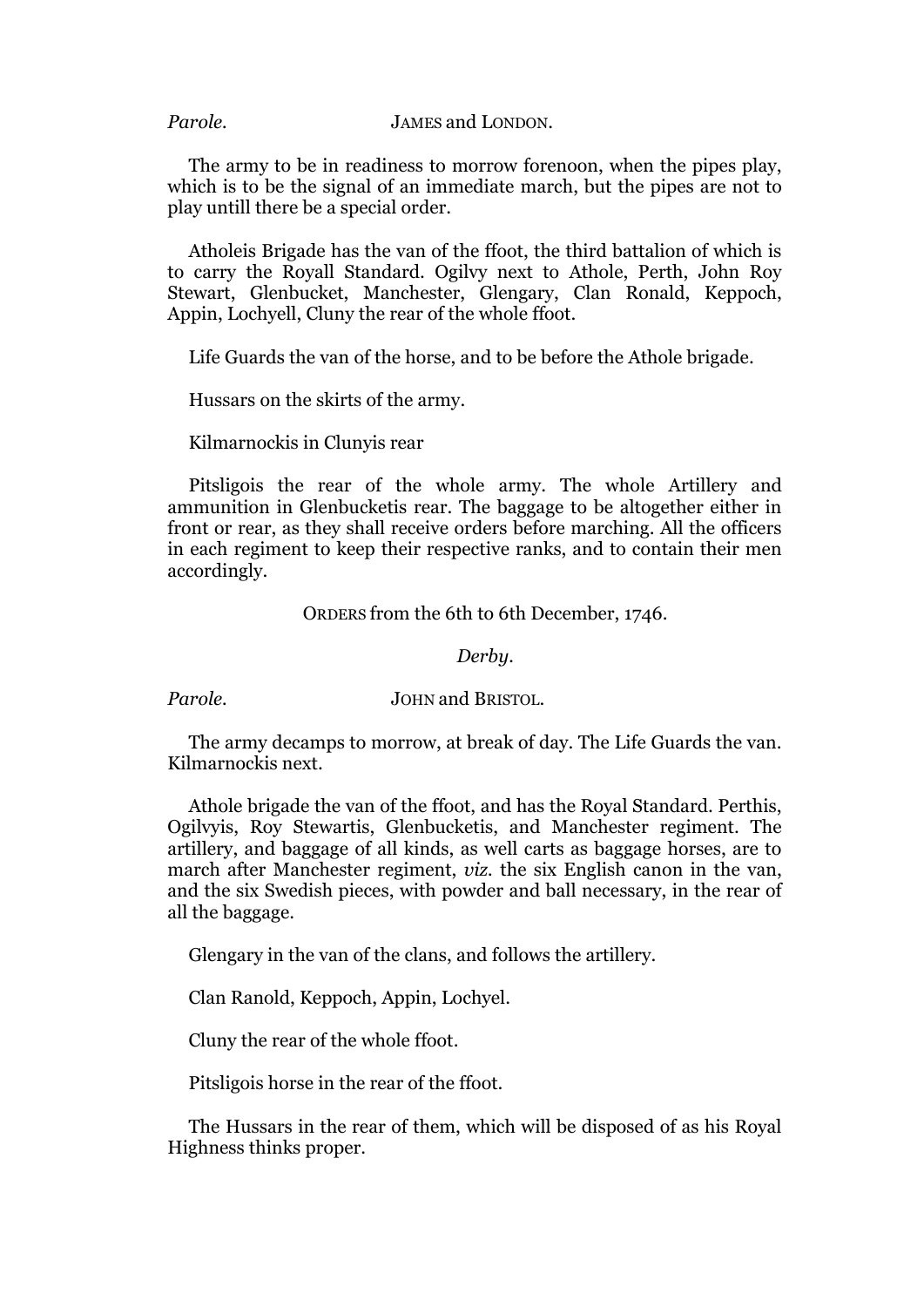An officer of each regiment in the rear, with Pitsligos horse, to bring up the straglers.

A serjeant of each regiment are to come every night to his Royal Highness quarters, to wait in the guard room for the orders that may be sent to their respective corps.

The officers are to march at the head of their Companys, and to keep their troops always in order, in case they may meet the enemy.

An officer and twelve men of his Royal Highness guard to escort the treasure.<sup>1</sup>

ORDERS from the 6<sup>th</sup> to 7<sup>th</sup> December, 1745.

#### *At Ashburnham.*

**.** 

*Parole.* RICHARD and MANCHESTER.

The army decamps to morrow, at six in the morning, from Ashburnham. The Life Guards the van.

Atholeis brigade the van of the ffoot, and has the Royal Standard. Perthis, Ogilvyie, Roy Stewartis, Glenbucketis, and Manchesteris, form the first division.

The Artillery, and bagage of all kinds, departs at four in the morning, and marches in the same order they were in to day. Clan Ronald the van of the second division.

Keppoch, Appin, Lochyell, Cluny, and Glengary, who has the rear of the second division.

Kilmarnockis horse in the rear of Glengaryis regiment.

The Hussars in the rear of all, to be disposed of as my Lord George shall think proper.

An officer of each regiment in the rear with Kilmarnockis horse.

Pitsligois horse will escort the quarter-masters.

A captain, a lieutenant, and 50 men of Glengaryis regiment to mount guard this night, at the end of the street that leads to Derby. The lieutenant and 20 men of this detachment will mount at the Turnpike House, and will keep two sentrys out, and the gate shut; the officer is advertised that there are two detachments of horse to go out by that gate to patroll.

<sup>&</sup>lt;sup>1</sup> [The retreat from Derby commenced on the 6<sup>th</sup> December.]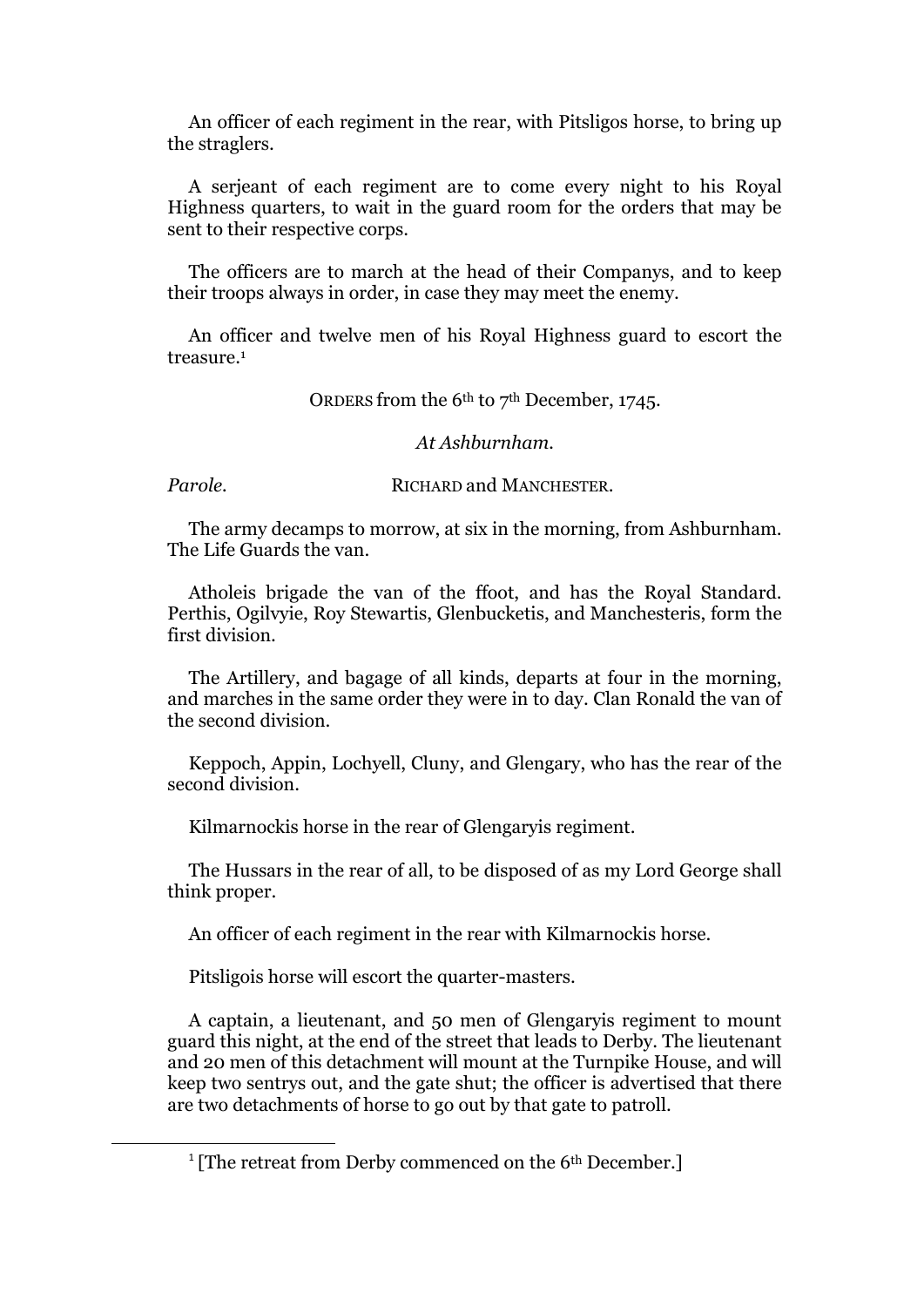A captain and 50 men of Glenbucketis will mount guard this night, at the Mercat place. Perthis regiment will furnish two captains and a 100 men to guard the Artillery.

An officer and twelve of the Life Guards of Lord Elchois troop will patroll about a mile out of town, on the road of Derby, and will be relieved by an officer and twelve of Kenmureis troop, so that the patroll may continue till break of day.

An officer and 12 men of Kilmarnockis horse will patroll on the road that leads to Burton, in the same manner as the guards; this road separates from that of Derby at the turnpike, and strikes to the right hand.

An officer and 12 men of his Royal Highness guard to escort the treasure.

An officer of each regiment to be in the rear with Kilmarnockis horse. A serjeant of each regiment to keep the night, at his Royal Highness quarters.

7th December, Saturday, 1745.. The regiment marched from Ashburnham, by Leik, to Maclesfield.

8th December. Marched to Stockport.

ORDERS of the 9th to the 10th December, 1745.

*Manchester.*

*Parole.* ST. TAFFY and WALES.

The army sejourns at Manchester to morrow. Two captains, two lieutenants, and 100 men of Appinis regiment, will mount guard this night at the Townhouse.

A captain and lieutenant and 50 men of Clunyis regiment will mount guard this night on Scotland Bridge, at Millgate.

A captain, a lieutenant, and 50 men of Glenbucketis, on Salfoord Bridge, between the two towns.

A captain, a lieutenant, and 50 of Glengaryis men, besides the guard that Perthis regiment furnishes, on the Artillery.

Atholeis brigade will relieve his Royal Highness guard to morrow, between ten and eleven in the morning, by a ffield officer, 4 captains, 4 lieutenants, and 200 men.

Lochyell will relieve at the same hour Appinis guard at the Town-house.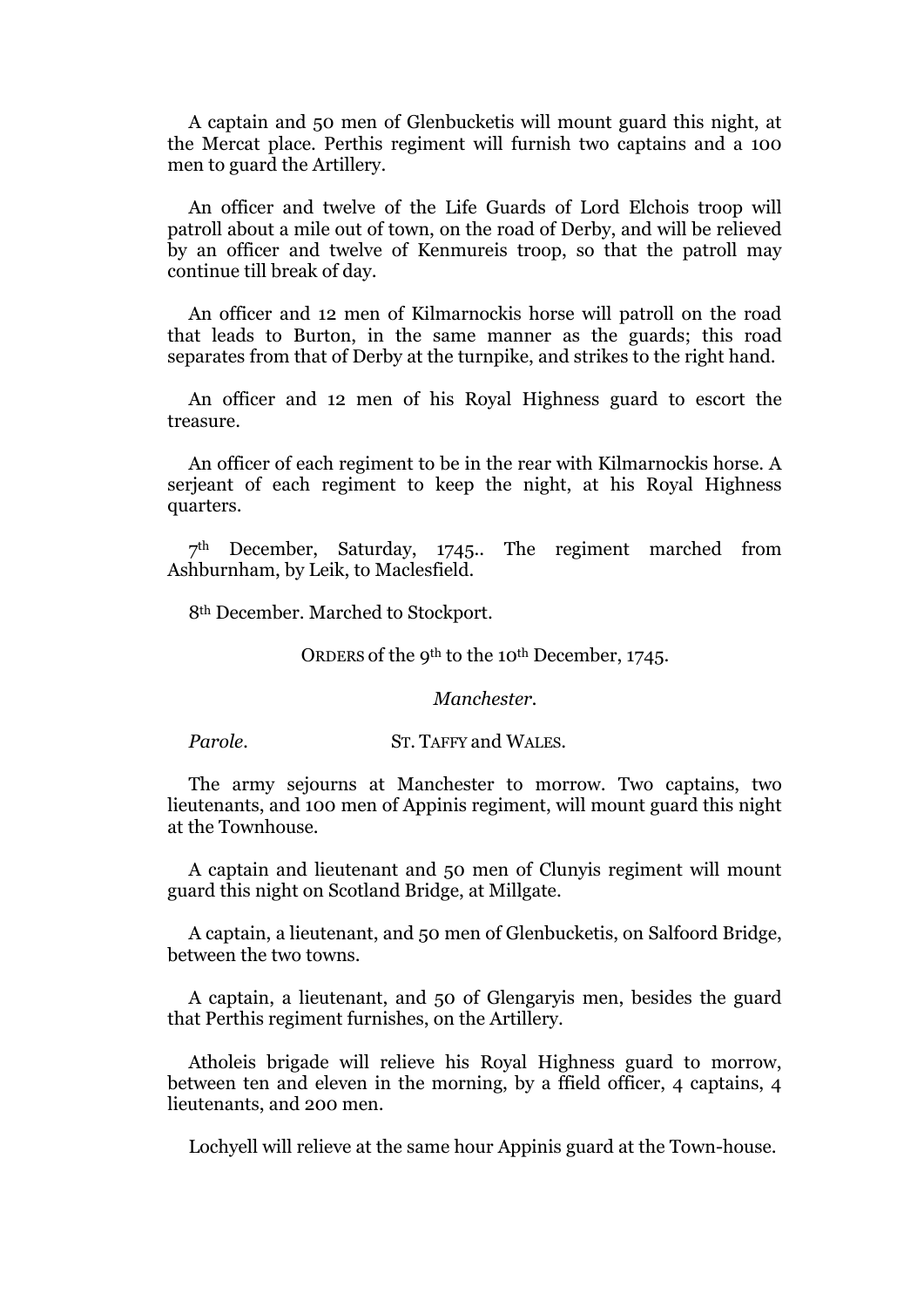Cluny will relieve his own guard.

Glenbucket likewayes his own guard.

Glengary likewise his own guard.

Appinis guard, which is the main guard, are to take the prisoners, and to have special care that they should not escape, it being of the greatest consequence. All the guards and posts are to patroll very exactly about their posts, every half hour, and oblige their sentries to cry one to another, every half quarter of an hour, that all goes well, or to advertise if any mob or noise be near them.

An officer and twelve of the Life Guards are to patrouil, untill the break of day, about a mile out of the town, on the road of Rochtal, going by Scotland Bridge, where there is a post of Clunyis regiment; they can take, if they think proper, each of them a man of this post behind them. The Life Guards are to relief one another as usual.

An officer and fifeteen of Pitsligois horse are to patrouill in the town, and towards the Artillery Park, on the road that leads to Crossfoord Bridge.

An officer and 15 of Kilmarnockis horse will patroll likewise on the road that leads to Stockport, and on the road they are in themselves.

10th December. Regiment marched to Leigh. 11th December, to Chorley. 12th, to Preston.

ORDERS from the 12thto the 13th December, 1745.

*Parole.* EDWARD and DURHAM.

Preston.

The army marches to morrow morning, precisely at break of day; but the Artillery, with Colonel John Roy Stewartis before it, and Lord Ogilvys behind it, exactly at four of the clock, with candle or flambeau light.

The Duke of Perthis regiment goes along with the Artillery, that so many may be with each carriage; the remainder of that regiment to be immediately in the ffront and rear of the Artillery.

Glenbucket has the van of the line of ffoot, and Cluny the rear.

Pitsligois horse have the van of the ffoot, and Lord Elchois Life Guards the rear of all.

Clan Ronald has the Royal Standard.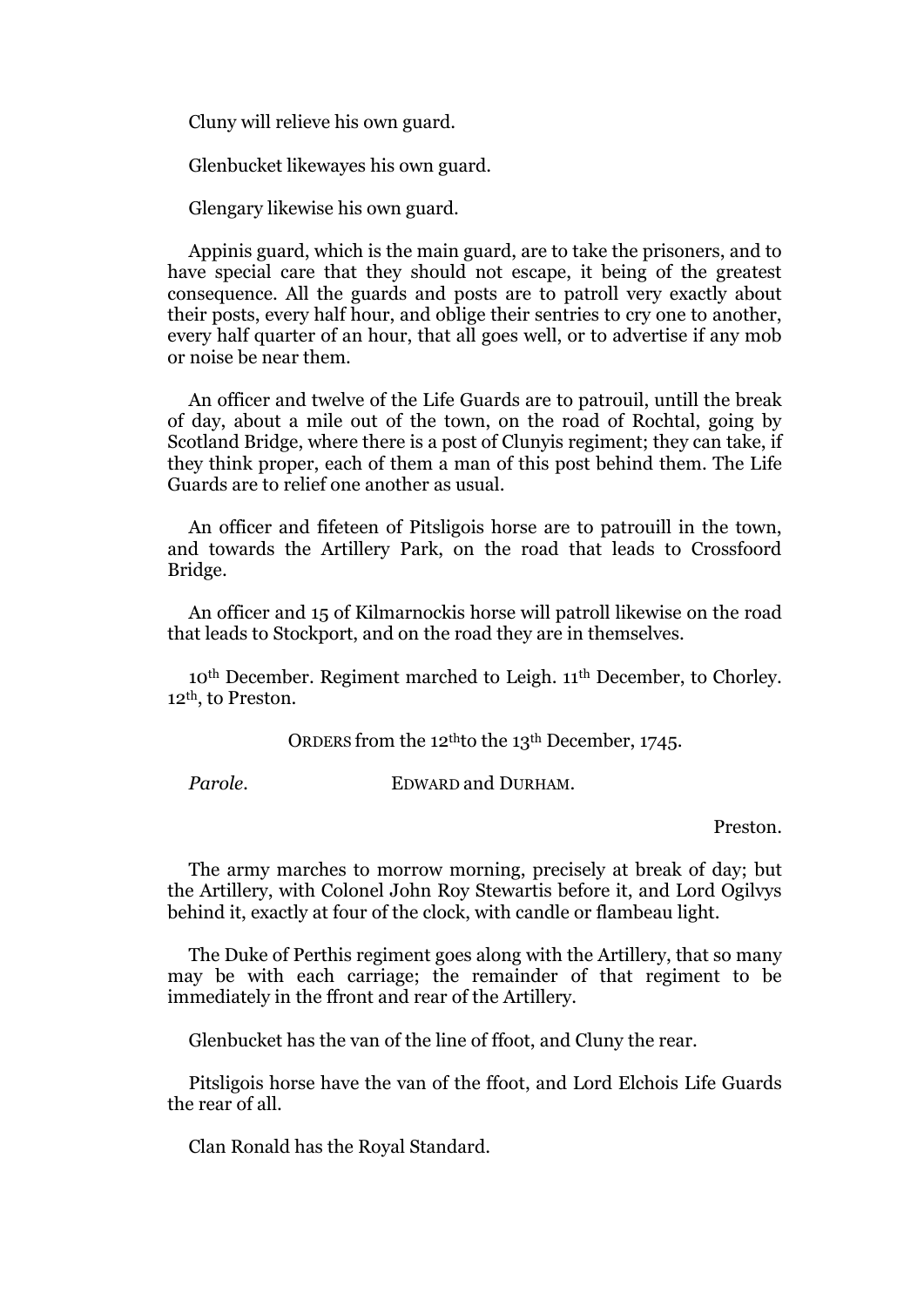Glenbucket the prisoners, whom he must receive from the guard in the morning, as the march begins.

Twenty-five of Lord Elchois Life Guards are to patroul betwixt the bridge and the town, on one side, and the Wiggan road on the other. Glenbucket mounts a guard of 100 men, a meld officer, two captains, and four subalterns, in the house and offices his Royal Highness was lodged in when last in town. In case of an allarm, some of the guard of that house are to fire their pieces, and one cannon to be charged with powder alone, always to be ready to fire in that event. The pipes are to play when hearing the canon; and the place of rendevous is the fields betwixt and the bridge, upon a certainty of any enemyis approach.

Kilmarnockis horse upon the wings of the army on their march.

Every colonel to have a guard of a man at least, out of each company of his regiment, to advertise the regiment, in case of any sudden allarm.

If any one stays after the rear guard, it is at their own peril, as they uru not to be waited on.

ORDERS from 13th to 14th December, 1745.

*Parole.* **EDWARD and LANCASTER.** 

The army sejourns here to morrow.

Each regiment of ffoot is to mount a guard of a man of each company, at the colonelis quarters, or more, if required.

Roy Stewartis, Keppochis, and Ogilvyis, which are lodged at the extremity of the town, on the road of Preston, arc to assemble their 25 men each, at the barn near the house called the White Cross, at the very extremity of the street, where they are to mount their guard, and sustain, in case of necessity, the patrouls of horse, by that side of the town.

My Lord Pitsligois horse will patroll, with an officer and 12 men, untill eight in the morning, on the road of Preston, somewhat behind the windmiln, which is on the left hand the road from this to Preston, about half a mile from the town. An officer, and six of Kenmureis guards, are to patroul likeways till the same hour, on the road to Hornby. Atholis brigade relieves his Royal Highness guard to morrow.

The regiments will be advertised the orders of to morrow, for those that are to mount guard, and where.

ORDERS of the 14th to the 15th December, 1746.

*Parole.* **EDWARD and NORTHUMBERLAND.**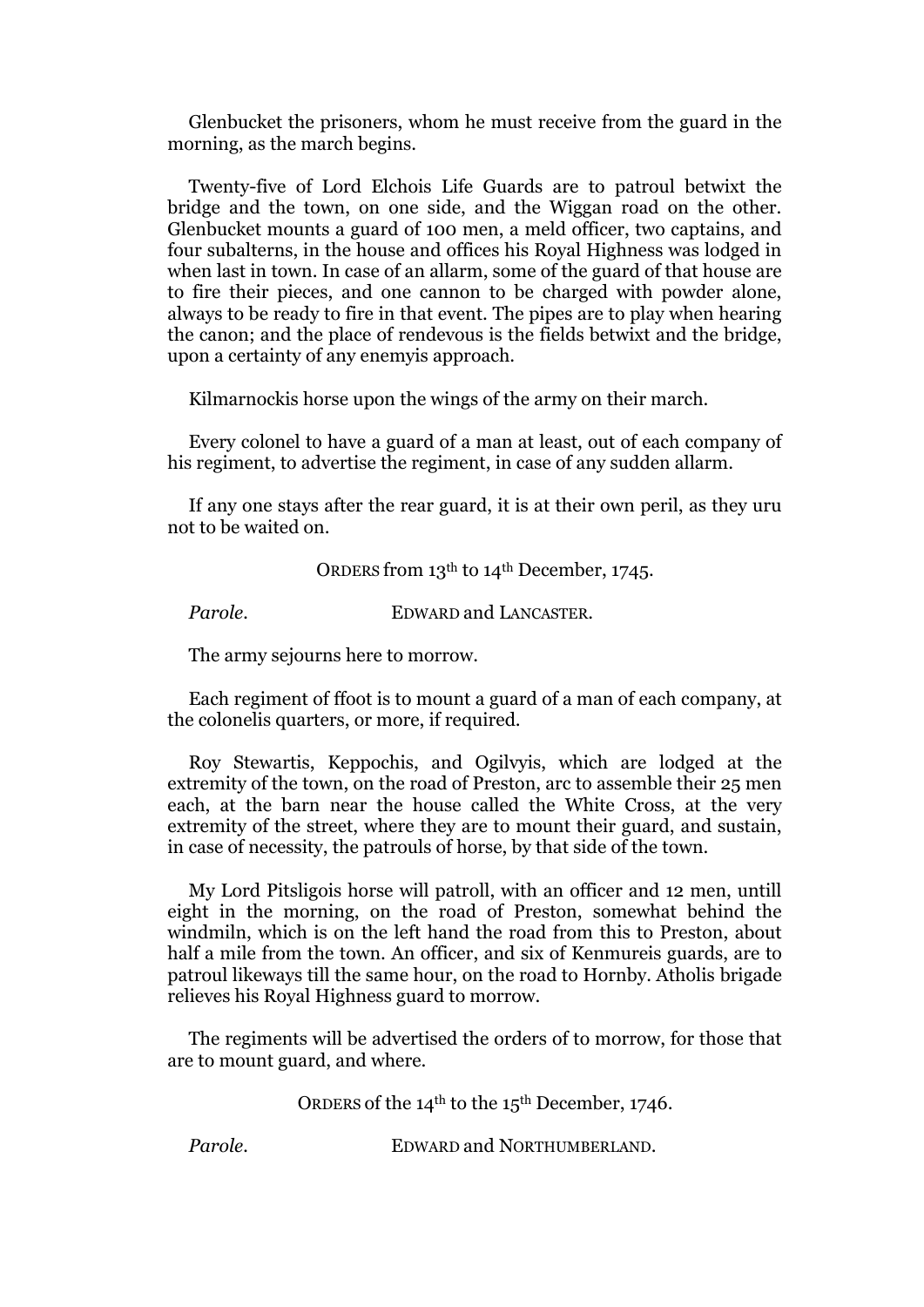The army decamps to morrow, at the break of day, from Lancaster. Lord Pitsligois horse are to assemble, at six in the morning at the Mercat Place, and to escort the quarter masters. Lord Kilmarnockis horse has the van of the army.

Elphinstonis troop of Life Guards to wait for his Royal Highness, and to assemble before his quarters, at break of day. Atholis brigade has the van of the ffoot. Glengary the van of the Clans. Clanronald follows. Keppoch after, and has the Royal Standard. Lochyell, Appin, Cluny, the rear of the Clans. Roy Stewart followes Cluny; Ogilvyis the rear of all the ffoot. Lord Elchois Life Guards the rear of all, and are to assemble, at break of day, at the extremity of the street that leads to Preston, where they will wait, as well as Ogilvyis and Roy Stewartis regiments, untill my Lord George orders them to depart. The colonels are to give orders to their respective regiments, that their sick and baggage may part before day. The officers are to see this night and provide carriages for their sick. The officers are also to advertise, that if their bagage be not in the van of all, that it will be left altogether in the rear, exposed to the enemy. As we expect to meet the enemy to morrow, the officers, as well as the private men, that are in a condition to act against them, are to be on foot, and in their posts, and to send their horses to the front, as well as all the women and children. Those that are not in a condition to act against the enemy, may stay on horseback, but must go to the van of the army, and not stay with their regiments. Lord Kilmarnockis, the prisoners on horseback.

An officer and 12 men of his Royal Highness guard to escort the treasure.

Atholis brigade mounts his Royal Highness guard, and is charged with the prisoners.

Glengaryis, Clan Ronaldis, Keppochis, Appinis, and Lochyelis, are to prepare 50 men each to mount guard at their arrival.

Kilmarnockis horse is to patrol, with an officer and 20 men, on the road that leads to Preston; the post of Roy Stewartis and Ogilvyis regiments, that is, at the extremity of the street that goes to Preston, will advance an officer and twenty men towards the Cross, that is near the windmiln, each time that the horse goes on to patrol. This patrol is to begin at ten aclock, and continue till the break of day.

ORDERS from the 15th to the 16th December, 1745.

*Parole.* HENRY and PETERHEAD.

The army decamps to morrow, at six in the morning, from Kendal.

Lord Kilmarnockis horse at the same hour, before his Royal Highness quarters, to escort the quarter masters. Two officers and 24 of Lord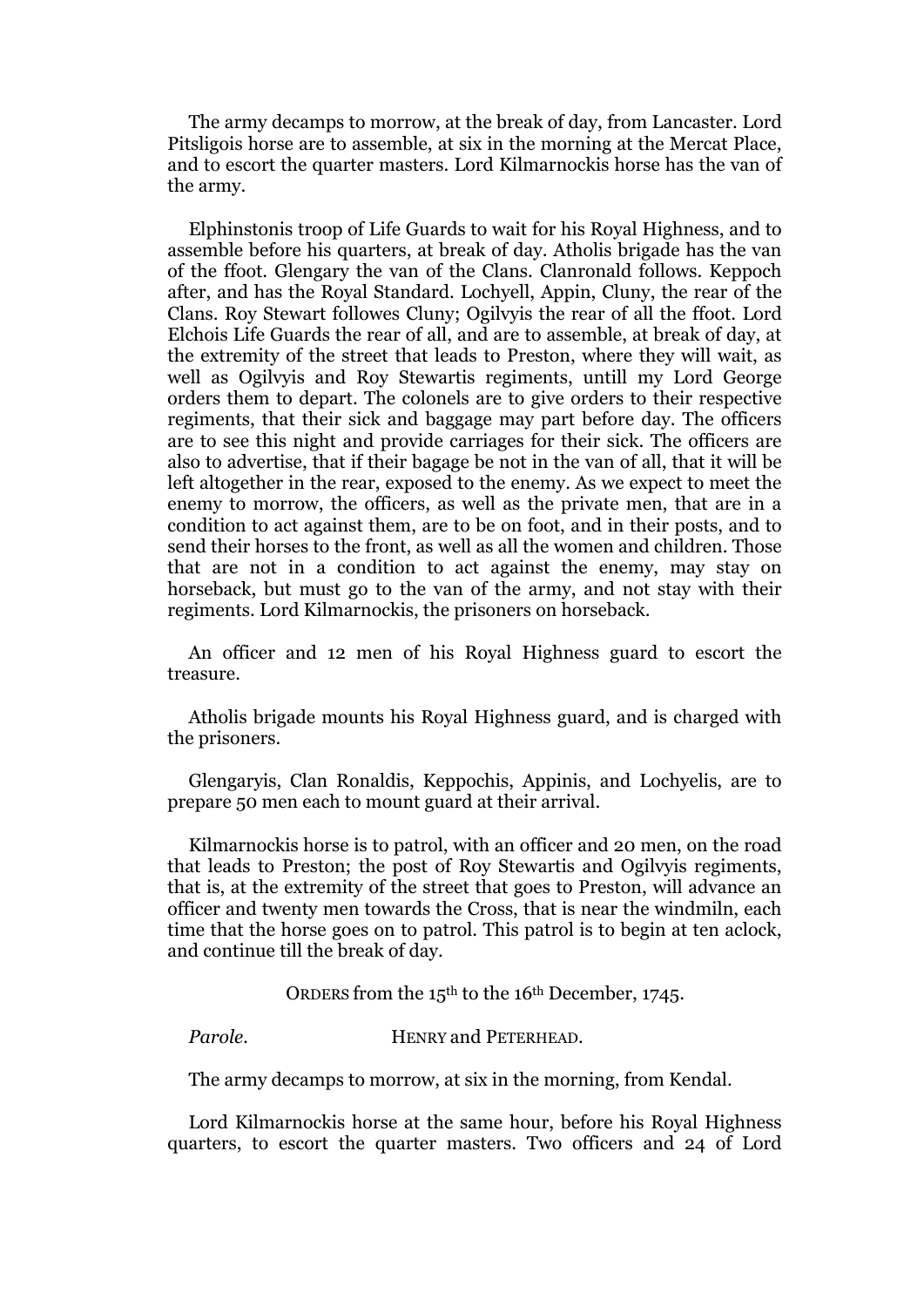Pitsligois horse are to be in the rear, with my Lord George. The rest of Pitsligois horse are to march for the quarters with Kilmarnock.

The Life Guards, as well my Lord Elchois as Elphinstonis, to be in the van of the army. The detachment of Lord Pitsligois that is to be in the rear, is to assemble at seven in the morning, betwixt the inn called the Cock and Dolphin, and the bridge over against it, that leads on the road to Lancaster, where theyil wait with Glengaryis regiment, that has the rear of the ffoot, untill all the army and baggage be out of town, when they will receive Lord Georgeis orders.

Atholis brigade has the van of the ffoot.

Clan Ronaldis the van of the Clans, and Glengary the rear.

Lochyel has the Royal Standard.

Perthis, Ogilvyis, Glenbucketis, Roy Stewart, and Manchester regiments, are to escort the Artillery, and to part at five in the morning. They are to march by Ortoun; there will be particular orders given for the march of the Artillery. The officers are to take their precautions for their sick, which are to part with and follow the Artillery, as well as all the heavy baggage, *viz.* carriages. The baggage horses are to part before the column of the army, and go the same road.

An officer and 12 men of his Royal Highness guard to escort the treasure.

Atholis brigade mounts his Royal Highness guard, and is charged with the prisoners.

Keppochis regiment mounts the main guard on the Mercat Place.

A captain, lieutenant, and 60 men of Glengaryis regiment, on the bridge Stewartis the rear; Lord Elchois Life Guards, that will be with the column in the front of all. The baggage to be in the rear of Colonel Stewartis batalion, and the gentlemenis servants that have clockbags, in the rear of all. It is recommended to the officers to be very carefull of their mens marching in order, and that when, by reason of any bad step or defileis, that they are obliged to go out of their ranks, they must fall into them again as soon as possible. The ffield officers to go frequently from front to rear of their batalions, to cause their men keep order in marching, and not to mix with any other regiment; and upon no account whatsomever to be allowed to go into houses upon the road. And that all the men are to be advertised, that if they should stragle or fall in the rear, they must do it at their hazard, for they will not be waited for, and the country through which we march is full of armed militia.

The majors of each battalion are desired to be at Lord George Murrayis quarteris, at six at night, and to receive any other orders.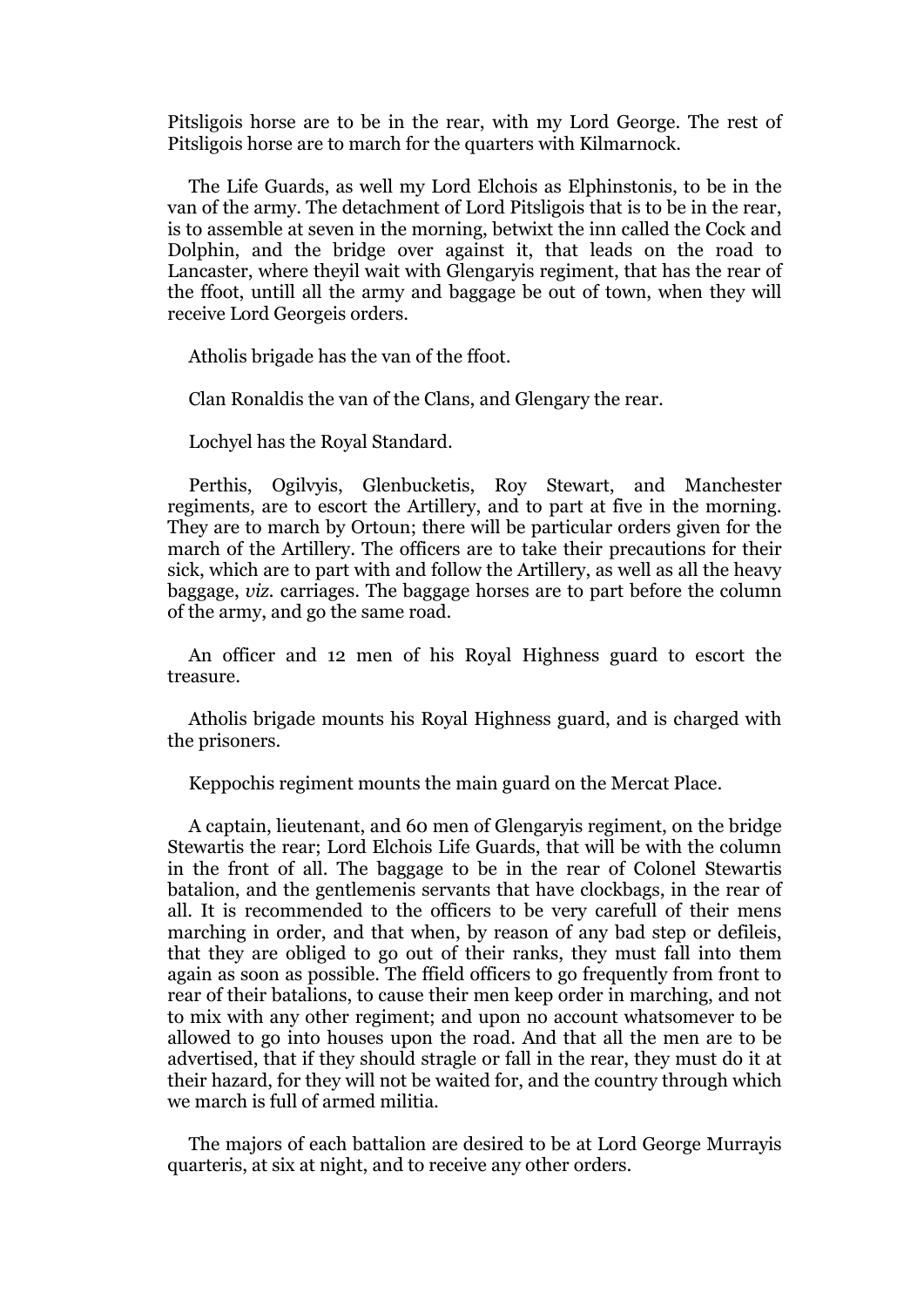Lord Georges batalion is to relieve the guard. It is recommended to the officers to advertise every private man to carry along with him a dayis provision.

[ADDRESS by Prince Charles Edward to the Army.]

Dumfries, December 22nd, 1745.

The Highlanders in generall, Chiefs, and Principal Leaders of the Clans, called by his Royall Highness, not only to communicate his further intentions with regard to the carrying on of the campaign, but also to satisfie them with the late encouragement he has received from abroad, whereof such as are proper to be publickly known, are as follows: As also, the encouragement he, proposes for them in the meantime, and hereafter, both on account of the very great regard he has for their heroick actions already done in his service, and the singular confidence he has in their future merit.

*Primo*, He is glade to have occasion of advising them, That, by letters from the King of France, by Lord John Drummond, he has all the assurances of sending a powerfull army, sufficient to defeat the fforces in England; but has also, in the meantime, sent a considerable number of fforces, and such warlik stores as may easily make Scotland his oun, as well fforts as others. And, to begine the good work, Lord John has his Highness orders to invest the Castle of Stirling, and, after, that of Edinburgh.

*Secundo,* He intends before he joins the rest of his royall army att Stirling, and to begin that immediatly, as an opportunity offers, to give them cloaths for a coat, tartan for hose, shoes at the six weeks end from their receiving the last; two shirts and a bonnet for each; and that, the Ffrench Ambassador (by whom his Royall Master now declares his alliance with his Royall Highness) confirms. That the first five guineas shall be paid immediatly upon the Ffrench landing in England, and the other five guineas against the Restoration.

*Tertio,* Att the same time, that notwithstanding all the above reasons of his Royal Highness, in regard there are still two things has been too much practised, That the following resolutions are forthwith resolved on, in order to remove them, *viz.* In the first place, plundering, which not only has gaind us the dissaffection of all places wee go to, but likeways a curse against us, and is the only chance that opposes our happy success; and that therefore, since our most gracious Prince has been pleased to give us our full pay duely for our subsistance, and now proposes to cloath us, there can be no further excuse for our continuing that practice; therefore, you'll know, that it is unalterably resolved, that the care of each company is putt intirely upon its particular officers, who are made liable for the skaith done, and they, by their collonells advice to punish the delinquents corporally, and are likeways to give in their names to the generall muster master, by which they are to forfeit the first and last guineas promised. And to prevent any excuses for leaving their ranks, if any man fall sick, so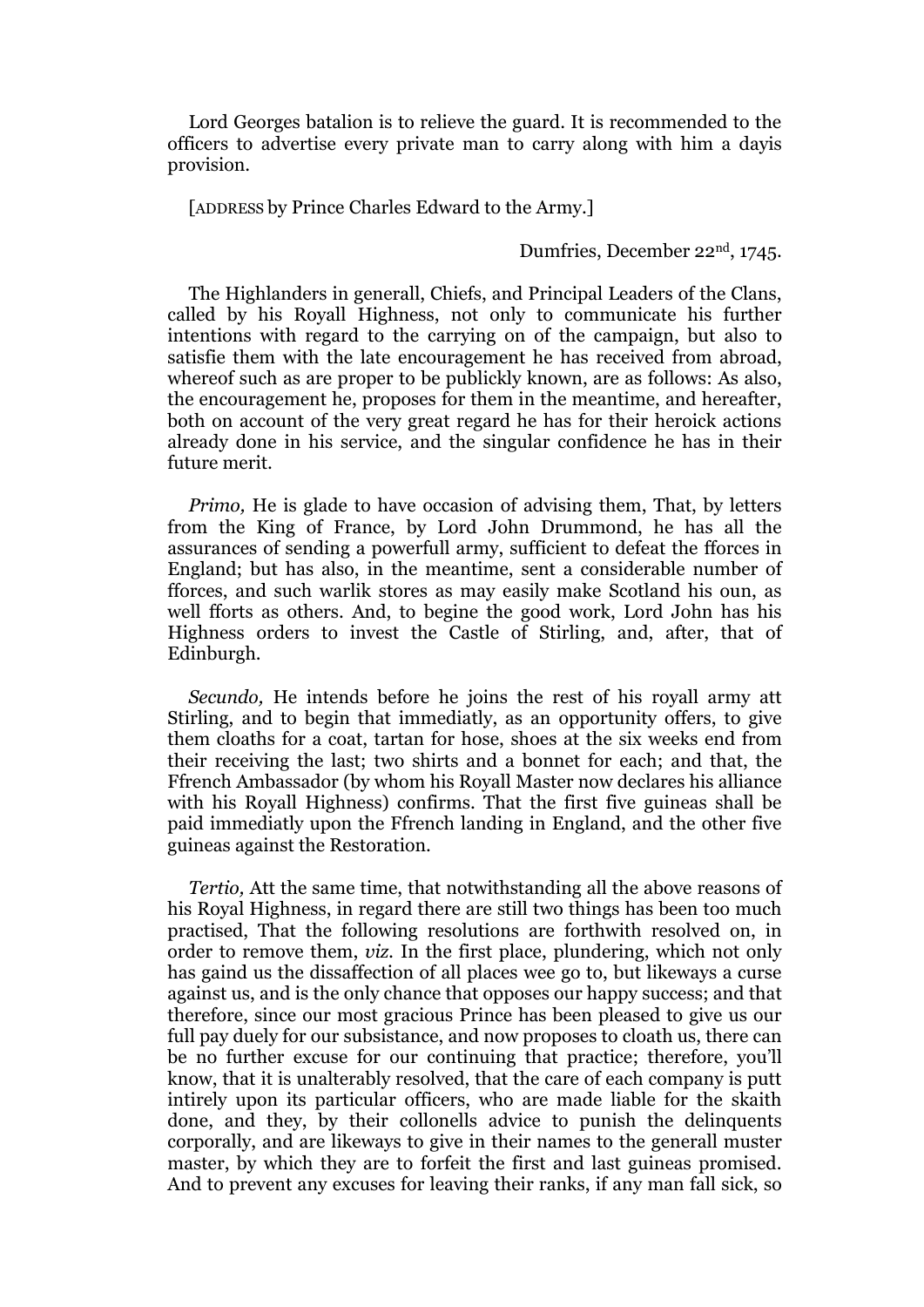that a horse is necessary, let him apply to his officer, who will provide him with one; and also, if there is reason, either of hunger or thirst, let him in the same manner advise his officer, and let that officer stand at the door, and call for either of these necessaries, and see the house keeper satisfied.

That no soldier have any concern in a bagage horse excepting the sick, and every man carry his own arms as well tergets as others, and that no man throw away any terget upon pain of whiping, and that there be no women or boys on horseback, certyfieing that if any shall happen to have any plunder or others that he is not able to carry, let it be instantly disposed of, assureing them, by first opportunity, the same shall be lookt into, and what is unnecessary burnt, and let no man absent from his regiment either to ffront or fflank on his march, but by a line from his collonell or field officer that he is sick or otherways invalide.

That now, as wee are returning our nearer homes, the next thing feared is desertion, which will intirely ruin our whole intention, and leave both our Prince and our selves at our enemies mercy, to prevent which, our most strict resolutions are, that, if any desert, their goods shall not only be burnt and destroyed at home, but shall also be made example of by the loss of their lives, with this exception allenarly, that if his Royall Highness shall think proper to take winter quarters in Scotland, that such as shall be thought proper shall have their liberty upon ffurlow, and officers sent along with them to see them return against the time appointed, when they shall have their pay that runs on.

*N.B.* Wee have wrote in the mean time to Lord John Drummond to guard the different passes before us, and to take up all deserters, whom wee are to punish with death.

ORDERS from 23rd to 24th December, 1746.

*Douglass, 23rd December.*

*Parole.* **OGILVY and DOWN.** 

That two sentrys be alwayes at the outside of the guardhouse, that they may be ready to turn out the guard in case of an allarm, and the rendevouze at the generallis quarters, but still ten men to be kept in the guard room, and the drum to beat.

It is expected that the order of march will be better observed than it was this day.

John Roy Stewart the van; Ogilvy next; Glenbucket next, *etc.*

To march precisely at break of day.

ORDERS from 24<sup>th</sup> to 25<sup>th</sup> December, 1745.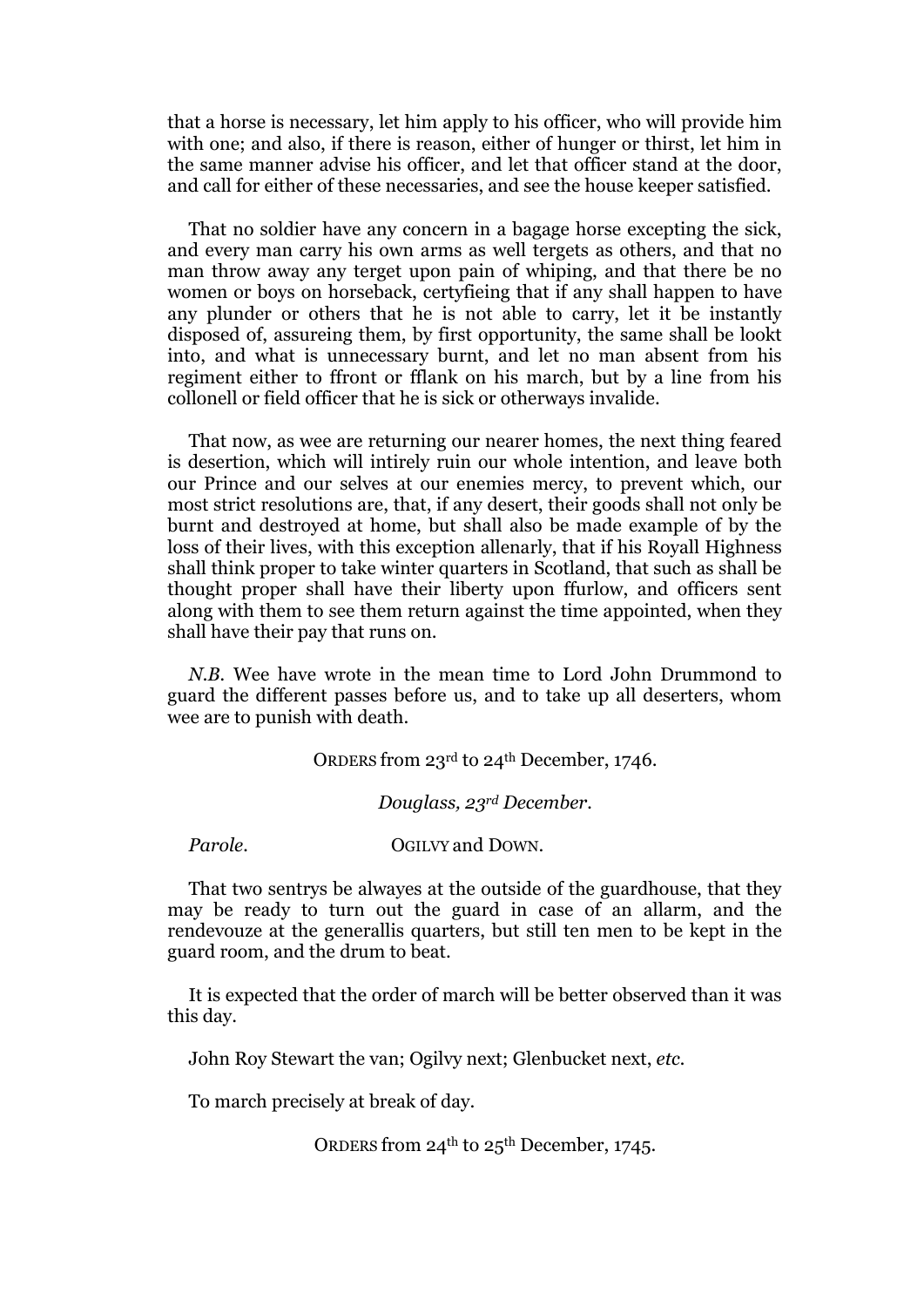#### *Hamiltoun, 24th December.*

*Parole.* ELCHO and EDINBURGH.

The column to be ready to march at an houris warning when the pipes play, which is supposed will not be before midday to morrow.

It is again and again recommended to the officers to keep their posts in the march, which is the only way for to make the men do the same.

The Athol brigade has the front of the ffoot; the other three battalions follow in their course of rotation.

Lord Elchois Life Guards marches in the front of all; the baggage in the rear, with the servants and clockbags, as before. It is recommended to the officers to cause their men pay whatever they call for of provisions or any thing else.

#### ORDERS of the 25<sup>th</sup> to 26<sup>th</sup> December, 1745.

#### *Glasgow.*

*Parole.* HENRY and HAMILTON.

The officers of each regiment will take particular care of their respective Companys, and in case of an allarm they are ordered to assemble at the Cross.

The officers of the guard will be carefull to visit their sentinels from time to time, and if any thing occurr at their respective posts, the officer of the said post will acquaint the captain of the main guard therewith, that he may either acquaint Lord George, or act as he shall think proper, as the occasion requires. The majors or adjutants of each regiment will call at Lord Georgeis quarters, about nine aclock to morrow morning, to see if there be any new orders for them.

ORDERS of 26<sup>th</sup> to 27<sup>th</sup> December.

#### *Thursday.*

*Parole.* **CHARLES and EDINBURGH.** 

Collonel Menzies mounts the main guard with 60 men and three officers. Glenbucket furnishes 20 men and an officer to each port. The officers of the respective regiments are to take particular care of their men, and in case of an allarm they rendevouz at the Cross.

ORDERS from 27th to 28th December, 1745.

*Parole.* JAMES and GLASGOW.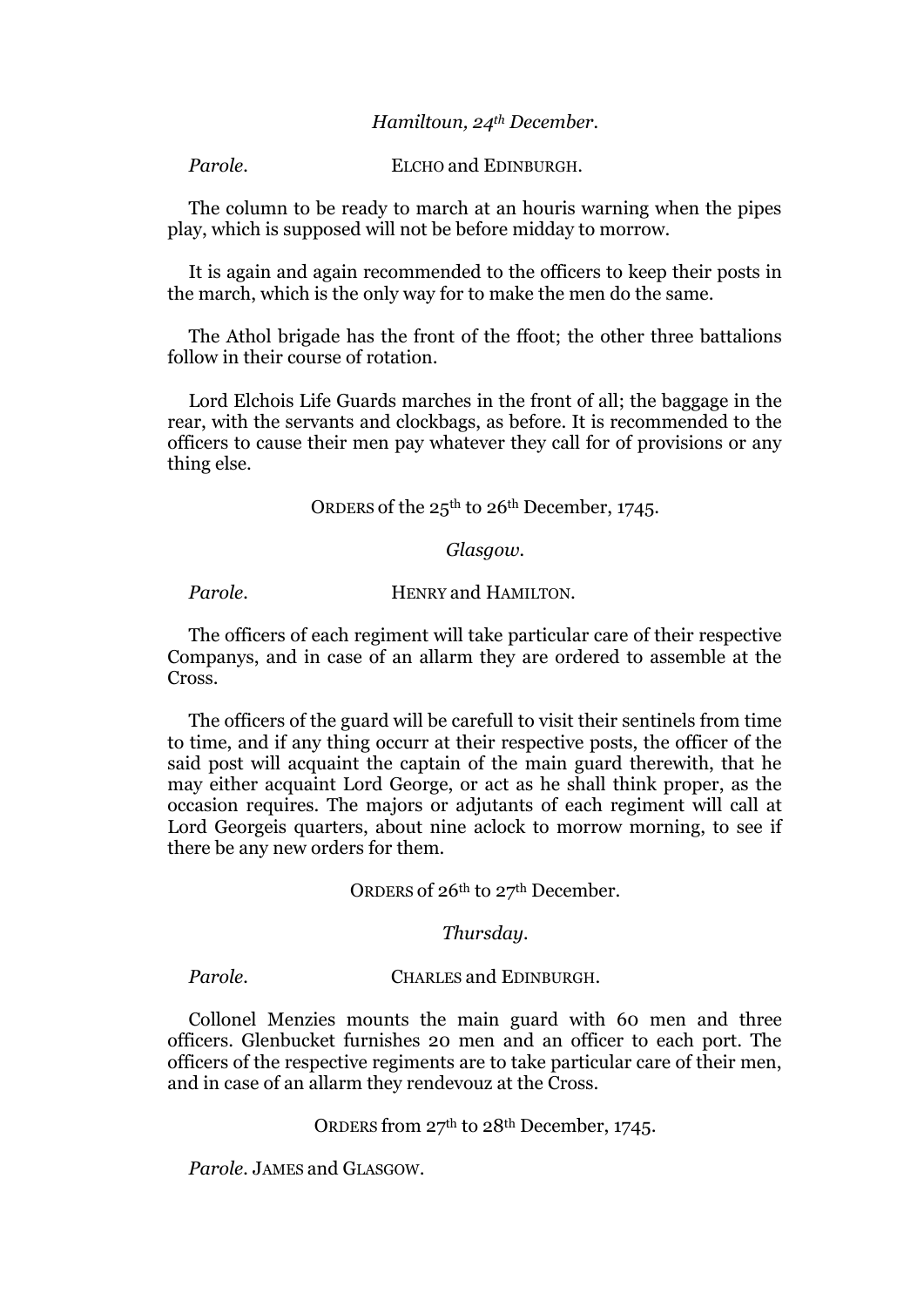The army sojourns at Glasgow to morrow.

Appinis regiment mounts his Royal Highness guard, with a field officer and 100 men. Lochyelis regiment will furnish a captain, lieutenant, and 60 men on the main guard of the town. Glengaryis and Keppochis regiments will furnish each of them 2 officers and 40 men. Clan Ronald, Roy Stewartis, Ogilvyis, and Glenbucketis will furnish an officer and 20 men each. Those detachments are to mount guard on the posts or gates of the town, with an officer and 20 men on each post, being eight of them, and will draw lots among themselves for the posts they are to mount at. Those posts will hinder any disorders from being committed in their neighbourhood, and will give all succour to the inhabitants that will require it of them against the troops that may insult them. His Royal Highness forbids, absolutely, that any officer or private man should seize upon horses or arms without a particular order, signed by Mr. Murray.

In case of an allarm the different posts are to advertise the main guard. Those guards are to mount between eleven and twelve aclock to morrow.

ORDERS from the 28th to 29th December, 1745.

*Parole.* **HENRY and GALLOWAY.** 

The army sojourns at Glasgow to morrow.

Lochyellis regiment mounts his Royal Highness guard, with a field officer and 100 men. He furnishes likewayes 60 men, with double officers, on the main guard, and 20 men and an officer at the West Port, near his Royal Highness quarters; an officer and 20 men at the Gallowgate, where we came in from Hamilton, in all 200 men. Glengaryis regiment will furnish 120 men, with six officers, an officer and 20 of which will mount at each of the ports or posts following, *viz.,* at the Bridge, at the Townhead Port, at the port by the North West Kirk, at the Rotten Raw Port, at the Drygate, at the port or passage leading into the Green. Each and every of these posts will advertise the main guard in case of an allarm, and will hinder any disorder from being committed in their nighbourhood, and, particularly, that nobody should seize on the forrage that comes in for the use of the army, nor on the horses that brings it; that each post should send 2 men to escort the forrage to the Fish Market, where the storehouse is.

His Royal Highness forbids absolutely, that any officer or private man, except general officers, should seize upon horses or arms, without a particular order, signed by Mr. Murray.

The guards are to be relieved at eleven aclock.

An officer and 6 Hussars are to patrol, this night, within a mile of Hamilton, to know what passes in those parts, or if they can learn any account of the enemy.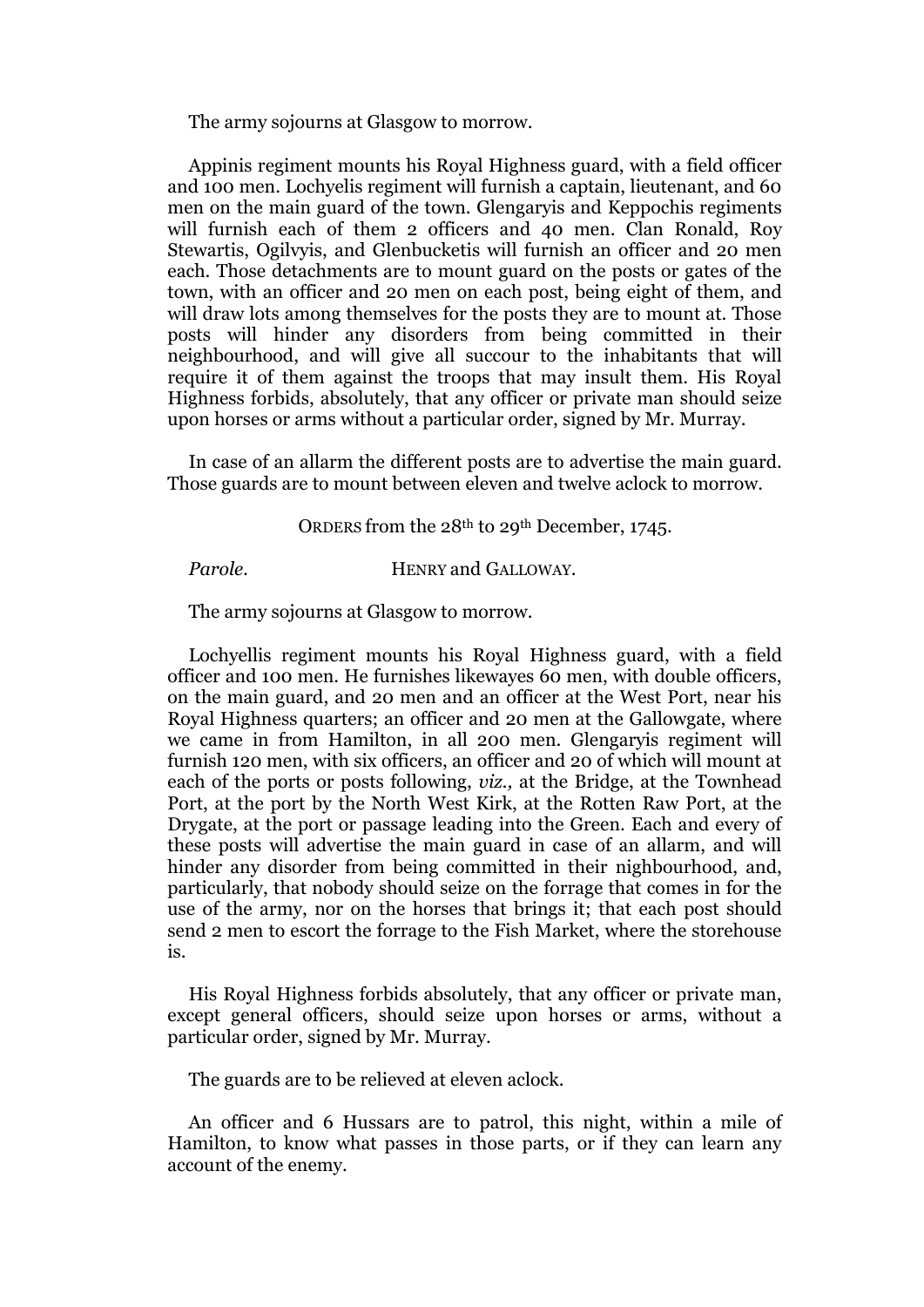The majors of each regiment are to assemble to morrow, at ten aclock, at his Royal Highness quarters, to receive orders.

The collonel, lieutenant-collonel, and major of the regiment that mounts his Royal Highness guard, are to visit the posts the night they are on guard, at different hours.

Appinis regiment is to visit them this night.

The guards are to assemble before his Royal Highness quarters, where theyll find a soldier of each post to conduct the guards to their posts.

The regiments that have furnished guards this day, are to advertise the officer that mounts guard to send a soldier to his Royal Highness quarters, at ten noone, to conduct the guards that are to relieve them.

Thirty of the Life Guards must patrol to morrow, when they will receive particular orders to seize upon any servant or other person who shall offer to molest the forrage from being delivered into the magazine, or who shall seize on any horses; this order they are to execute at their peril.

ORDERS from 29th to the 30th December, 1745.

*Parole.* **EDWARD and EDINBURGH.** 

The army sojourns at Glasgow to morrow.

There is to be a general review of all the ffoot and horse to morrow, at ten aclock.

The rendevouze, or place where they are to assemble at, is the Green, towards the Point House. All the guards or posts, except his Royal Highness guard, are to join the regiments for the review, and will go to their posts after, that they may be relieved by those that are to mount guard. The colonels are enjoined that no soldier should be left with officers equipage, but that all may be present, the commissary having strict orders to pass only the effective.

The horse, as well the Life Guards as Pitsligois, Kilmarnockis, and the Hussars, are to draw up behind the ffoot at the same hour. The regiments of ffoot will take their ranks according as they arrive. Clunyis regiment mounts his Royal Highness guard, with a ffield officer and 100 men, as soon as the review is finished; this regiment will furnish likeways 60 men, with double officers, on the main guard.

Clan Ronaldis regiment will furnish 160 men on the gates or ports of the town, *viz.* an officer and 20 men at each gate. The gates or ports where Clan Ronaldis regiment are to mount is the West Port, near his Royal Highness quarters; the Gallowgate, which we came through from Hamiltoun: the port at the Bridge; the Townhead Port; the port by the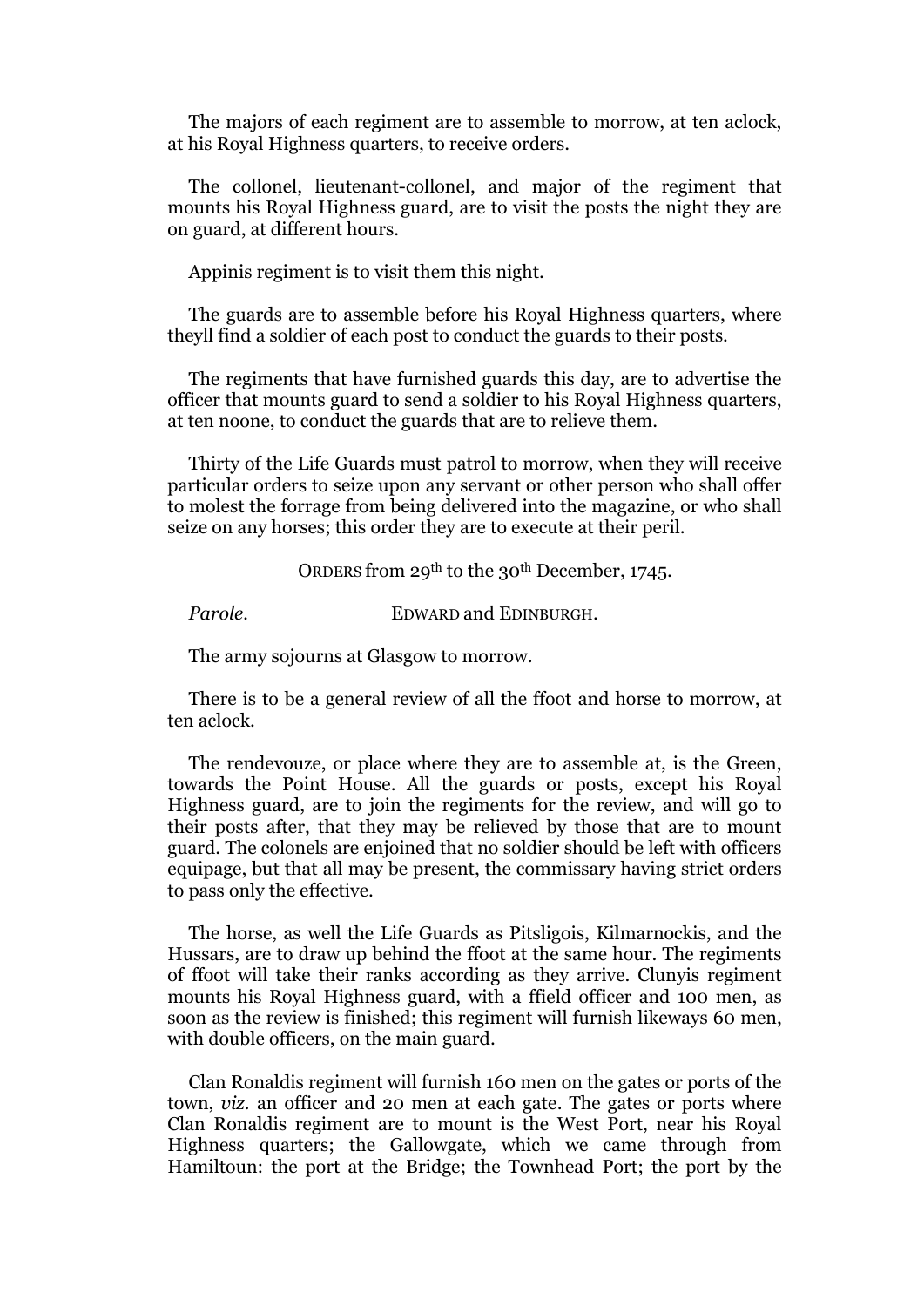North West Kirk; Rotten Raw Port; the Drygate; and the port or passage into the Green.

An officer and 12 of my Lord Elchois troop of Life Guards will patrol this night from eleven aclock until break of day, about a mile from this, upon the road to Dunbarton. The guards are to be relieved immediately after the review.

ORDERS from 30th to 31st December, 1745.

*Parole.* **JOHN and DOVER.** 

The army sojourns at Glasgow to morrow.

Glengaryis regiment to mount his Royal Highness guard with a ffield officer and 100 men. This regiment will likewise furnish 60 men with double officers on the main guard, an officer and 20 men on the West Port, an officer and 20 more on the Bridge Gate, an officer and 20 men on the Gallowgate, that is on the road to Hamilton. Keppochis regiment will furnish 130 men, *viz.* twenty men with an officer at the Town-head Port, an officer and 20 men at the North-west Kirk, an officer and 20 men on the Rotton Raw Port, an officer and 20 men on the Drygate, an officer and 20 men on the Green, a serjeant and 10 men on the Flesh Mercat. The main guard will furnish a serjeant and 6 men on the stores for the forrages on the Fish Mercat.

All those guards or posts are to be very exact; the officers to visit their sentrys often; to hinder any disorder to be committed near them, and give succour to those that require it of them; in cases of an allarm, to advertise the main guard. It is particularly recommended to the officers of each guard or post, to send 2 men of their guard, to conduct all the hay and oats by their posts, to the store of forrage on the Fish Mercat, let whoso will be in possession of it; the officer will be answerable for it if otherwise.

ORDERS from 31st December to 1st January, 1746-6.

*Parole.* HENRY and YORK.

The army sojourns at Glasgow to morrow.

All the colonels are to assemble to morrow morning at eight aclock, without fail, at his Royal Highness quarters. Clan Ronald mounts his Royal Highness guard, with a ffield officer, and 100 men; he furnishes likewise 60 men, with double officers, on the main guard.

Ogilvyis regiment will furnish 170 men on the posts of the town, *viz.,* an officer and 20 men on each post or port, and an officer and 10 men on the Flesh Mercat; the posts or ports are, the West Port, near his Royal Highness quarters; the Bridge Gate; the Townhead; the Gallowgate, on the road to Hamiltoun; the North West Kirk port; the Rotten Raw port; the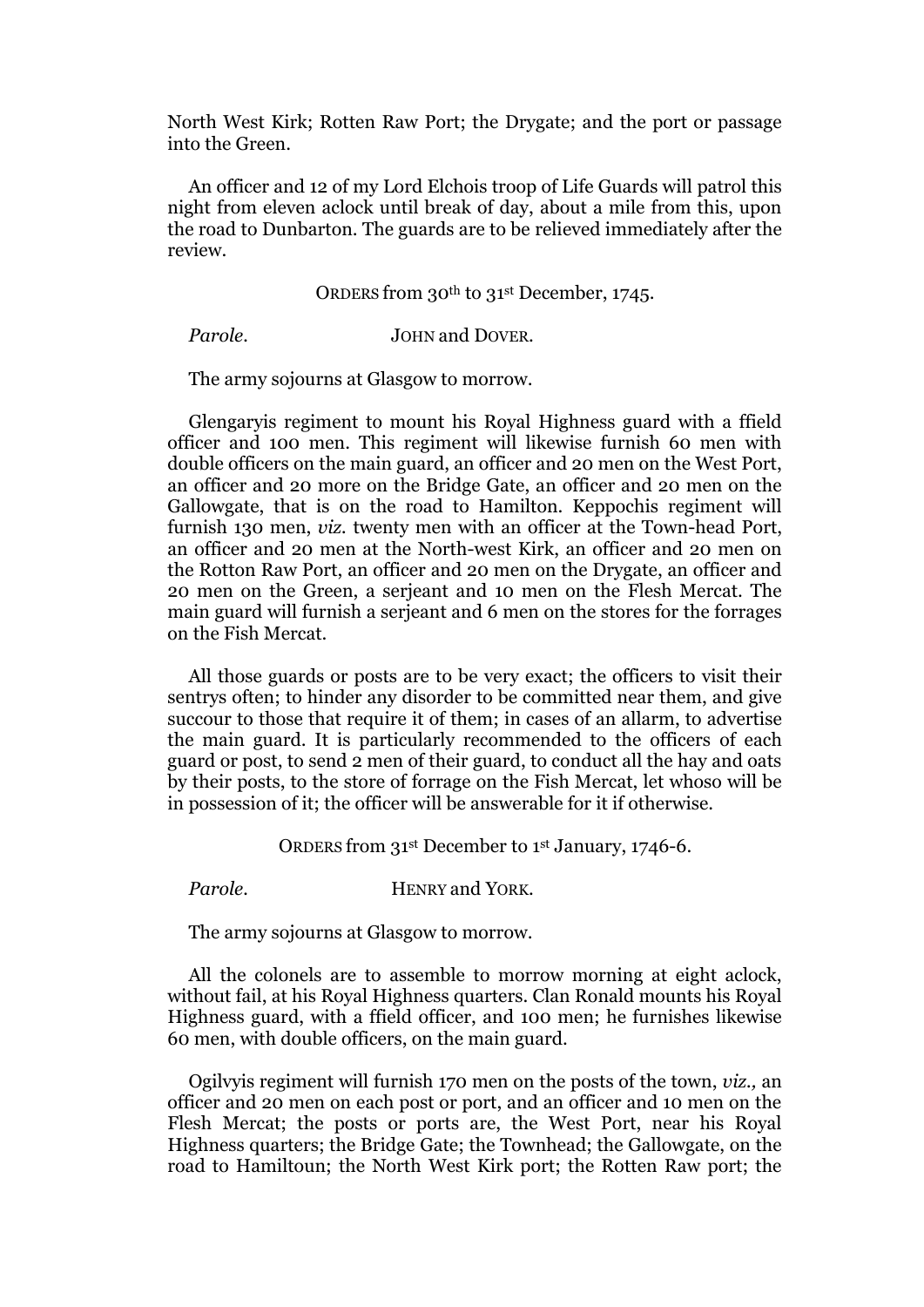Dry gale; the Green, and the Flesh Mercat, with 10 men. The same orders of last night, for the exactness of the guards, and for conducting any forrage that shall come into town, to the stores in the Fish Mercat.

The main guard will furnish an officer and 20 men during the night, and an officer and 10 men in the day time, on the store at the Merchants Hall; the main guard will furnish likeways a Serjeant and 6 men on the stores for the forrage at the Fish Mercat. The Life Guards, Pitsligois, Perthshire, and Kilmarnockis horse, and the Hussars, are to assemble to morrow, at ten in the morning at latest, on the place called the Green. An officer and 12 of the Perthshire horse are to patrol this night, from eleven aclock, till break of day. about two miles from the town, on the road of Dumbartoun; the Hussars will patrol as usuall.

#### ORDERS from 1st to 2nd January, 1746.

#### *Parole.* LEWIS and PARTS.

The army sojourns at Glasgow to morrow.

The majors of all the regiments of ffoot are to assemble at his Royal Highness quarters to morrow, at eight aclock in the morning, to receive orders for the shirts and hoses that are to be delivered to their regiments.

A serjeant of each regiment is to be this night at his Royal Highness guard. and is to be relieved at the same time as the guard, and continue dailv so, as well as a man from each regiment of horse, and a life guard of each company. Keppochis regiment mounts his Royal Highness guard to morrow, with a ffield officer, and 100 men; theyil furnish likewise 60 men, with double officers on the main guard: an officer and 20 men on the West Port; an officer and 20 men on the Bridgegate; an officer and 20 men on the Townhead; an officer and 20 men on the Gallowgate, which makes in all 220 men. Glenbucketis regiment will furnish 90 men, *viz.* an officer and 20 men on the North West Kirk.

An officer and 20 men on the Rotten Row.

An officer and 20 on the Drygate.

An officer and 20 on the Green.

A serjeant and 10 men on the Flesh Mercat.

The main guard will furnish an officer and 20 men during the night, and an officer and 10 men in the daytime, on the store at the Merchants Hall. The main guard will furnish likeways a serjeant and 6 men, on the store for the forrage, at the Fish Market. The guards of each port are to send two sentries to conduct the forrage that passes by their posts, to the store on the Fish Mercat, without any regard for the persons that may be in possession of it. An officer, and 12 of Perthshireis regiment, are to patrol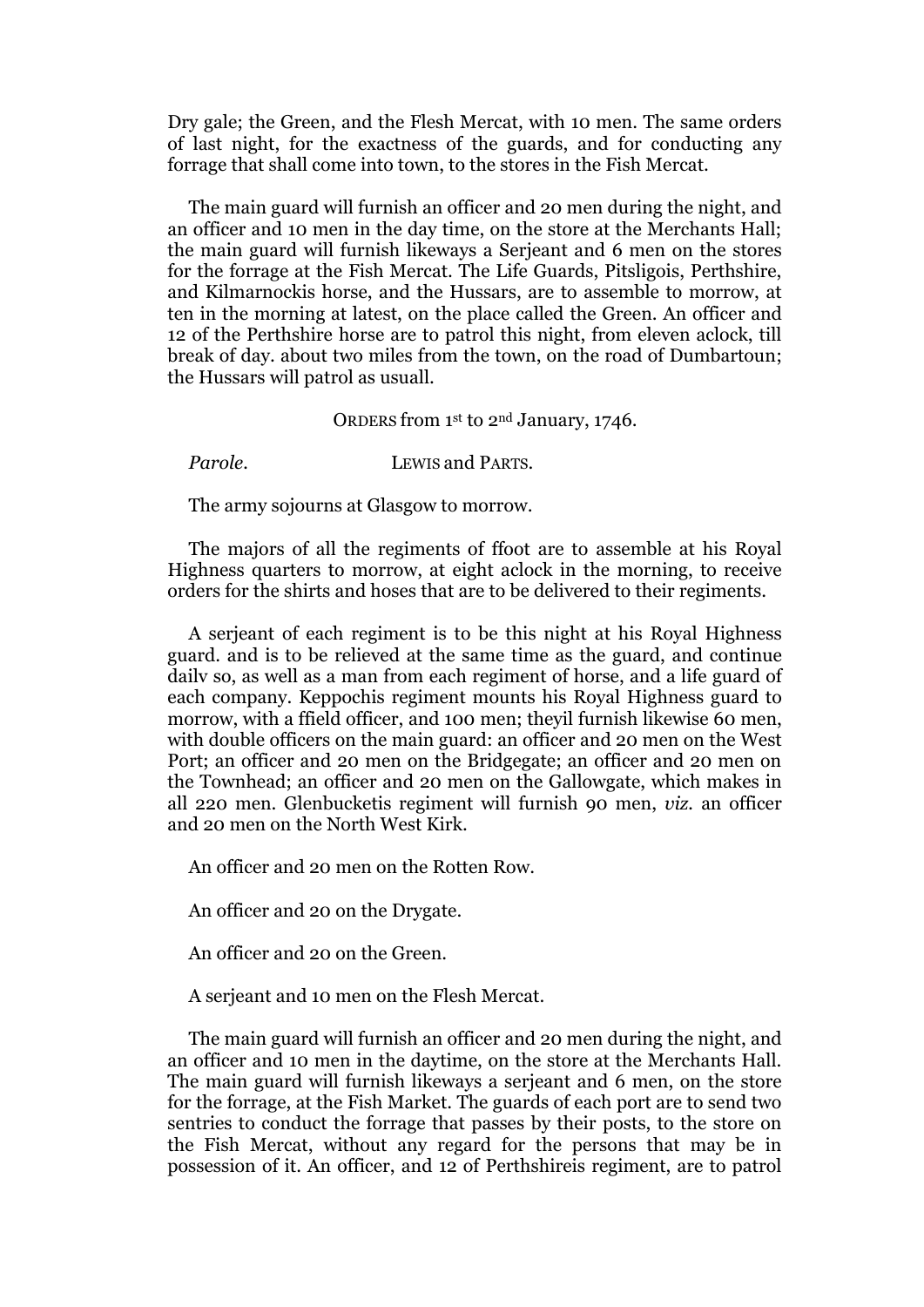from eleven this night, till break of day, about two miles from the town, on the road of Dunbartoun.

The Houssards are to patrouil as usual.

#### ORDERS from the 2nd to the 3rd January, 1746.

*Parole.* **ANDREW** and SCOTLAND.

The army decamps to morrow at break of day from Glasgow, and marches altogether for about a mile from the town, at which distance the army seperates in two divisions. The Clans forms one of them, commanded by my Lord George. Atholis brigade, Ogilvyis, Roy Stewartis, and Glenbucketis form the other division. The first division that is ready to march, will take the van of the whole. Lochyell has the van of the Clans, and Appinis the rear. Atholis brigade has the van of the other division, and Glenbucket the rear. Lord Nairnis regiment has the Royal Standard. Lord Georgeis regiment mounts his Royal Highness guard, with a ffield officer, and 100 men; and the other regiments of this division will keep a captain, lieutenant, and 50 men in readiness to mount guard on their arrival at their quarters.

The Artillery is to part at break of day, and will take the van of all, untill the division separates, when they will follow the Athol brigade. Perthis regiment is to march at the same time, to escort it; the baggage follows their own division.

Colonel Elphinstonis troop of Life Guards, and Perthshire Horse, march with the division of the Athol brigade, where his Royal Highness is to be. Perthshire Horse has the van of that division, and the Guards the rear. Lord Elchois troop of Life Guards, Pitsligois and Kilmarnockis horse, march along with the Clans; the Guards has the van of that column; Pitsligois and Kilmarnockis the rear. An officer and 12 men of Lord Nairnis regiment are to come to his Royal Highness quarters, to escort the treasure.

The Hussars follow the Clans. Lord George will give them orders where they are to quarter, when they are on march. An orderly serjeant of each regiment, as well as an orderly man of each troop of horse, are to be at his Royal Highness quarters, and not depart from thence, without orders, or till they be relieved. It is strictly recommended to all the officers, to keep the soldiers in their rankis, and march in order, not knowing but we may meet the enemy. The carts, with the cloathing of the ffoot, march with the artillery.

3rd January. Marched beyond Kilsyth, to Saint Ringanis.

ORDERS of  $4<sup>th</sup>$  to  $5<sup>th</sup>$  January, 1745-6.

*Bannockburn.*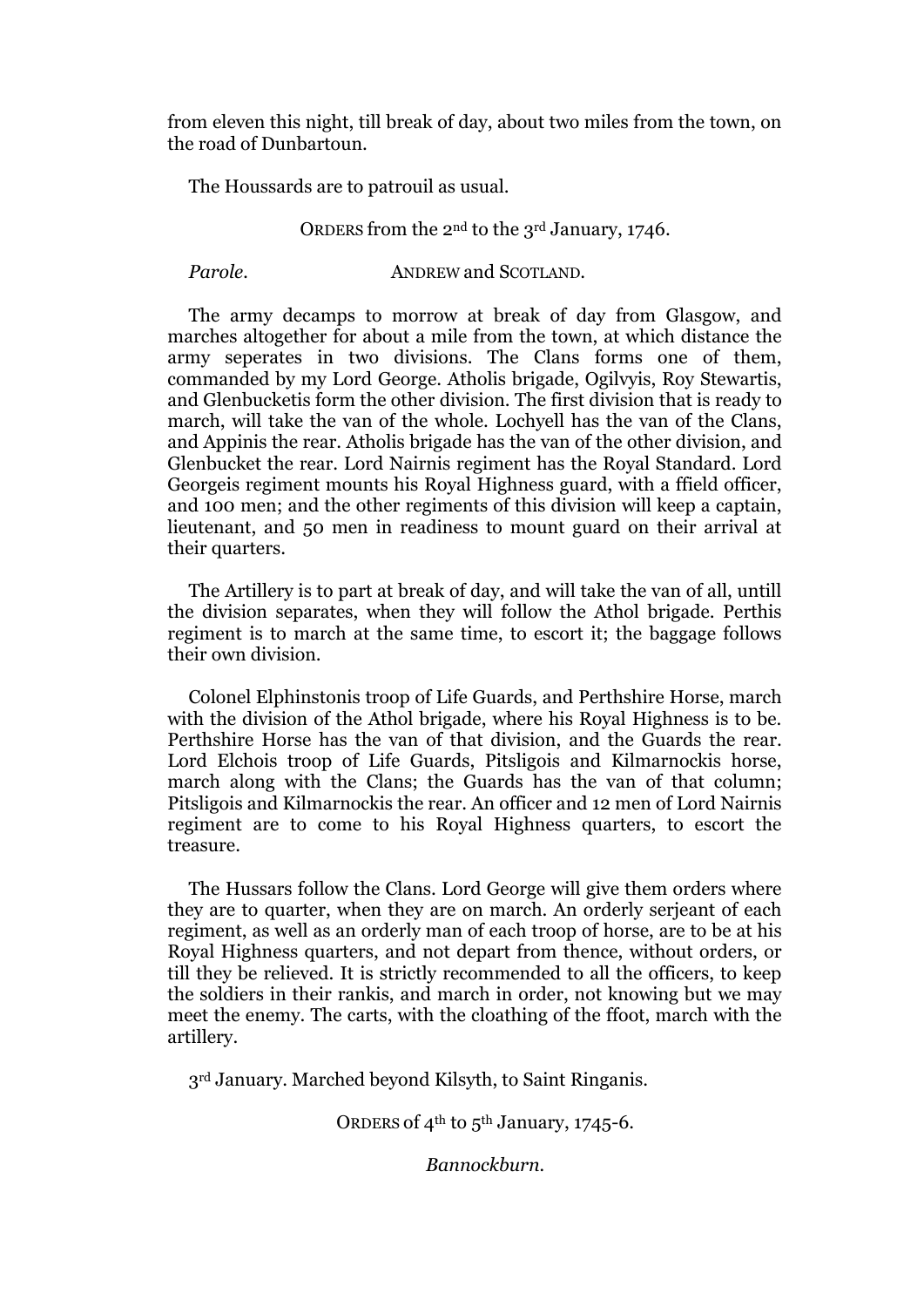#### *Parole.* HENRY and ESSEX.

The army sojourns in the quarters they are in to morrow, except Glenbuckets regiment, which marches from their quarters to Saint Ringanis to morrow morning, where Lord Ogilvyis and Roy Stewartis regiments are. Lord Nairnis regiment relieves his Royal Highness guard to morrow. Elphinstounis guards are to be at his Royal Highness quarters to morrow by break of day. A captain, lieutenant, and 50 men of Perthis regiment will be ready to march and under arms at New Market, at two aclock in the morning. The post of Lord Georgis regiment that is at Mr. Forresteris house will be relieved in the afternoon. The majors of the regiments to assemble to morrow at eleven aclock for orders.

#### ORDERS from 5th to 6th January, 1745-6.

*Bannochburn (His Royal Highness quarters). Ogilvy, St. Ringans.*

*Parole.* EDWARD and STIRLING.

The army sejourns here to morrow.

Lochyelis regiment relieves his Royal Highness guard. Heill furnish, likewise, an intelligent active officer with 50 men at Mr. Forresteris house, near the river, of which heill detach an officer and 20 men in a little house near the river, to hinder any boats from going up with provisions to the town, as corn, meal, biskuit, bread, or coals, and will oblige all the boats that are going up or coming down the river to come to them, seize on the boats, and send the people to his Royal Highness quarters to be examined. The regiments in their different posts will be very allert, and not faill to have guards and make their patrolls regularly.

Glenbucketis, Roy Stewartis, and Ogilvyis regiments, will furnish the same number of men they did this day to make fascines. The Hussars will patroll in the quarters they are in.

Atholis brigade are not to take possession of the miln till night.

ORDERS from 6<sup>th</sup> to 7<sup>th</sup> January, 1745.

*Parole.* **CHARLES and STIRLING.** 

The army holds themselves in readiness to march to morrow. The majors are to come to morrow at ten aclock to his Royal Highness quarters, to receive orders whether theyill march or not. Lochyellis regiment mounts his Royal Highness guard, and theyil furnish likeways 70 men, *viz.* a captain, lieutenant, and 50 men at Carsemiln, and an officer and 20 men in a farm called Broad Lies, a litle east of Livelands; Mr. Chrystie, adjutant of Duke of Perthis regiment, will place them. Those two posts of 70 men are to assemble this night, as soon as possible, at New Mercat, where theyil meet with the Duke of Perthis regiment; those 2 posts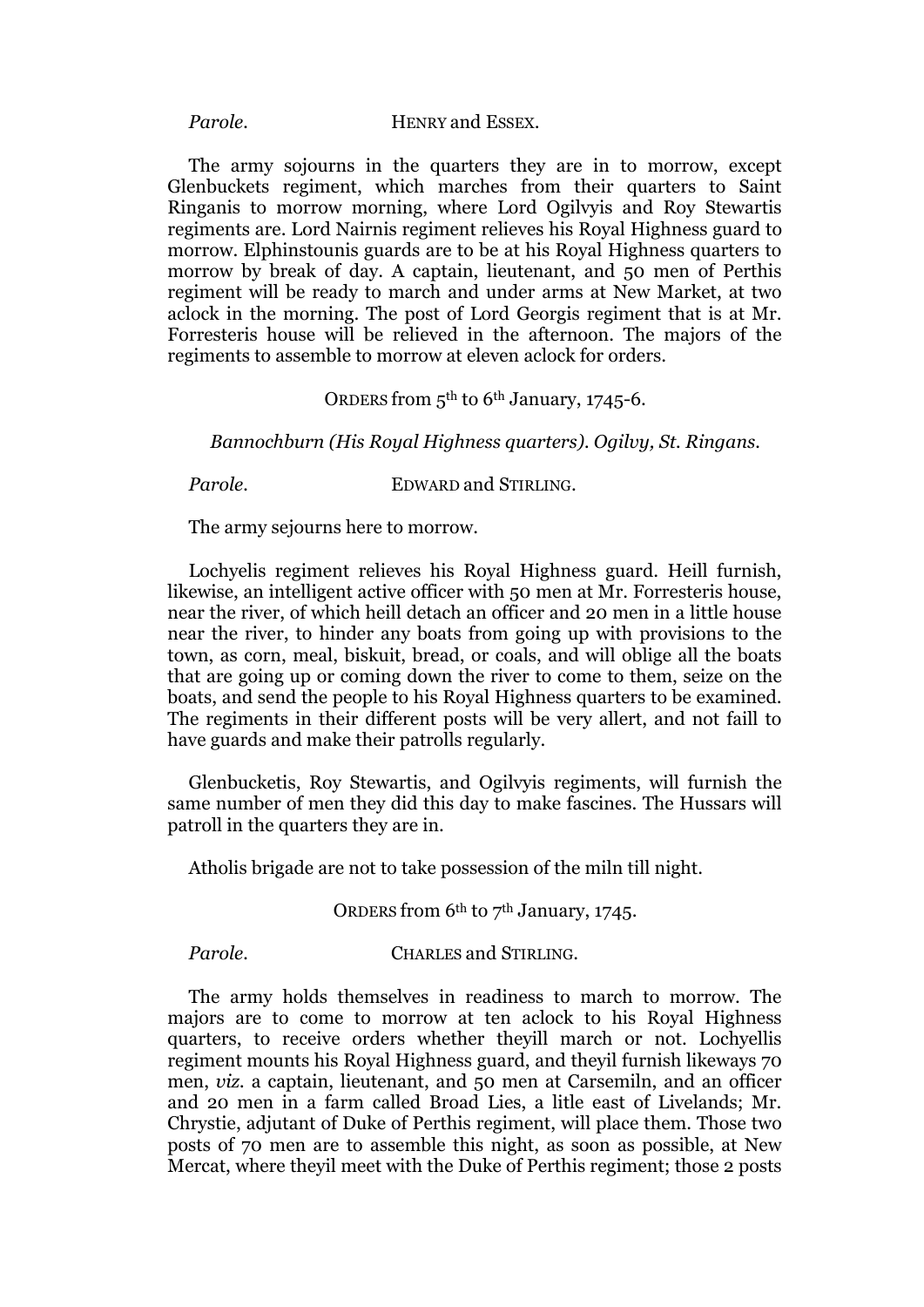will send a man from each of them to conduct those that come to relieve them of the same regiment. The officers of those posts are not to let any body pass into the town or come out of it, but to seize upon them (to secure the provisions or letters), if they are bringing any in, and those that are going out, oblige them to return after they are searched. They are to have continual patrolls, during the night, from one post to another. Roy Stewartis, Ogilvyis, and Glenbucketis regiments will furnish a captain, lieutenant, and 50 men, in the village of Newhouse, a captain, lieutenant, and 50 men in East Livelands, and theyill furnish, likeways, the same number of men for the fascines. Mr. Grant will pay them to morrow for what they have done already. My Lord Nairnis regiment will furnish a captain, lieutenant, and 50 men in the village of Torbuck. Atholis brigade will furnish 150 men, to make fascines; Mr. Grant will be at their quarters to give them directions how to make them; the men shall be paid for their labour. All the posts that form the blockade of Stirling, are to be extreamly vigilant to let no body come in or go out of the town, and to have continual patrolls, especially at night. Perthis regiment will relieve to morrow their posts at Mr. Forresteris house.

#### ORDERS from 7th to 8th January, 1745-6.

#### *Bannockburn.*

### Parole. **JOHN** and CANTERBURY.

Lochyellis regiment relieves his Royal Highness guard to morrow, and will relieve, likewayes, the two posts of 70 men, *viz.* the post of an officer and 20 men at the ffarm called Broad Lies, below the house of East Livielands, and a captain, lieutenant, ensign, and 50 men at Carsmiln, which are to observe the most exact guard and patrol, and to order them to fire upon any man, without distinction, that does not come to the guard at a call, and that neither man or woman be suffered to come out or go into the town. Roy Stewartis, Ogilvyis, and Glenbucketis regiments will furnish the same guards as last night, *viz.* a captain, lieutenant, ensign, and 50 men in the village of Newhouse, the like number in East Livielands; this post is to sustain, in case of necessity, the post of Lochyellis regiment that are in the farm and miln above mentioned; theyill furnish, likewise, the same number for the fascines. Atholis brigade will receive orders this night, and will be posted according to his Royal Highness orders. Perthis regiment will relieve the post of his Royal Highness equipage, the post of Forresteris house, and will be very exact, for what is already consigned to them, in not suffering any boats to go up or come down the river, and to hinder all persons going to or coming from the town of Stirling. It is very strictly recommended to all the colonels and officers to be extremely vigilant, and keep their troops always in readiness to march at a call.

ORDERS from 8th to 9th January, 1746.

*Stirling; St. Ringans.*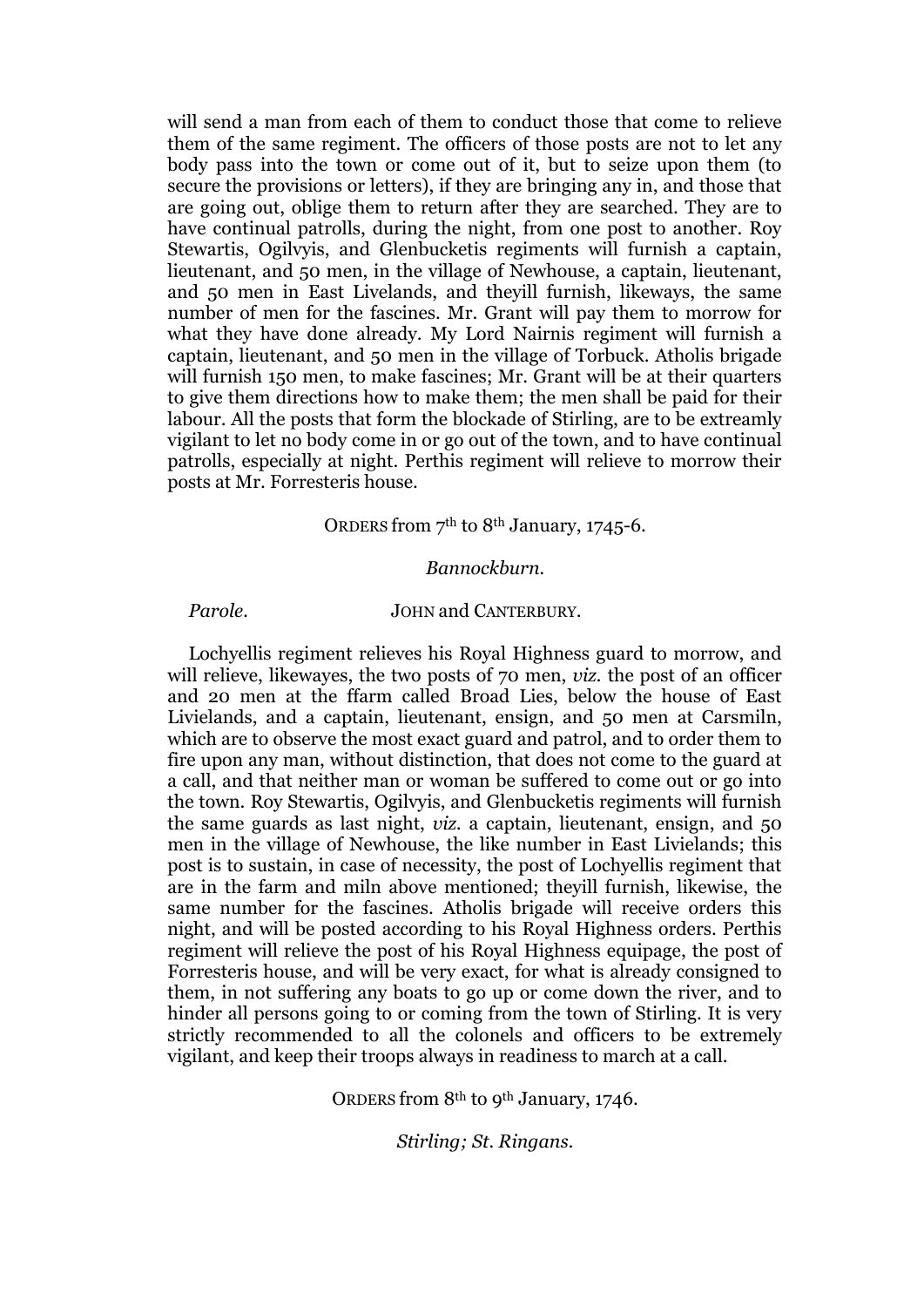Atholis brigade relieve the posts they furnish this night. Ogilvyis, Roy Stewartis, and Glenbucketis, will likewise relieve the posts they furnished.

The posts that are actually for the blockade of the Castle of Stirling are fifty men at the Duke of Argyleis house; 100 men on the main guard; 100 men on the Churchyard; 100 men at the Meal Mercat, which furnish 30 men at the Borrowis Port, and 15 on the Friars Wynd; 50 men at the port of the Bridge. The officers of these posts are to be extreamly vigilant, and not only to visit their sentrys, but that the officers should make rounds of all the posts at different hours.

#### ORDERS from 10<sup>th</sup> to 11<sup>th</sup> January, 1745-6.

#### *Stirling.*

### *Parole.* HENRY and YORK.

The guards are to be relieved at three this afternoon, as follows, *viz.* the Athol brigade furnishes 150 men, of which 100 at the Duke of Argyleis house, and the 50 at the main guard; Lord Ogilvyis, 50 men at the main guard; Duke of Perthis regiment, 50 men for the Church and Ministeris house; Glenbucket, 50 for the Borrow Gate and Ffriar Wynd; Roy Stewartis, 50 men at Saint Maryis Wind Gate; Duke of Perthis furnishes a ffield officer, who is to see that all the officers and soldiers of the different guards be very allert in their duty, and all those that are not on duty, in case of an allarm, which is to be by pipe and drum, are to assemble immediately with their arms in the Mercat Place, near the main guard. The officers of the different guards are to take particular care that all the menis arms be fixed, well charged, and primed, and that they be most exact in challenging and stoping all persons, untill examined by the commanding officer of the guard. These are by the order of Major-General Gordon, commander-in-chief of his Royal Highness troups in Stirling.

### ORDERS for the 11<sup>th</sup> to 12<sup>th</sup> January, 1746.

#### *Stirling.*

#### *Parole.* CHARLES and ATHOL.

By order of Major-General Gordon, Colonel Innes, and Major Gordon, officers of the Piquet.

The guards are to be relieved at two this afternoon, as follows: ffifty men of General Gordonis, and 50 of Collonel Royis, at the Duke of Argyleis house; 133 men of the Duke of Atholis brigade, and 17 men of the Duke of Perthis, they will mount the main guard and the guard at the ministeris house; 50 men of Lord Ogilvyis at the Burrow Port and Ffriar Wynd; 50 men of the Duke of Perthis at Saint Mary Wynd Gate.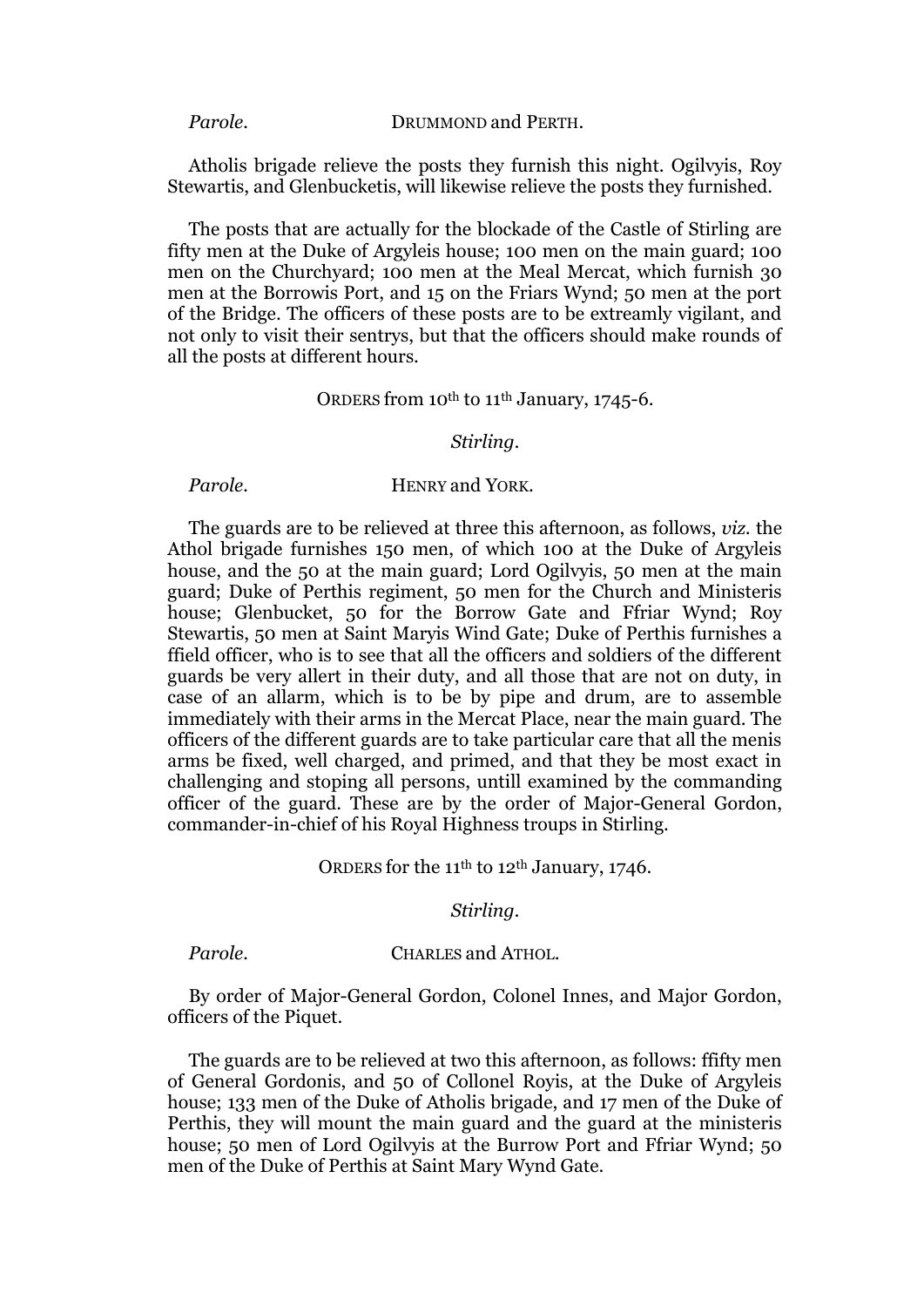All that are not on duty, in case of an allarm, which is to be notified by pipe and drum, are to assemble immediately, with their arms, on the Mercat Place, near the main guard.

The officers of the different guards are to take particular care that their menis arms be well fixed, charged, and primed, and that they be most exact in challenging and stopping all persons untill examined by the commanding officer of the guard.

The majors are to attend particularly each morning after this, by ten of the clock, at the generallis quarters, to receive orders.

The officers of each particular guard are ordered, each morning, to make a report to the generall of their guard.

ORDERS from the 12<sup>th</sup> to the 13<sup>th</sup> January, 1746.

#### *Stirling.*

*Parole.* STEWART and GORDON.

The Athol brigade mounts the guard at the Duke of Argyleis house with 100 men, and the Burrow Port and Ffriar Wynd guards with 33 men; the ministeris house guard with 50 of Collonel Stewartis; and the main guard with 60 of Lord Ogilvyis; and 50 of Glenbucketis at Mary Wynd Gate.

Officers of Piquet, Sir William Gordon and Kynachin. The orders to be observed as given out yesterday.

The different guard rooms to be immediately furnished with sufficiency of coals and candles, the streets to be lighted with lamps as usual, and lanthorns to be placed at the doors of the houses where the ffield officers quarter, and a dozen of lanthorns to be provided for visiting the different posts; that none of the soldiers walk the streets without their arms, and that the guards be relieved at twelve aclock; all that are not on guard to be in readiness in case of an allarm, which is to be notified by the pipers playing.

ORDERS of 13<sup>th</sup> to 14<sup>th</sup> January.

#### *Parole.* CHARLES and JAMES.

Colonel Roy Stewart and Major Fletcher on the Piquet. The guards are as follows to be relieved at two aclock this afternoon. Lord Ogilvy furnishes 50 men, and the Athol brigade 50 more for guard, at Duke of Argyleis house.

Athol brigade, 50 more on St. Mary Wynd Port guard; 50 of Glenbucketis, and 50 of Colonel Royis at the main guard and the ministeris house.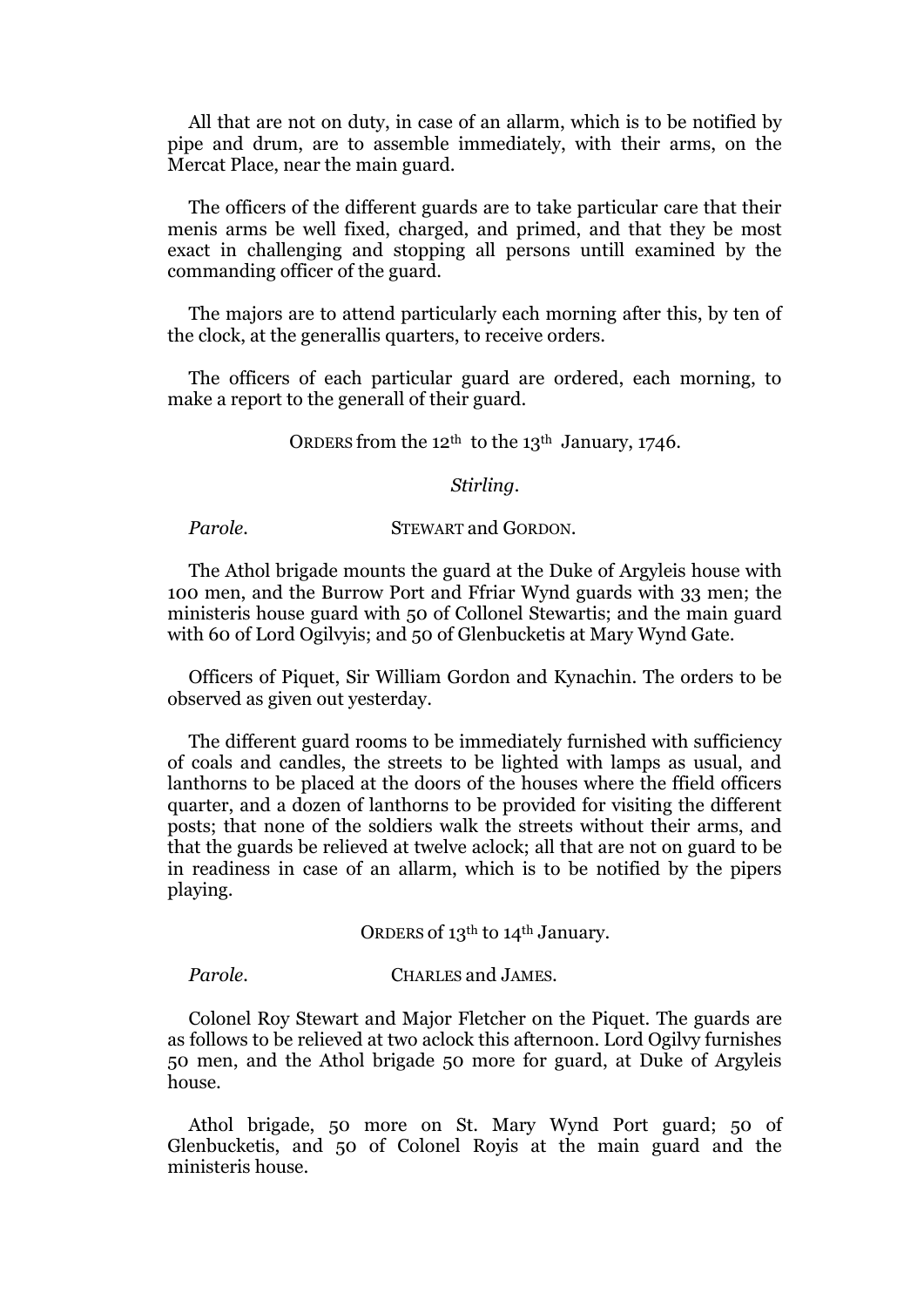Athol brigade furnishes 33 men more for the Burrow Port, 2 men out of each of the five above regiments are with a serjeant to mount guard on the Friar Wynd over and above these above-mentioned numbers. The rest of the orders, as formerly given out, are strictly to be observed.

#### ORDERS for the  $14<sup>th</sup>$  to the  $15<sup>th</sup>$  January, 1746.

#### Stirling.

#### Parole. Wallaceis Oak.

Colonel Forbes and Major Patrick Stewart, officers of the Piquet. The guards are to be relieved at two aclock this afternoon precisely. The Duke of Perth furnishes 100 men for the Duke of Argyleis house; the Irish piquets furnishes 50 men for the ministeris house; Glenbucket furnishes 50 men for the main guard; Lord Ogilvy furnishes 50 men for St. Mary Wynd Port; Colonel Roy 50 for the Burrow Port and Ffryar Wynd. The Duke of Perth, besides the above 100 men, relieves the guards on the ship and the boat, 30 to the first and 10 to the last. All the rest of the orders, as formerly given out, are strictly to be observed, particularly the men and officers that are off duty, are, in case of an allarm, to assemble at the Mercat Place. A serjeant and 2 men out of each battalion are to meet Major Gordon at the Burrow Port, to get out powder and ball precisely at twelve aclock this day, which amunition is to be carried to the main guard, where it is to be divided among the different corps.

15th to 16th.

Stirling.

Parole. Charles and Stirling.

16th to 17th.

Stirling.

#### Parole. Gordon and Drummond.

Guardes. Blockade, and trenches.

Thursday night, the 16<sup>th</sup> January, 1746.

The ground broken a little below the Bridge Port.

Friday, 17th. Lord Ogilvyis 2 batalions marched out of Stirling, to review at Bannockburn, from whence marched with Royal Standard, in second line, to Hill above Falkirk, where the Prince engaged the enemy, under General Hawley, routed them, took their artillery, baggage, amunition, and tents, and quartered that night in Falkirk. Two men of Lord Ogilvyis killed, and three wounded. A standard taken.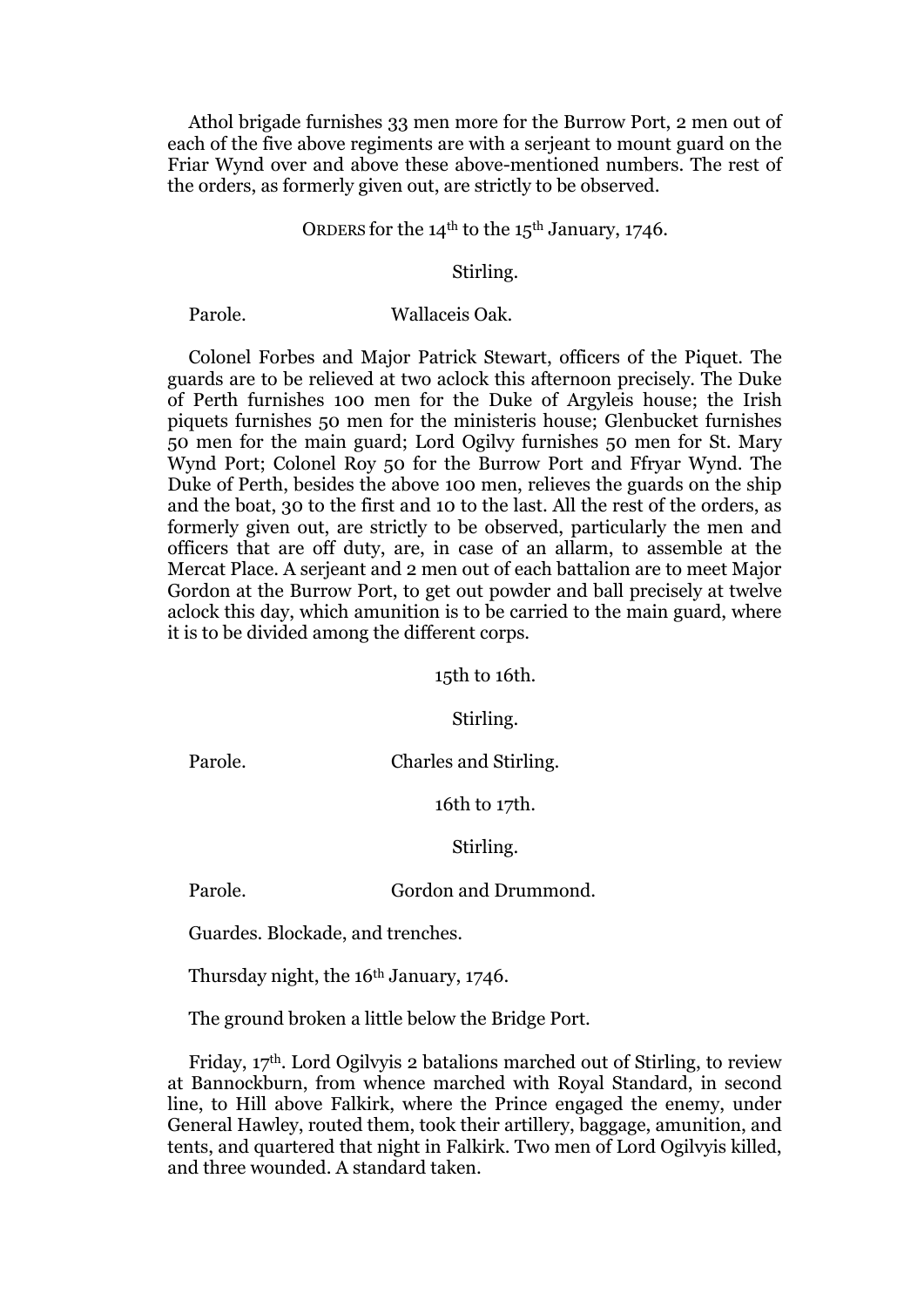Saturday, 18th. Wee marched back to Stirling to assist at the siege.

Sunday in the trenches, as also Munday and Tuesday.

Wednesday, 22nd January, 1746.

*Parol.* **GOD SPEED THE TRENCHES.** 

Thursday, 23rd January, 1746.

Regiment mustered 181 men, 20 Serjeants and drums, and [ ] officers, and mounted 100 and 20 men on the town guards, 2 captains and 7 officers.

| Parole.                                          | WILLIAM and GLASGOW.                    |
|--------------------------------------------------|-----------------------------------------|
|                                                  | Friday, 24 <sup>th</sup> January, 1746. |
| <i>Parole.</i> LEWIS and INVERURY.               |                                         |
| Saturday, 26th January, 1746.                    |                                         |
| Parol is                                         | HAVE AT THEM AT EDENBURGH.              |
| Sunday, 26 <sup>th</sup> January, to 27th.       |                                         |
| Parole.                                          | <b>HARRY</b> and ESSEX.                 |
| Regiment on guard in trenches.                   |                                         |
| ORDERS from Monday, 27th, to 28th January, 1746. |                                         |
| Parole.                                          | THE CASTLE OF STIRLING.                 |
| Regiment on the Stirling guards.                 |                                         |
|                                                  | From $28th$ to $29th$ January, 1746.    |
| Parole.                                          | HAVE AT THEM TO-MORROW.                 |

For piquet, Sir William Gordon and Major Fletcher. For the town guard, Stonywoodis battalion. For the guard of the trenches, Monaltryis men and Duke of Perthis.

100 men very early in the morning of Abachyis men.

From Wednesday 29<sup>th</sup> to 30<sup>th</sup>.

**Parole. CHARLES and LITHGOW.**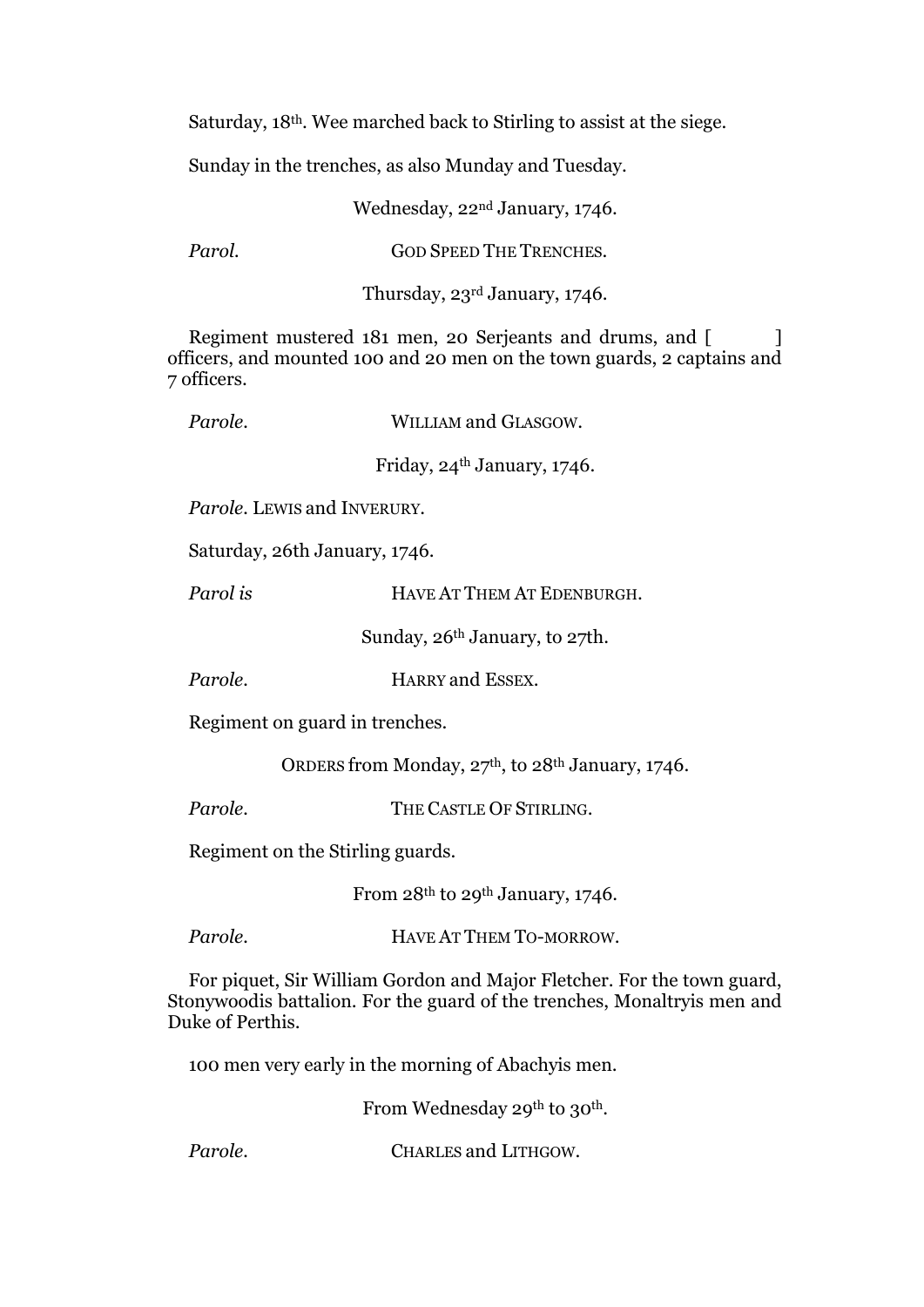#### ORDERS from 30<sup>th</sup> to 31<sup>st</sup> January, 1746.

*Parole.* PHILIP and PETERHEAD.

Piquet: Sir James Kinloch, and Major Glascoe.

Town Guard, the 31st. Monaltryis batalion, and Duke of Perthis. Trench Guard, first batalion of Lord Ogilvyis. Workmen early in the morning, Stonywoodis men.

My Lord Duke of Perth desires that the men that mount the town may be paraded precisely at three aclock over against the main guard; and those that mount the trenches, at five aclock, in the same place.

ORDERS from 31st January to 1st February, 1746.

*Parole.* **HENRY and YORK.** 

Piquet: Colonel Colbert and Blelak.

Town Guard, the 1st February: 100 men of the first battalion of Ogilvyis, and 150 of Stonywoodis.

Trench guard: 100 men of Stonywoodis lia talion.

ORDERS from 1st to 2nd February, 1746.

*Parol is* [ ]

The regiment marched, on Saturday, the 1st of February, 1746, from Stirling, by the foord of Frow, to Dunblain.

February 2nd, to Perth. February 3rd, to Coupar of Angus.

February 4th, to Cortachy. Colours lodged, and men dismissed for two days.

 $5<sup>th</sup>$ , there.  $6<sup>th</sup>$ , to Clova.  $7<sup>th</sup>$ , there.

8<sup>th</sup> February, Saturday, to Cortachy. 9<sup>th</sup> February, to Clova, with colours.

Monday, 10<sup>th</sup> February, stormstaid in Clova. 11<sup>th</sup> February, there.

12th, to Spittal of Glenmuick.

13th, to Glenmuick Kirk.

14th, Friday, to Colston, in Cromarr.

15th February, to Tarlan.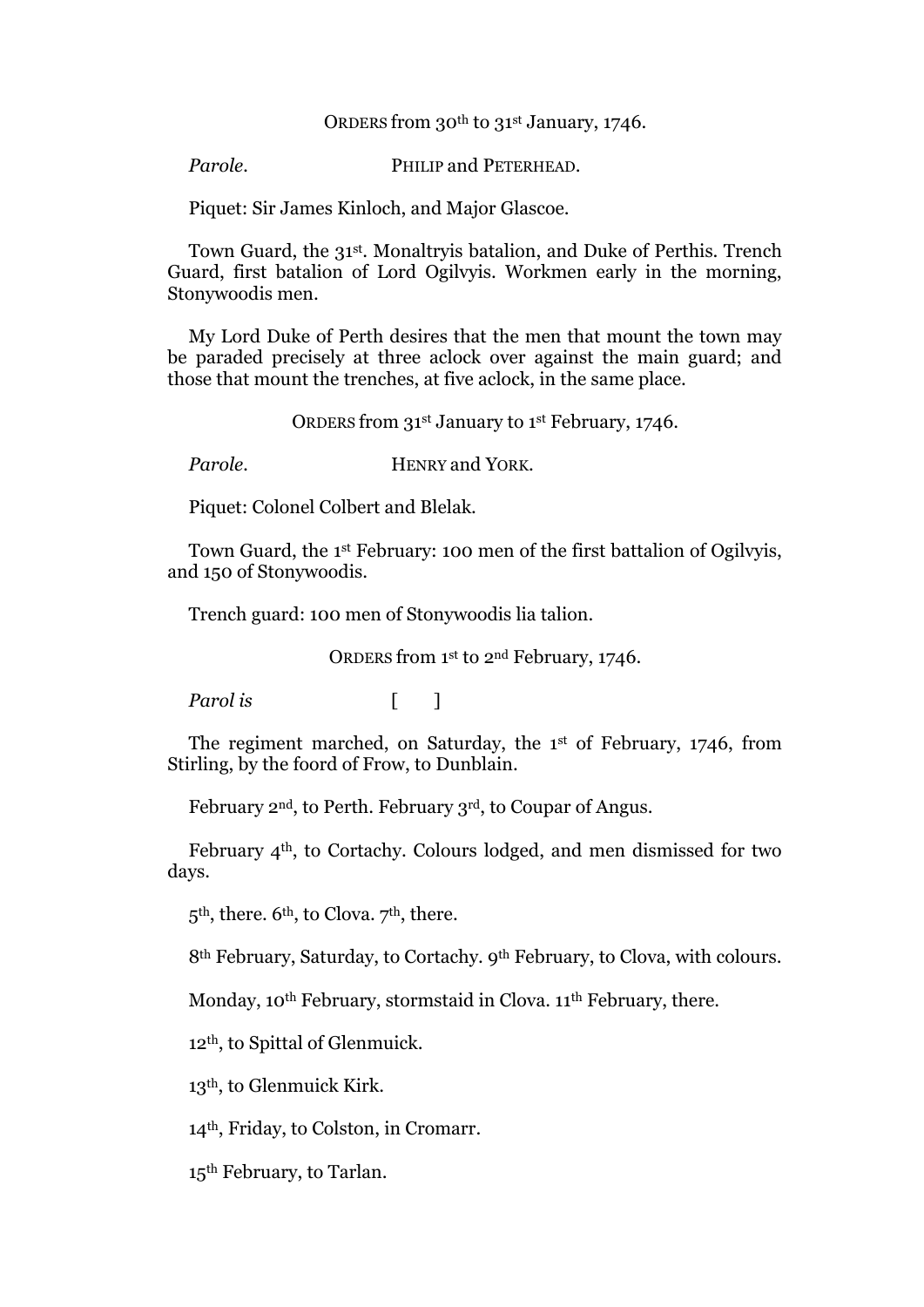16th February, Sunday, to Kirk of Reny.

17th February, to Keith.

Tuesday, 18th February, marched to Findrassie. 19th. to Elgin. 20th, there. 21st February, Elgin. 22nd, Saturday, 23rd and 24th February, at Elgin. Tuesday, 25th February, marched to Fochabers. 26th, to Cullen.

27th, Thursday, at Cullen.

28th February, sojourned there.

Saturday, 1st March, the regiment there.

2nd March, marched to Gordon Castle.

ORDERS from the 2nd to 3rd March, 1746.

**Parole. CHARLES and INVERNESS.** 

All the troops are to be in readiness to march to-morrow morning, but the pipes will not play, nor drums beat, till further orders. The commanding officers of each regiment are desired to keep their men in readiness, at a momentis warning. Lord Ogilvyis first battalion to relieve the guard to-morrow, with three officers and sixty men. My Lord Drummond desires there may be always an officer at his quarters, of each regiment, to receive what orders he may have to give. In case of an allarm, all the troops lodged at Fochabers are immediately to assemble, with their arms, at the cross. Colonel Crightonis men will relieve their own guard at Garmouth, and be very exact. They will also send an officer to my Lord Johnis quarters, to receive orders. Any regiment that has heavy baggage are desired to send it to Elgin, to-morrow morning, by breack of day, under an escort of their own men.

ORDERS from the 3rd to the 4th March, 1746.

*At Gordon Castle.*

*Parol is* FITZ-JAMES and ABERDEEN.

It is once more recommended to the commanding officers of the different regiments to keep their men together, so as to be ready to march at a minuteis warning, and to have an officer of each corps, who will stay all night at my lords quarters, to receive what orders he shall think proper to give. Last night there was only an officer of Lord Ogilvyis first batalion,

and none of all the other corps. Two officers and fourty men of Fitz-Jamesis horse to relieve the guard; they are to be in town by eleven of the clock. Colonel Crichtonis men will relieve their own guard, and be very exact and keep a strict discipline.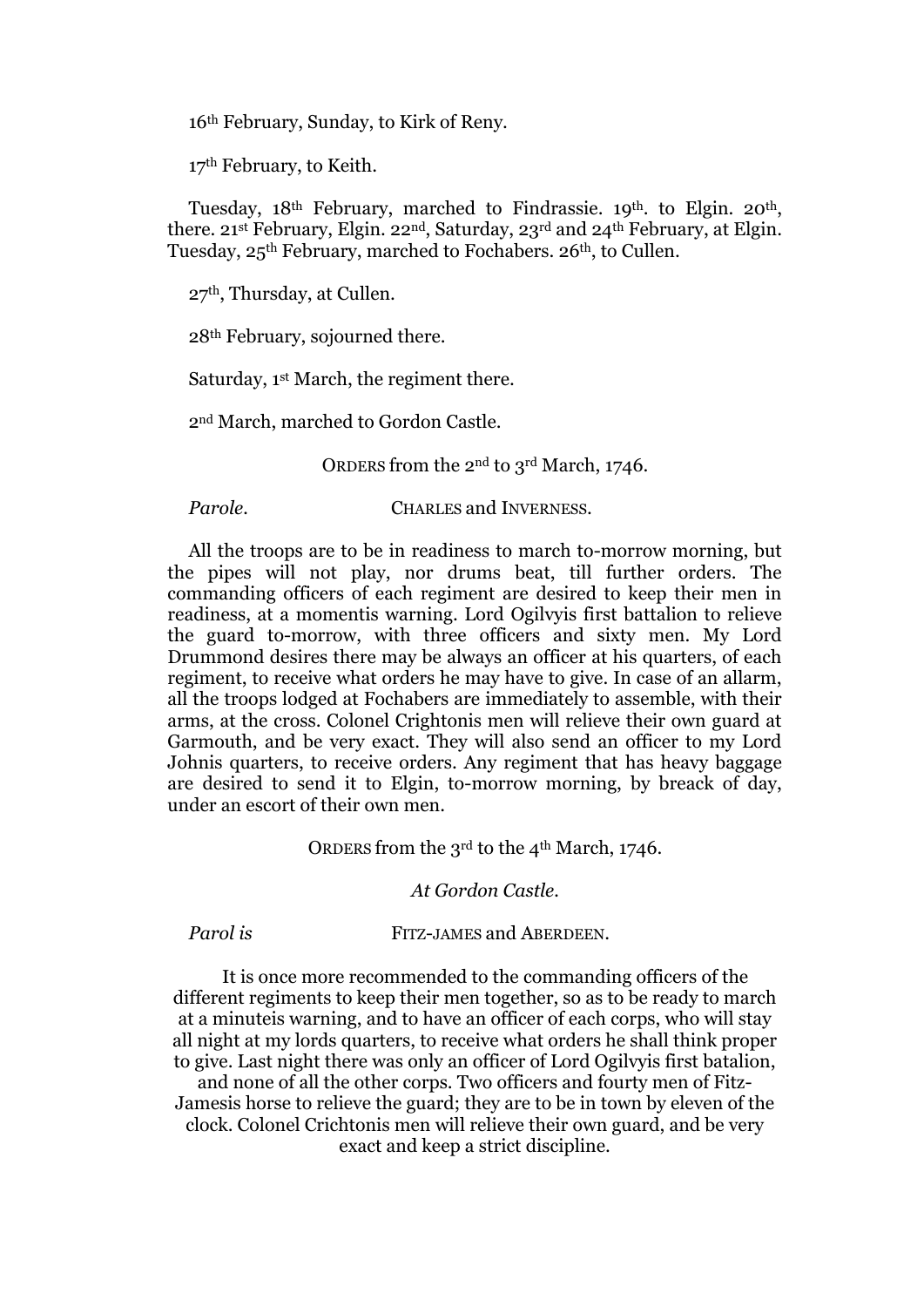All those who have any heavy baggage, and did not get it carried over the river to day, are desired to do it to morrow morning without fail.

As there is some meal expected from Keith this night, the officer of the guard who is of Lord Ogilvyis first batalion, is desired to give a Serjeant and ten men to escort them to Elgin. The officer will be pleased to make the meal pass the water immediately on its arriving, and make the same horses that brings it carry it to Elgin.

ORDERS from the 4<sup>th</sup> to the 5<sup>th</sup> March, 1746.

#### *At Fochabers.*

**Parole.** SPEY and STRATHBOGIE.

The commanding officer of the guard is desired to send a corporal and some men to see that all the boats are fastened on this side of the river, so that the water do not carry them away. There is one boat too far down, which must be brought up with the rest.

Roy Stewartis men relieve the guard to morrow with three officers and 60 men; the guard that mounts must always have a piper who may be ready to play in case of an allarm. A Serjeant and 10 men of Berwickis piquet to mount guard this night at the Castle of the Duke of Gordon, and are to relieve themselves to morrow. Crichtounis to relieve their own guard to morrow at Garmouth.

#### ORDERS from the 5<sup>th</sup> to 6<sup>th</sup> March, 1746.

#### *Ibidem.*

*Parole.* **CHARLES and ELGIN.** 

The guard of Roy Stewartis men are desired to make frequent patrouils out of the town on the roads that go to Cullen and Keith. One of the officers are desired to be always with the patrouil, who will strictly examine every one they meet either going or coming, and if they stop any suspected person, will send him in the morning to my Lord John Drummond. As the Prince may come here to morrow, the commanding officers of the different corps will have all their men in readiness to receive his Royal Highness commands. The first batalion of Lord Ogilvyis regiment will furnish 3 officers and 60 men for the guard to morrow. A serjeant and 10 men of Berwickis piquet this night for the guard at the Castle.

Crichtonis men will relieve their own post at Garmouth. There is 150 horse load of hay past on the other side of the river; the guard will have a particular care that it is not touched without orders.

ORDERS from the 6th to the 7th March, 1746.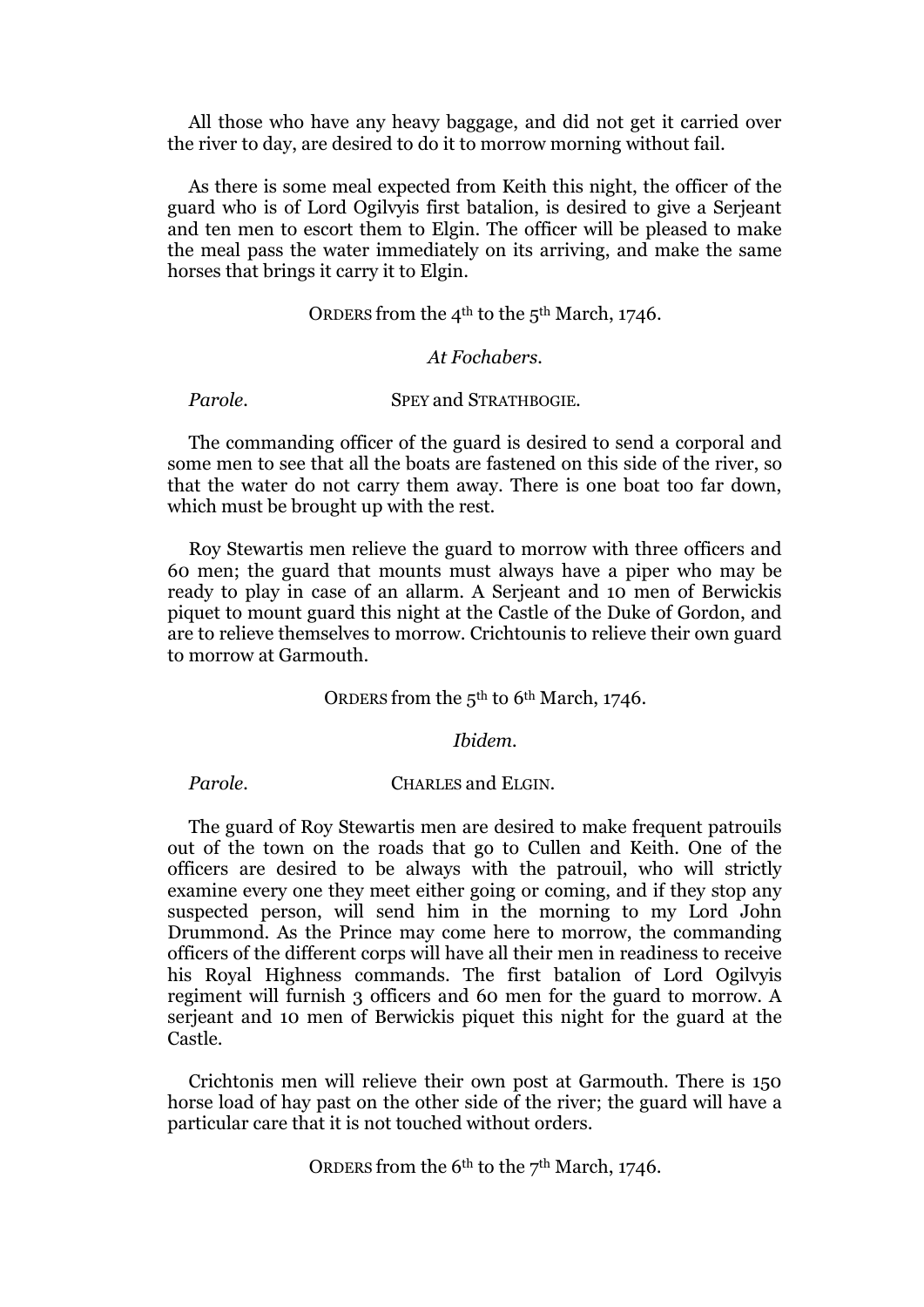*Parole.* **MURRAY and PORTSOY.** 

It is strictly recommended to the guard on the water side to examine all strangers that pass and repass the river, and they will send all suspected persons to my Lord John Drummond; no body to be suffered to go or come over the river during the night unless it be for the Princeis service. The patrols on the roads of Keith and Cullen as last night; they will be very exact in examining every body they meet.

As there is hay and other provisions for the Princeis army going frequently through the town, to be passed on the other side of the river, it is absolutely forbid for any officer or others to stop the horses or carts that brings it, and whoever shall do it for the future shall be responsable to my Lord John. Lord George Murrayis regiment to relieve the guard to morrow with three officers and 60 men. Crichtonis to relieve their own post. Berwick and Fitz-James relieve theirs.

ORDERS from the 7th to the 8th March, 1746.

*Parole.* PERTH and INVERNESS.

The patrouils as usual; and above all things to be very exact on the road of Keith, and to stop all suspected persons; the guard on the boats to be very exact and visit every body that passeth or repasseth. My lord is informed that, notwithstanding the orders given to be very exact, severall persons pass the water without being examined; he recommends more exactitude for the future. The majors or aide majors of each corps will give the orders they receive here to the commanding officer of the guard of their own regiment. The guard on the other side of the water will take care of the different effects that are put there, and not suffer any thing to be taken away.

ORDERS from the 8<sup>th</sup> to the 9<sup>th</sup> March, 1746.

#### *Parole.* GORDON and ELGIN.

The patrouilles as usuall. As it is Lord George Murrayis regiment that mounted the guard at Fochabers, they must make frequent patrolls on the roads going to Keith and Cullen; there must be alwayes an officer with them; they must strictly examine every one they meet on those roads, and send every one they suspect to Lord John Drummond. Lord George Murrayis regiment will relieve their own guard at Fochabers. Creighton will relieve theirs at Garmouth. Crichton will send a Serjeant and 10 men to guard the hay, oats, *etc.* opposite to the Ferry of Fochabirs. Lord Ogilvyis second battalion will give a serjeant and 10 men, under the command of Mr. Henderson, to be at nine of the clock at the Boat house on the other side of the water.

ORDERS from the 9<sup>th</sup> to the 10<sup>th</sup> March, 1746.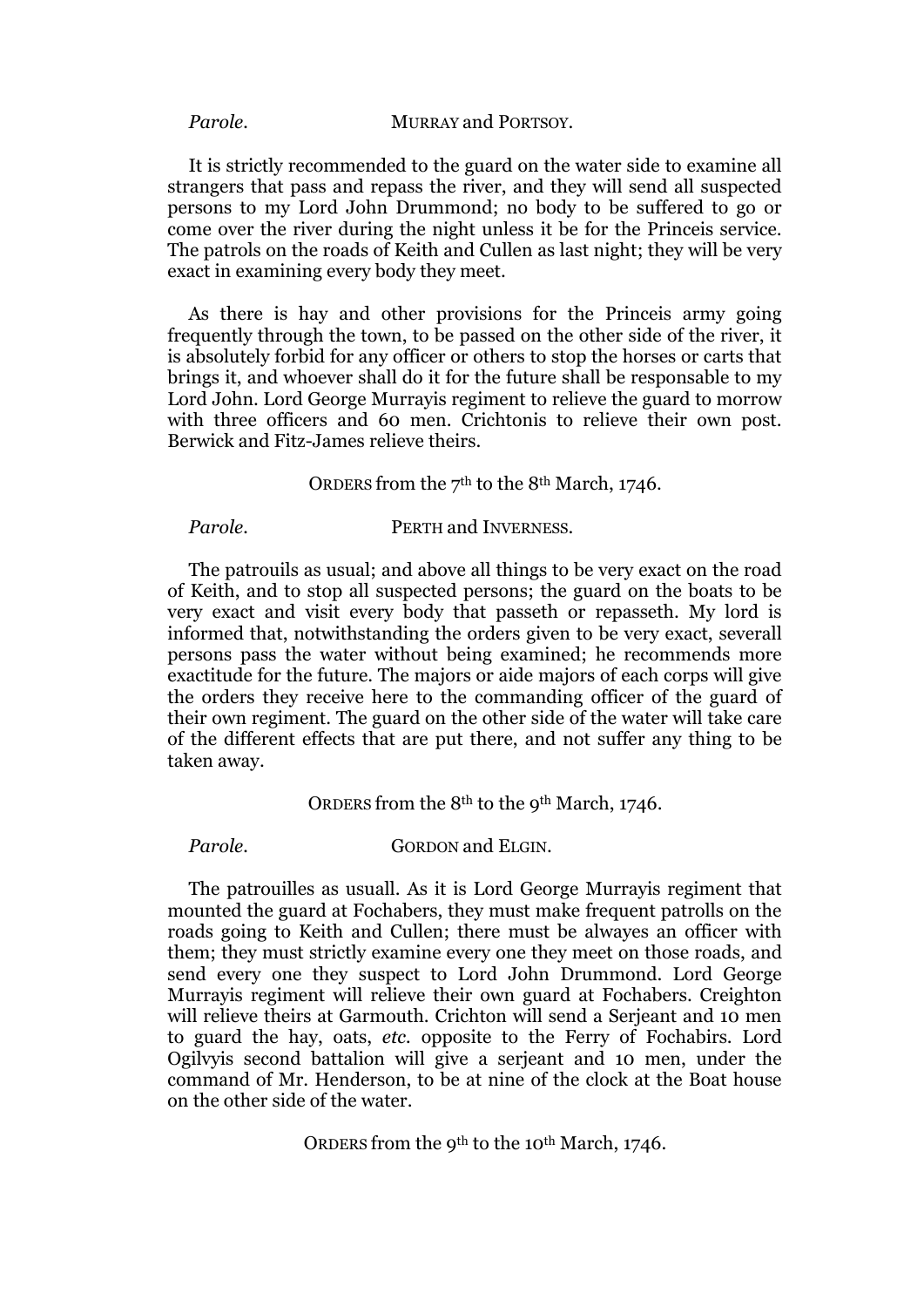#### *Parole.* CROMARTY and KEITH.

My Lord John Drummond has had generall complaints that the soldiers are continually firing their guns; that they come even to Gordon Castle and kill the cockis and hens, at the door; he desires the commanding officers of the corps to put a stop to such irregularitys, and to severely punish those who are guilty of it for the future.

There will be meal distributed every morning, at the granaries of Fochabers, from eight to nine of the clock in the morning, in paying for it; the officer of the guard will give a sentry to the granary, if required.

Lord Ogilvyis 1<sup>st</sup> batalion will relieve the guard to morrow.

Crichtonis regiment will relieve their own posts. My Lord recommends a great exactitude in the patrouilles and the passage of the river.

ORDRES from the 10th to the 11th March, 1746.

*Parole.* CHARLES and MONTROSE.

The patrouilles and visiting the boats as usual. My Lord John Drummond is informed that at a fford, about two or three miles up the river, people pass and repass without hindrance, and as my Lord Ogilvyis 2nd batalion is lodged near that place, my Lord desires they may put a guard there, and not suffer any body, on any pretence whatsomever, to pass there.

Lord George Murrayis regiment will relieve the guard of Fochabirs to morrow. Crichtonis will relieve their own posts.

ORDERS from the 11<sup>th</sup> to the 12<sup>th</sup> March, 1746.

*Parole.* **KILMARNOCK and STRATHBOGIE.** 

As Abachyis men are on the guard, they are to make the patrouilles on the roads of Cullen and Keith; it must be with an officer and six men of the guard, and must be made frequently during the night; they will examine every one that passes, and stop all those they suspect, and send them to Lord John Drummond; the major or adjutant of the regiment that is on guard, will give these orders to the commanding officer of the guard. It is forbid the soldiers to fire their guns in the streets, or molest any of the inhabitants. Abachyis batalion will relieve their own guard.

ORDERS from the 12th to the 13th March, 1746.

*Parole.* NAIRN and CULLEN.

Lord Ogilvy is 2<sup>nd</sup> batalion being on guard, are to make the patrolls this night; they must make it with an officer and six Fusileers, on the roads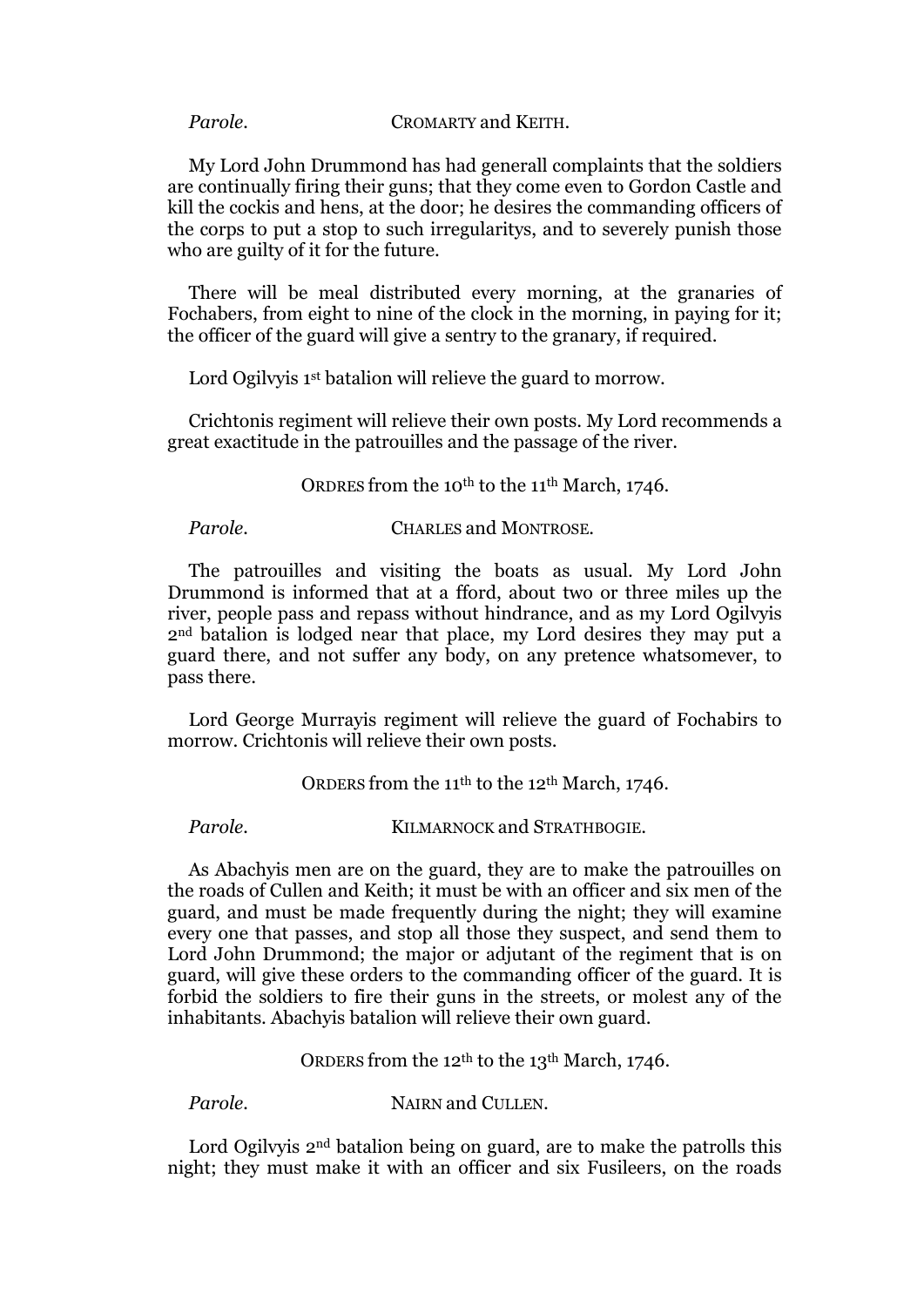that go to Cullen and Keith, and that severall times during the night; they must examine every one that comes or goes, and send all suspected persons to my Lord John Drummond.

My Lord John is informed that severals give passes to go over the water; he desires the guard on the boats not to suffer any one to pass the water without a note, signed by himself or Major Hale.

Lord Ogilvyis 2<sup>nd</sup> batalion will relieve their own guard, and the other corps will relieve their own posts.

ORDERS from the 13<sup>th</sup> to the 14<sup>th</sup> March, 1746.

**Parole.** MACKINTOSH and INVERNESS.

The patrolls as usual.

Lord Ogilvy is 1<sup>st</sup> batalion will relieve the guard to morrow.

The other corps will relieve their own posts.

ORDERS from the 14<sup>th</sup> to 16<sup>th</sup> March, 1746.

*Thursday, Gordon Castle.*

*Parole.* PITSLIGO and BANFF.

The patrouille as usual.

Lord Ogilvyis 2nd batalion will relieve the guard to morrow.

ORDERS from the 15th to the 16th March, 1746.

*Parole.* STRATHALLAN and PORTSOY.

The patrouille as usual, and a very great exactitude in not suffering any body to go or come over the water without having passes. Yesterday, there was brought into the town a great deal of straw and oats, which was all taken away by the negligence of the officer and his men on guard; but, as there is more expected, my Lord John Drummond expects there will be a greater attention in preserving it; and the officer that shall be upon guard is desired to send a return to my Lord of what he shall receive, and not suffer any one to take it without an order from his Lordship; and, in case any should be wanting, the officer shall be responsable to my Lord John for it.

Lord Ogilvyis 2<sup>nd</sup> batalion will relieve the guard to morrow at Fochabirs.

ORDERS from the 16th to the 17th March, 1746.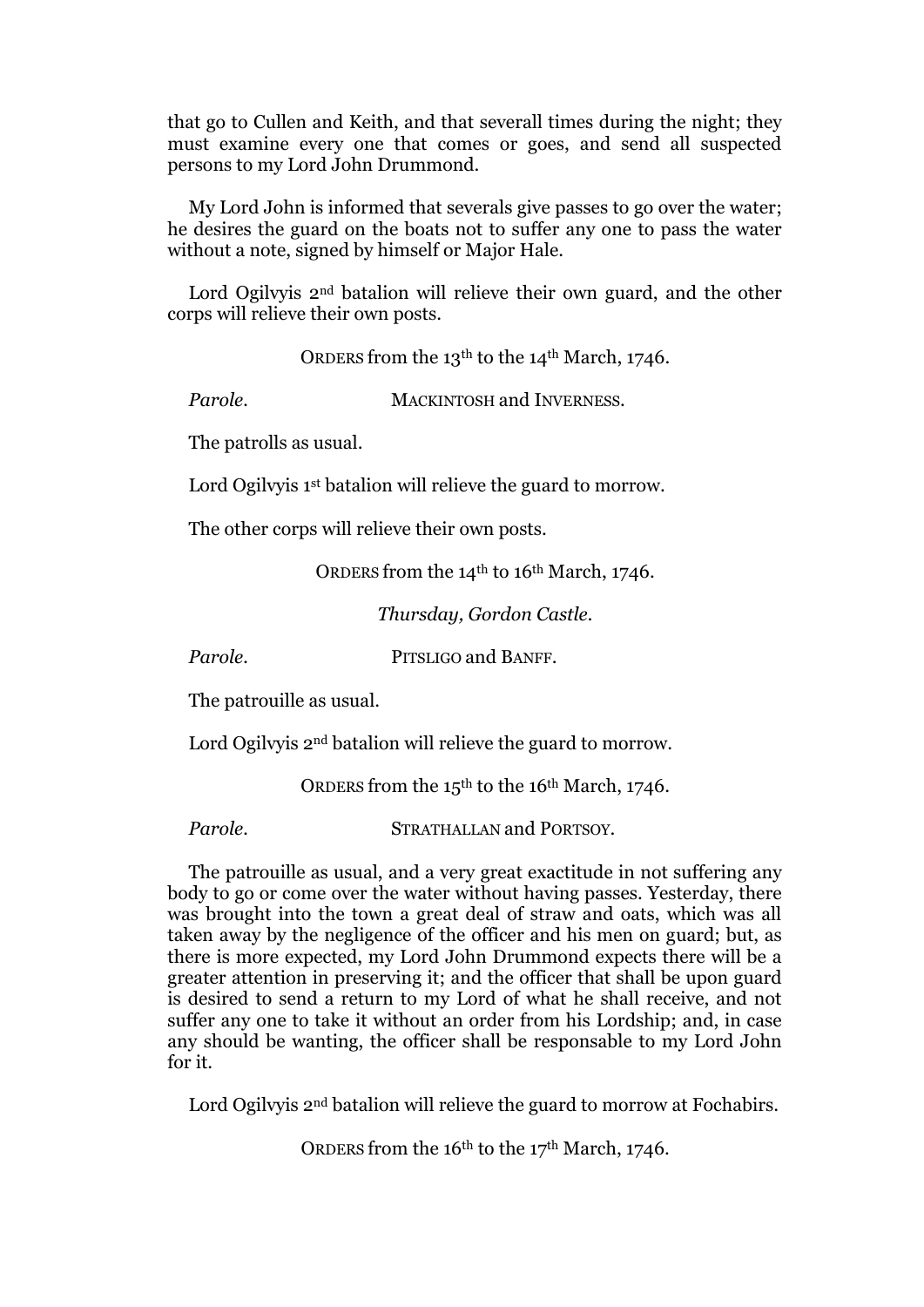*Parole.* **OGILVY and MONTROSE.** 

It is recommended to the guard on the water side, more exactitude in regard of those that go or come over the water. The inhabitants of the town complain that the soldiers take away the peats that belong to particulars, and carry them to their lodgings: it is absolutely forbid to do it any more, and any soldier that shall be catched doing it for the future, shall be severely punished.

Lord Ogilvyis 2<sup>nd</sup> batalion will relieve the guard to morrow.

ORDERS from 17th to 18th March, 1746.

**Parole. MARESCHAL and PETERHEAD.** 

The patrouille as usual, especially on the road of Keith, and with the greatest exactitude in examining every one that shall pass. Lord Ogilvyis 1st batalion will relieve the guard to morrow.

ORDERS from 18th to 19th March, 1746.

*Gordon Castle, Tuesday.*

*Parole.* PITSLIGO and ELGIN.

Lord Ogilvyis 2<sup>nd</sup> batalion relieve the barracks to morrow.

Lord Ogilvyis 1<sup>st</sup> battalion which stands the guard this night, will have a great attention to observe what shall pass on the other side of the water, and, in case of allarm, will send immediately and advertise Lord Drummond, who is lodged at the minister's of Speymouth. Two Serjeants of Lord Ogilvyis 1st batalion will stay all night at my Lordis lodgings, to receive what orders he may think proper to give. One of each corps to stay all night at the boatmanis, to receive what orders may be given.

Lord Balmerinois horse, and the Perthshire squadron, will furnish the same number for the patrouille for to morrow, as was furnished to day.

Wednesday. Regiment cantoned about Diple, to guard the ffoords of Spey.

Thursday. Rested there.

Friday, 21st March, 1746. Rested.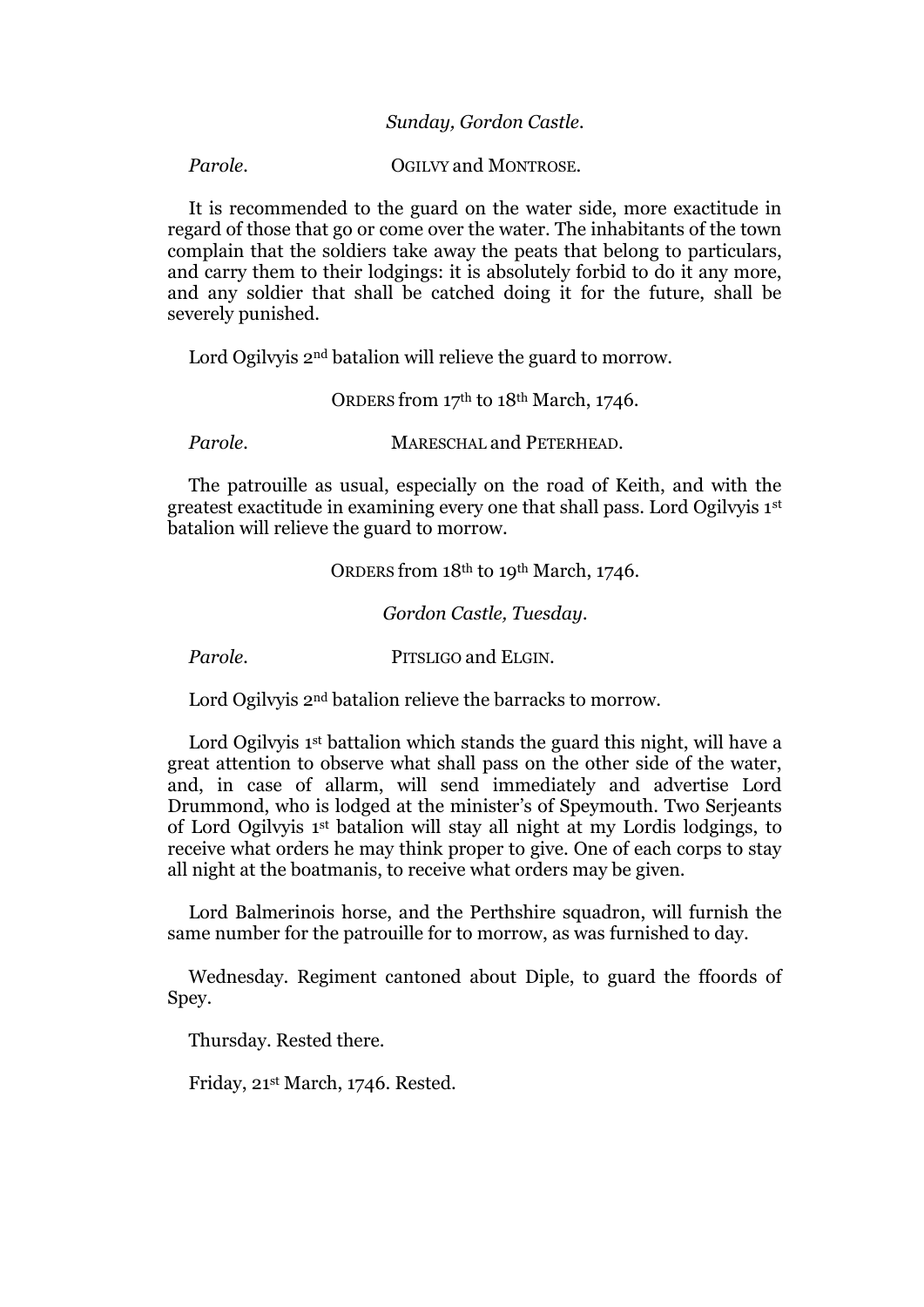Enemyis quarters surprized and beat up at Keith.<sup>2</sup>

ORDERS from the 21st to the 22nd March, 1746.

*Parole.* **KEITH** and ELCHO.

There will be meal distributed to the several corps to morrow morning. The majors or adjutants are prayed to be at the distribution, and take for their own regiment, and give a receipt to the commissary for what they shall take.

Lord Ogilvyis 2<sup>nd</sup> batalion furnish 50 men for guard of the barracks. *Item,* 100 men for Fochabirs guard; out of which will be detached one officer and 30 men for guard at the Firrs, on the hill side; the whole will repass the river in the evening, if they receive no orders to the contrary.

All soldiers to retire in the evening before the guard, or to be obliged, and the guard to allow none to pass over after.

Sunday,  $23^{\text{rd}}$  March,  $24^{\text{th}}$ , and  $25^{\text{th}}$ . Wee cantoned about Diple, guarding and patrolling the foords of Spey.

From 25th March to the 2nd Aprile.

Cantoned at Diple, and patroling to Orton, with guard on foords.

*Parole.* **OGILVY and MONTROSE.** 

ORDERS from the 2nd Aprile to 3rd, 1746.

**.** 

**Parole. BALMERINO and FOCHABERS.** 

Field officers for the 3rd Aprile, Sir James Kinloch and Major of Stonywood.

The patrols on the river side to be made with the greatest exactitude, and to begin early and not finish till broad day; the guard of the barracks to patrol both up and down till they meet those on each side. M'Intosh furnishes 50 men for the barrack guard, and 100 men for town guard, to mount as usual at eight o'clock. Abachyis relieve their own post at Lord John Drummondis quarters, and patrol on river side. As Lord Ogilvyis 1st batalioh is too much scattered in their quarters, so that it is very difficult to assemble them in case of an allarm, it is my Lord John Drummondis orders that they be closer quartered, to be ready to defend their post, and

<sup>&</sup>lt;sup>2</sup> [The advanced guard of the Royal Army which was posted at Keith, consisted of 70 Campbells and 30 of Kingston's Dragoons. Nine of them were killed, and a considerable number wounded. The rest were made prisoners, except five or six who escaped.]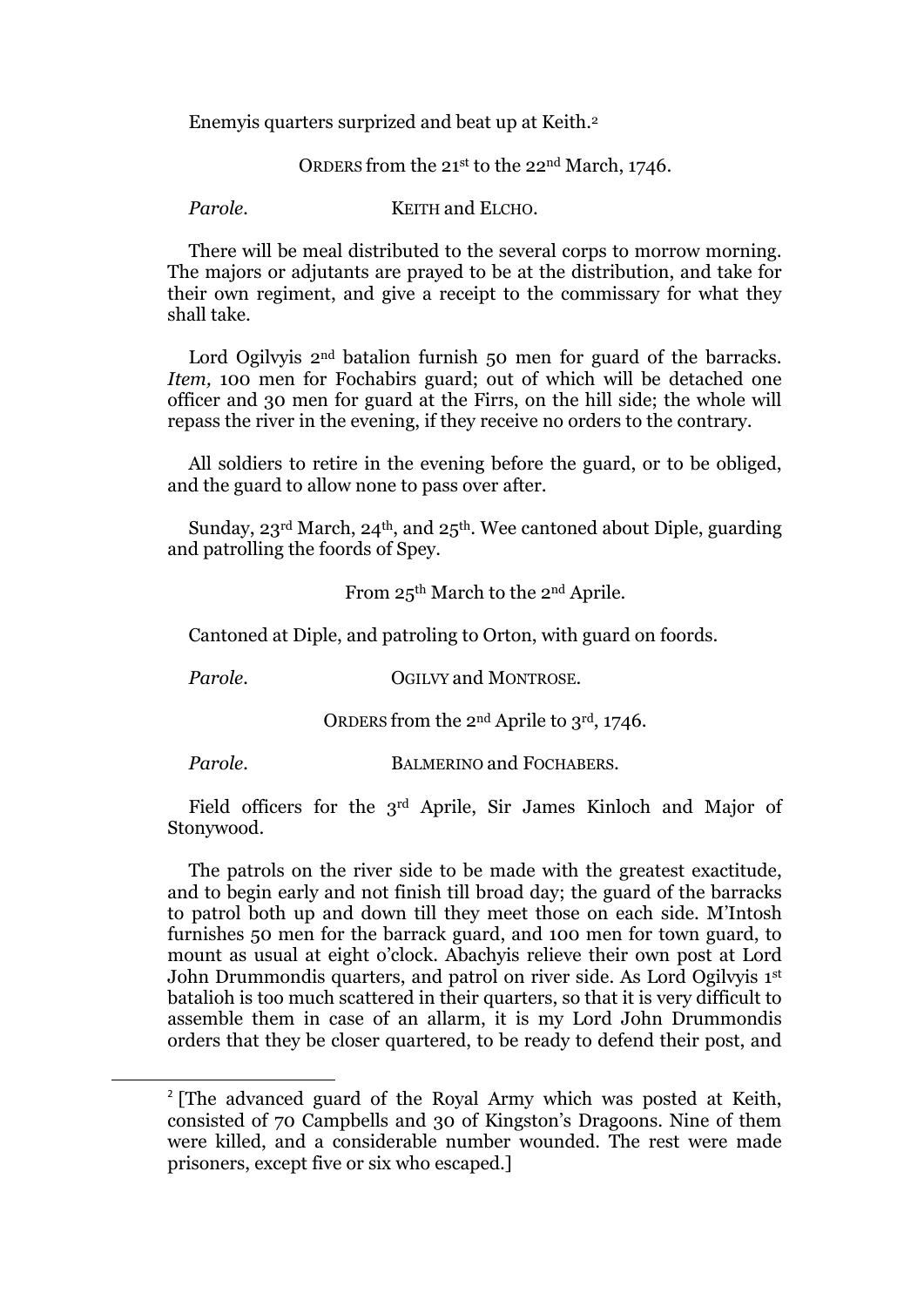assemble when ordered; and that to be done this night. At Dipple to 8th Aprile.

ORDERS from the  $7<sup>th</sup>$  to the 8<sup>th</sup> Aprile, 1746.

**Parole. GORDON** and **BANFF.** 

Field officers for the 8th, Colonel Drummond and his Major.

Duke of Perthis regiment furnish 50 men for the barrack guard, and 100 for the town guard.

Lord Ogilvyis 1<sup>st</sup> batalion will furnish a serjeant and 6 men to morrow morning to escort some prisoners to Elgin; the serjeant will come to the Duke of Perthis quarters to receive his orders.

The patrouille, *etc.* with the greatest exactitude.

Dipple.

ORDERS from 10<sup>th</sup> to 11<sup>th</sup> Aprile, 1746.

*Parole.* CHARLES and ELGIN.

Stonywood, 150 men to barracks and town guard. In case of allarm, the bell of the kirk near the Duke of Perth's quarters will ring, at which time all the troops will join immediately their corps. Patrolls with greatest exactitude.

ORDERS from the 11<sup>th</sup> to the 12<sup>th</sup> Aprile, 1746.

*Parole.* **CHARLES and ELGIN.** 

Field officers for the 12th, Stonywood and his Major.

Stonywoods batalion will relieve the guard on barracks and town.

Patrolls strictly recommended to the barrack guard up and down the river.

Lord Ogilvyis 1<sup>st</sup> batalion patrouilles towards Ortown and towards the barracks.

The guard of town to day retires at night, and reinforces the barrack guards, and assists at the patrouilles.